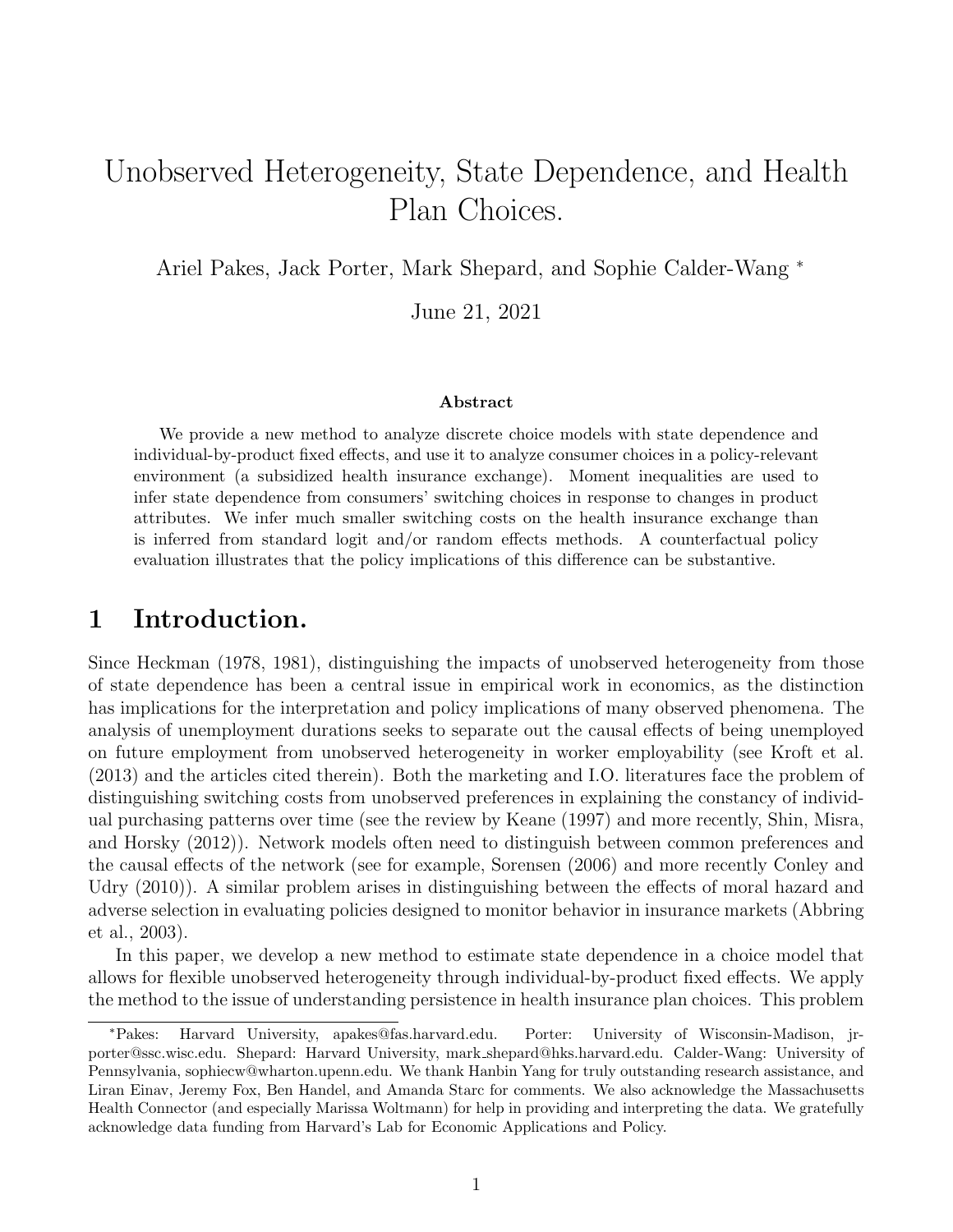is policy-relevant as governments set rules for market-based health insurance programs and the Affordable Care Act exchanges, Medicare Part D, and Medicaid managed care cover more than 75 million people and cost over \$700 billion in public spending per annum in the U.S. alone. Recent applied work suggests that choice persistence driven by state dependence (e.g., switching costs); may lead to larger insurance markups (Ho, Hogan, and Scott Morton, 2017), may interact with problems created by adverse selection (Handel, 2013; Polyakova, 2016), and may lead to investthen-harvest pricing dynamics (Ericson, 2014). It is unsurprising then that regulators often seek to encourage switching through reminders and outreach, with the idea that more active consumer shopping will lead to better market outcomes. However as noted by Dafny, Ho, and Varela (2013), if choice persistence is primarily driven by preference heterogeneity, the policy implications may be simply to encourage more product variety.

Separating preference heterogeneity from state dependence in health insurance demand is challenging. Health plans may differ on a complex bundle of attributes, including financial coverage, customer service, and medical provider networks. Preferences for provider networks (the key plan attribute in our empirical setting) are particularly challenging to predict because of their multidimensional nature and the individual-specific ways that preferences vary. For instance, patients may care strongly about provider coverage in the immediate neighborhood of their home or work, or coverage of specific doctors or hospitals with whom they have relationships (Shepard, 2020; Tilipman, 2020). This implies an individual-by-plan specific match factor unlikely to be captured by standard methods for dealing with unobserved heterogeneity, including coarse plan fixed effects or independently distributed random effects. Correctly estimating state dependence requires an econometric approach that allows for very flexible heterogeneity.

To deal with these challenges, we consider a semiparametric discrete choice model with lagged dependent variables and individual-by-product fixed effects. Consumer  $i$  at time  $t$  faces a set of choices  $\mathcal{D}_t$  where  $\#\mathcal{D}_t = D_t$ . Given price  $p_{d,i,t}$  for choice  $d \in \mathcal{D}_t$  and last period's choice  $y_{i,t-1} \in \mathcal{D}_{t-1}$ , the utility associated with choice d at time t is

$$
U_{d,i,t} = \left( -p_{d,i,t} - \mathbf{1}\{y_{i,t-1} \neq d\} \kappa_0 \right) \beta_i + \lambda_{d,i} + \varepsilon_{d,i,t} \tag{1.1}
$$

where  $\kappa_0$  represents the price equivalent of "switching" for individual i,  $\beta_i$  allows the importance of price to vary by individual,  $\lambda_{d,i}$  denotes individual (additive) product preferences, and  $\varepsilon_{d,i,t}$ captures the remaining unobserved variation in random utility. I.e. we estimate the importance of switching costs relative to price, allowing for a flexible tradeoff between these variables and other additively separable preferences.

The observed choice (or state) is

$$
y_{i,t} = \arg\max_{d \in \mathcal{D}_t} U_{d,i,t}.
$$

We consider various approaches to exploiting the information provided by switching in combination with different specifications for the distribution of  $\{\varepsilon_{d,i,t}\}_{d\in\mathcal{D}_t,1\leq t\leq T}$ . The fixed effects paradigm with fixed  $T$  is adopted throughout, and no restrictions are placed on the joint distribution of the individual effects and the prices or any other observed individual characteristics. We also do not use or assume any explicit restrictions from initial conditions.

In general,  $\kappa_0$  is only partially identified (Honoré and Tamer, 2006). We generate moment inequalities with intuitive identifying implications for  $\kappa_0$ , and these inequalities are used to provide confidence bounds on  $\kappa_0$ . The inequalities are based on the relationship between consumer switching and changes in product attributes (in our case, price, as we condition on other attributes). An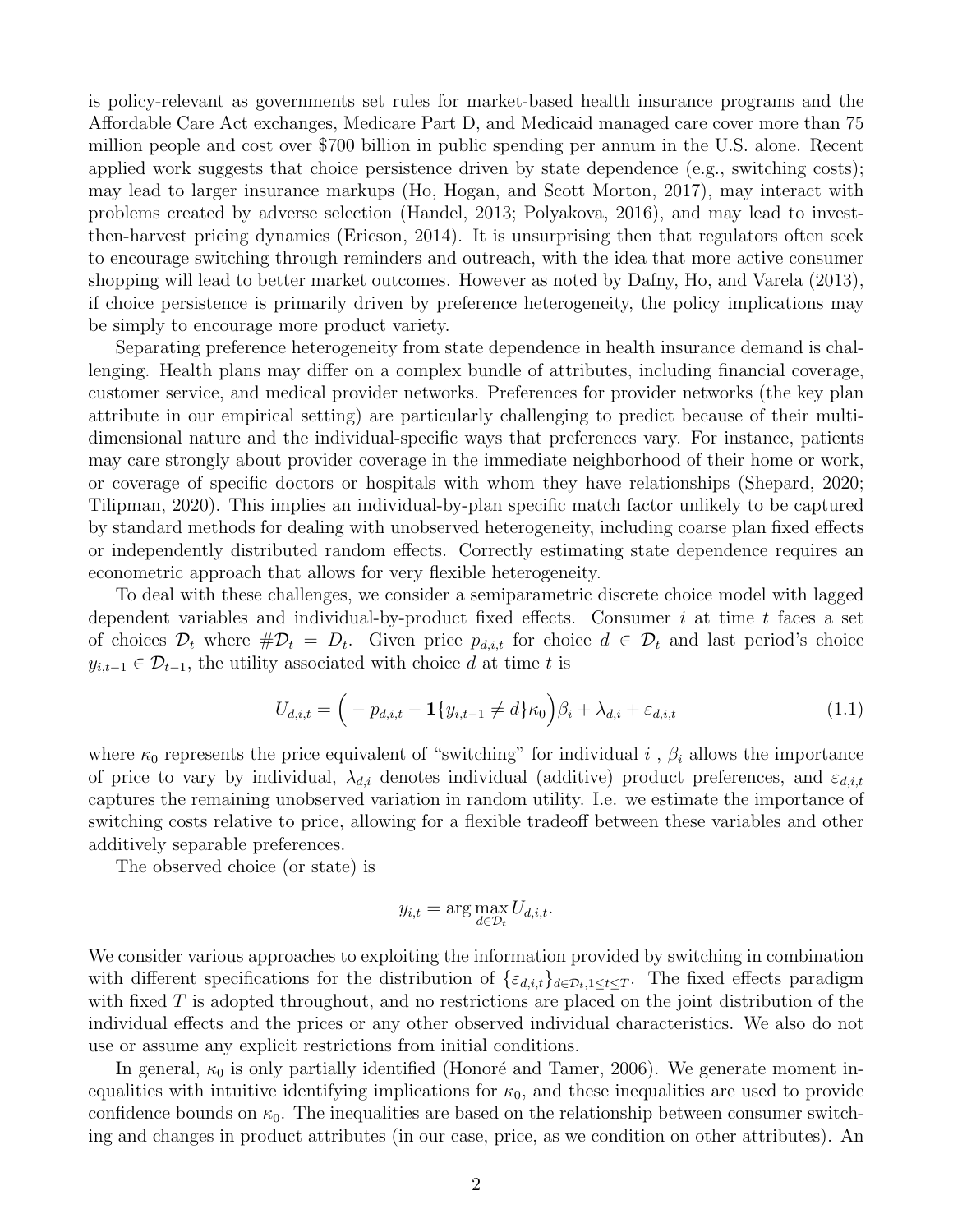example, which we return to in the empirical work, is a product  $j$  that experiences a large price increase in period  $t-1$  followed by an even larger price reduction in t. Our method infers a lower bound on  $\kappa_0$  based on the share of consumers who have switched away from j in  $t-1$  and who do not switch back in t.

These bounds can then be used in either a deeper analysis of the factors associated with the  $({\lambda_{d,i}}_{d,i}, {\beta_i}_i)$  and/or, as we do below, in assessing the impact of counterfactual prices<sup>1</sup>. Our empirical work is focused on distinguishing between state dependence and unobserved heterogeneity in health insurance choices and follows other recent work on the same topic (Handel, 2013; Polyakova, 2016; Ho, Hogan, and Scott Morton, 2017). This is a market where switching behavior is "infrequent" (a precise definition is given below), but we will also consider the implications of our approach in empirical settings where switching is more frequent.

Before summarizing our results a word on what we do not do is in order. We do not consider the mechanism that generated the state dependence, which likely would depend on the application. Relatedly, equation (1.1) does not explicitly allow for forward looking agents. While these methods could be adapted to specifications that include additional lags of the dependent variable, we do not pursue that generalization here. The moment inequalities we derive are unlikely to provide a sharp characterization of the identifying information on  $\kappa_0$ , but we exploit variation in choices in a straightforward way that should appeal to practitioners.<sup>2</sup> Note that  $\kappa_0$  is needed to analyze equilibrium responses to policy and/or environmental change. This is one reason our focus is on it, rather than on the quantiles or averages of utilities, which is the focus of Chernozhukov et al. (2013), or the treatment effect parameters defined in Torgovitsky (2019).

Related Econometric Literature. We build on two strands of the literature: papers that analyze discrete choice models with fixed effects and papers that add state dependence to that problem. The literature on discrete choice with fixed effects provides an analogue of "within" estimation in panel data models with continuous dependent variables where the between/within distinction has been a focus of analysis. Chamberlain (1980) shows how an assumption of "logit" disturbances generates a consistent conditional likelihood estimator for that problem. Manski's (1987) maximum score estimator provides consistent estimates for the binary choice problem with fixed effects and a non-parametric disturbance distribution. Papers by Shi, Shum, and Song (2018) and Pakes and Porter (2016), which we come back to below, use an assumption of stationarity of the marginal distribution of disturbances over time to obtain their estimators for multinomial problems. Also related is work by Tebaldi et al. (2019) that develops a method to estimate static demand for health insurance in a model with flexible, non-parametric preference heterogeneity.

Building on this fixed effects literature, Honoré and Kyriazidou (2000) allow for state dependence and fixed effects in point identified binary and multinomial choice problems. They use a conditioning argument and observations that are matched across periods to obtain their estimators. A recent paper by Honoré and Weidner (2020) considers a binary logit model with state dependence but does not require matching. Honoré and Tamer (2006) examine identified sets from a related model, and Khan et al. (forthcoming) investigate different assumptions on disturbances

<sup>&</sup>lt;sup>1</sup>More generally there could be more than one observed characteristic of interest whose value changes over time for a given individual, and/or for which the form of its interactions with either  $\beta_i$  or  $\lambda_i$  can be specified a priori, in which case the target parameter would be a vector. In our empirical work we condition on cells with common observed characteristics, so using a single target parameter, which also simplifies the exposition, seems appropriate.

<sup>&</sup>lt;sup>2</sup>One could analyze the distinction between the identified set defined by our moment inequalities and the sharp set in special cases where the sharp set is known as in the dynamic binary response model with discrete covariates (Khan et al., 2020).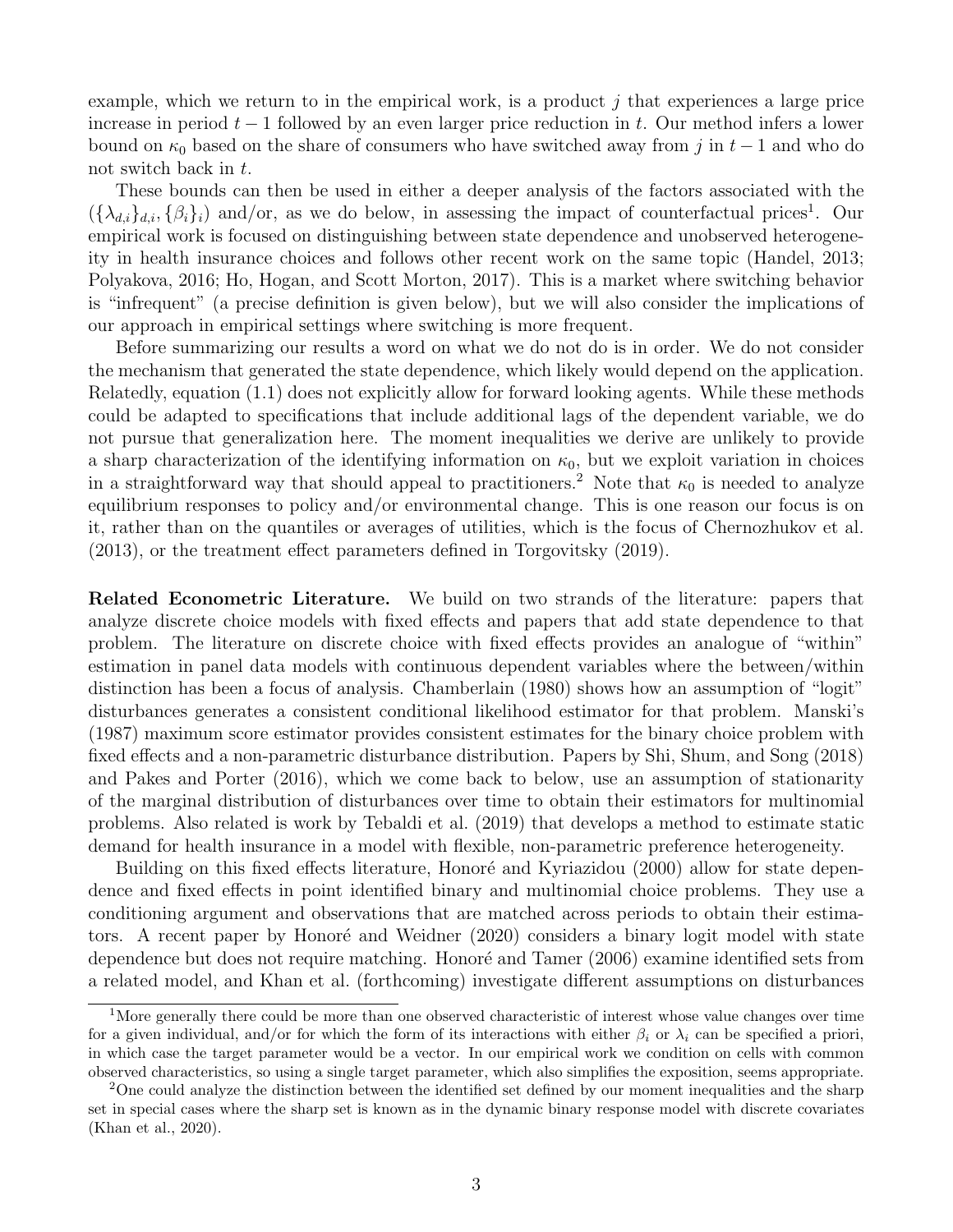using both conditioning and matching. Torgovitsky (2019) considers state dependence through a nonparametric dynamic binary potential outcome framework and provides an approach to computing sharp bounds on state dependent treatment effects under various sets of assumptions.

**Methods Used.** We begin by considering models with a nonparametric  $\varepsilon$  distribution. The nonparametric analysis adapts moment inequalities

- from Pakes and Porter (2016; henceforth  $P\&P$ ), which analyzes discrete choice models with individual-by-product additively separable fixed effects but without state dependence, and
- from revealed preference (without disturbances, fixed effects, or state dependence; this literature dates back to Samuelson, 1938),

to our problem. Revealed preference generates inequalities that can be used either with or without a parametric distribution of disturbances. To generate either a meaningful lower bound ( $\kappa > 0$ ) or upper bound  $(\bar{\kappa} < \infty)$ , the non-parametric revealed preference inequalities require a condition on switching behavior in the data (observing a minimum switching rate). This condition is not satisfied in our health insurance choice data where switching is relatively uncommon. So the empirical results from the revealed preference assumptions use the parametric version of the inequalities it generates.

Empirical Results. Our empirical results analyze health insurance choices in the Commonwealth Care (or "CommCare") program in Massachusetts, enacted as part of the "RomneyCare" reform. The program provided subsidized health insurance to low-income citizens via an insurance exchange that let consumers choose among competing private plans. The program started in 2007 and grew steadily during 2007 and 2008. We begin our analysis in 2009 at the time of the first large price change (conditioning on choices prior to this) and use plan switching behavior from 2009 to 2014, the year of transition to the Affordable Care Act exchange, for our empirical estimates.

The non-parametric extension of the P&P inequalities applied to our full sample generate an inordinate number of inequalities and only generates a lower bound for  $\kappa_0$  at a significance level (an " $\alpha$ ") of .05. The lower bound estimate  $\hat{\kappa} = \$20$  per month is about one-third of average (after-subsidy) consumer premiums in the market. The theory underlying the P&P inequalities indicate that there are four subsamples that should generate bounds and that we can use those subsamples without creating a selection problem, thus mitigating the impact of slack moments on the test statistics from the full sample. When we use these subsamples, we generate an upper bound estimate  $\bar{\kappa} = $57$ . The parametric revealed preference results we turn to next sharpens the lower bound, moving it up to \$32, but produces an upper bound of \$56 almost identical to the P&P results. For comparison the average premium per member per month of the different plans varied between \$48 and \$62.

To see how allowing for fixed effects impacts these results, we also provide estimates of comparison models that allow for state dependence but do not allow for fixed effects. In particular we estimate logit models with fixed effects interacted with: (i) increasing numbers of individual characteristics; (ii) random effects that condition on the initial choice, and (iii) random initial conditions (the initial condition estimator). The point estimates of  $\kappa_0$  obtained range from \$118 to \$77. Prior results on this data are consistent with these findings (see Shepard (2020), who finds a point estimate of  $\kappa_0 \approx \$100$ ). So the estimates that omit fixed effects are two to three times larger than those that allow for them. We examine the implications of this difference for a counterfactual pricing policy of interest, and find that they are likely to be rather dramatic.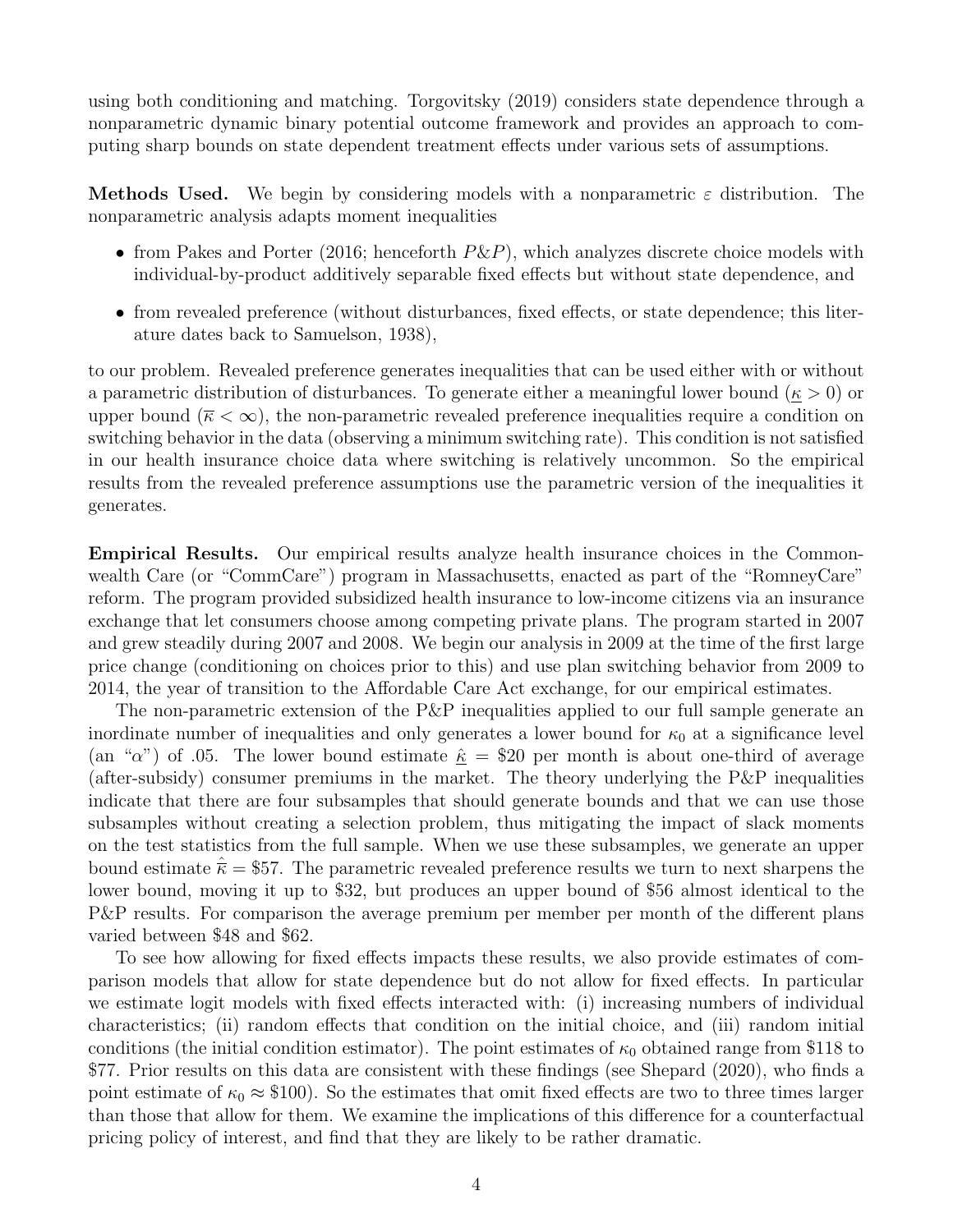Outline of Paper. We begin with the nonparametric results, first adapting the P&P inequalities to allow for state dependence and providing the associated empirical results, and then adapting the revealed preference inequalities. The revealed preference parametric inequalities for the parametric case are provided next, first without and then with the additional structure of extreme value disturbances. The latter are exceptionally easy to implement. Before going to the parametric revealed preference empirical results, we present the results from the parametric comparison models that do not allow for fixed effects. The empirical results for the parametric revealed preference bounds with fixed effects are provided next together with the counterfactual analysis. We conclude with a brief summary. All proofs are provided in Appendix C.

**Notation.** Let  $\epsilon_{i,t} \equiv [\epsilon_{1,i,t}, \ldots \epsilon_{\mathcal{D},i,t}], \epsilon_i \equiv [\epsilon_{i,1}, \ldots \epsilon_{i,T}], \lambda_i \equiv [\lambda_{1,i}, \ldots, \lambda_{\mathcal{D},i}], p_{i,t} \equiv [p_{1,i,t}, \ldots p_{\mathcal{D},i,t}],$ and  $p_i \equiv [p_{i,1}, \ldots, p_{i,T}]$ . While  $p_i$  denotes price in our application, it could include any time-varying observed covariates more generally.

## 2 P&P Approach

### 2.1 Identifying Inequalities

The following assumption underlies our first set of inequalities.

**Assumption 2.1.** For any t, the disturbance  $\epsilon_{i,t}$  is: (i) conditionally independent of  $p_i$  and  $y_{i,s}$ for all  $s < t$  given  $\beta_i$  and  $\lambda_i$ , and (ii) is stationary over time, that is

$$
\epsilon_{i,t} | p_i, y_{i,t-1}, y_{i,t-2}, \dots, y_{i,0}, \beta_i, \lambda_i \sim \epsilon_{i,t} | \beta_i, \lambda_i \sim \epsilon_{i,1} | \beta_i, \lambda_i. \square
$$

Assumption 2.1 is common in dynamic panel settings. It includes strict exogeneity of the timevarying covariates  $p_i$  while placing no restrictions on the correlation between  $\lambda_i$  and  $p_i$ , or  $\lambda_i$  and  $\beta_i$ . Nor does it impose any restriction on the distribution of  $\epsilon_{d,i,t}$  across choices d, so  $\epsilon_{d,i,t}$  can be freely correlated with  $\epsilon_{c,i,t}$ ,  $\forall (c,d) \in \mathcal{D}^2$ . However, Assumption 2.1 does not allow for dependence over time in  $\{\epsilon_{i,t}\}$ ; the model filters the individual-specific dependence over time through  $y_{i,t-1}$ . We will assume the  $\epsilon_i$  are identically distributed across individuals i, though, in principle, the identification results could be re-written to allow for non-identical distributions.

We now adapt the inequalities from the discrete choice model without state dependence provided in P&P (Lemma 2.2 below), to the model with state dependence. Consider any two periods t and s, with  $t > s$ . For a fixed  $\kappa$ , order choices by the *difference* in the structural part of the utility function between t and s, where the structural part of utility is defined as  $U_{d,i,t} - \epsilon_{d,i,t}$  from equation (1.1). Since the  $\lambda_i$  and the  $\beta_i$  do not vary over time, the choice with the largest structural utility difference also does not depend on their values:

$$
d_1(y_{i,t-1}, y_{i,s-1}, p_{i,t}, p_{i,s}; \kappa) = max_{d \in \mathcal{D}} \left[ (-p_{d,i,t} - \{y_{i,t-1} \neq d\} \kappa) - (-p_{d,i,s} - \{y_{i,s-1} \neq d\} \kappa) \right], \tag{2.1}
$$

while for  $j = 2, \dots, D$ , the choice with  $j<sup>th</sup>$  largest difference is

$$
d_j(y_{i,t-1}, y_{i,s-1}, p_{i,t}, p_{i,s}; \kappa) = max_{d \notin \{d_1, \ldots, d_{j-1}\}} [(-p_{d,i,t} - \{y_{i,t-1} \neq d\} \kappa) - (-p_{d,i,s} - \{y_{i,s-1} \neq d\} \kappa)].
$$

In words,  $d_1$  is the choice whose structural component of random utility improves most between periods s and t (conditional on lagged choices),  $d_2$  improves the next most, and so on. So if  $y_{i,t-1} = y_{i,s-1}, d_1$  would be the option whose price falls most between s and t. In general, however,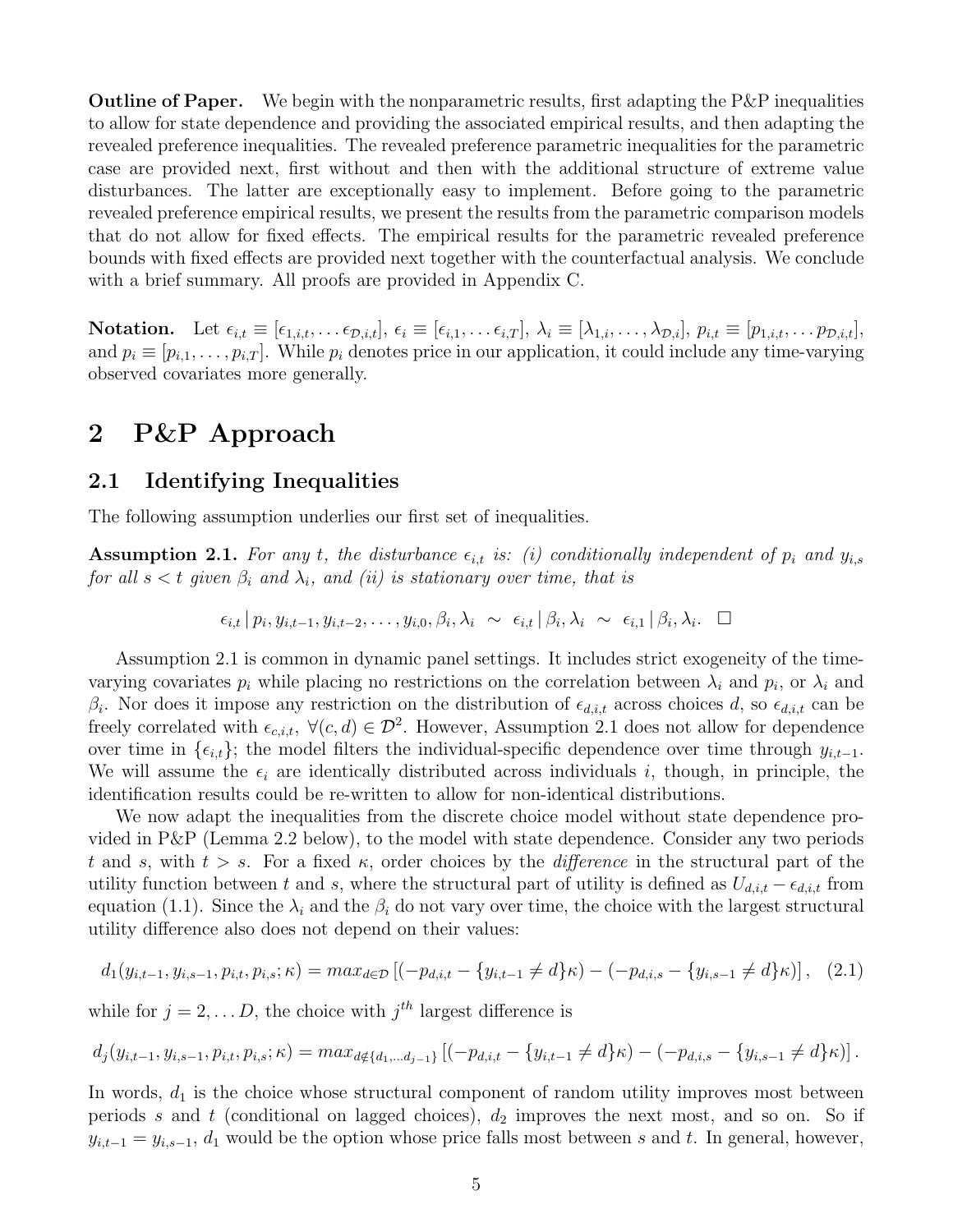$d_1$  depends on both price changes and the lagged choice in each period. This dependence on lagged choices is what allows us to generate moment inequalities that help bound  $\kappa_0$ .

Since  $\epsilon_{i,t}|z_i,y_{i,t-1},\beta_i,\lambda_i \sim \epsilon_{i,s}|z_i,y_{i,s-1},\beta_i,\lambda_i$ , the relative magnitude of the conditional probabilities for  $y_{i,t} = d_1$  and  $y_{i,s} = d_1$  depends only on the difference in the structural part of the utility. Moreover since the fixed effects are the same across periods, the difference in the structural part of utility over time for a given choice does not depend on the fixed effects. So when  $\kappa = \kappa_0$  equation (2.1) ensures that the conditional probability of observing  $d_1(\cdot;\kappa_0)$  in period t is greater than in period s. More generally, this argument leads to the following result.

**Lemma 2.2.** Suppose Assumption 2.1 holds. Assume  $t > s$ , and  $D_0 \subset \mathcal{D}$ . If

$$
\min_{d \in D_0} \left[ -p_{d,i,t} - \{y_{i,t-1} \neq d\} \kappa_0 - \left( -p_{d,i,s} - \{y_{i,s-1} \neq d\} \kappa_0 \right) \right]
$$
\n
$$
\geq \max_{c \notin D_0} \left[ -p_{c,i,t} - \{y_{i,t-1} \neq c\} \kappa_0 - \left( -p_{c,i,s} - \{y_{i,s-1} \neq c\} \kappa_0 \right) \right]
$$

then

$$
\Pr(y_{i,t} \in D_0 | p_i, y_{i,t-1}, \beta_i, \lambda_i) \geq \Pr(y_{i,s} \in D_0 | p_i, y_{i,s-1}, \beta_i, \lambda_i). \square
$$

Let  $d_j^0$  denote  $d_j(y_{i,t-1}, y_{i,s-1}, p_{i,t}, p_{i,s}; \kappa_0)$ . Then the choice sets (or the  $D_0$ ) that satisfy the supposition of this lemma are  $D_0 = \{d_1^0\}$ ,  $\{d_1^0, d_2^0\}$ , ..., and  $\{d_1^0, \ldots, d_{D-1}^0\}$ .

In words, the lemma states the following. If the structural utility for individual  $i$  (including any switching costs) for all options  $d \in D_0$  improves by more than all options  $c \notin D_0$  between periods s and t, then an individual will be more likely to choose an option  $d \in D_0$  at time t than at time s. This is true regardless of the value of the unobserved fixed effects in  $\lambda_i$  (or of  $\beta_i$  provided it is positive).

Notice that the conditioning sets for the probabilities in the concluding inequality differ due to the presence of the lagged dependent variable at different points in time. This feature distinguishes the dynamic model from the static model, and underlies the need for a different argument for identification than that used in P & P.

To see how Lemma 2.2 can yield an inequality for identification in the dynamic model, consider the special case where  $s = t - 1$  and  $D_0$  is a singleton, e.g.  $y_{i,t-1} = d_1^0$  and  $D_0 = \{d_1^0\}$  in the supposition of Lemma 2.2. Applying Lemma 2.2 we obtain  $Pr(y_{i,t} = d_1^0 | p_i, y_{i,t-1} = d_1^0, \beta_i, \lambda_i) \geq$  $Pr(y_{i,t-1} = d_1^0 | p_i, y_{i,t-2}, \beta_i, \lambda_i)$ . Multiplying both sides by  $Pr(y_{i,t-1} = d_1^0 | p_i, y_{i,t-2}, \beta_i, \lambda_i)$  we obtain

$$
\Pr(y_{i,t} = d_1^0, y_{i,t-1} = d_1^0 | p_i, y_{i,t-2}) = E[\Pr(y_{i,t} = d_1^0, y_{i,t-1} = d_1^0 | p_i, y_{i,t-2}, \beta_i, \lambda_i) | p_i, y_{i,t-2}]
$$
  
\n
$$
\geq E[\left(\Pr(y_{i,t-1} = d_1^0 | p_i, y_{i,t-2}, \beta_i, \lambda_i)\right)^2 | p_i, y_{i,t-2}]
$$
  
\n
$$
\geq \left(\Pr(y_{i,t-1} = d_1^0 | p_i, y_{i,t-2})\right)^2.
$$
\n(2.2)

Here the first inequality follows from the lemma, and the second from Jensen's Inequality. Dividing both sides of  $(2.2)$  by  $Pr(y_{i,t-1} = d_1^0 | p_i, y_{i,t-2})$  yields

$$
\Pr(y_{i,t} = d_1^0 | y_{i,t-1} = d_1^0, p_i, y_{i,t-2}) \ge \Pr(y_{i,t-1} = d_1^0 | p_i, y_{i,t-2}),\tag{2.3}
$$

as in Theorem 2.4 below.

Notice that the slackness in the last inequality generating (2.2) is due to the fact that it ignores the variance in  $Pr(y_{i,t-1} = d_1^0 | p_i, y_{i,t-2}, \beta_i, \lambda_i)$  conditional only on  $(p_i, y_{i,t-2})$ . This conditional variance, in turn, depends on the variance of the  $\lambda_i$  and  $\beta_i$ . The  $\{\beta_i, \lambda_i\}_i$  are explained by both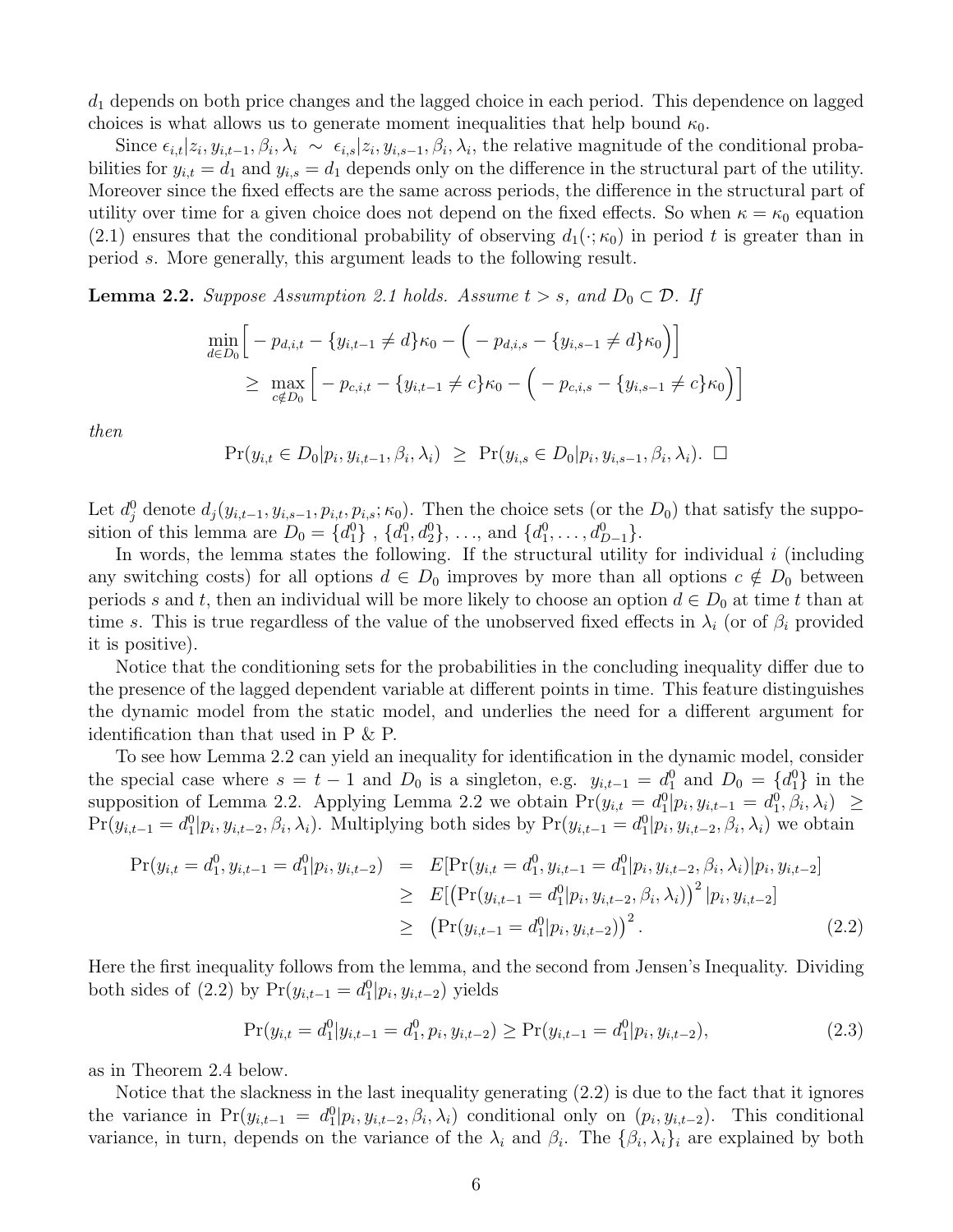the observable and the unobservable determinants of utility, and the richer the set of observable characteristics that the analyst can condition on, the lower the conditional variance of the  $\lambda_i$  and  $\beta_i$ in the data generating the inequality, and the more powerful the inequality in (2.2). This motivates our decision to form moments from cells with common observable characteristics and  $y_{i,t-2}$  in the empirical analysis which follows.

The result in the theorem to follow extends the argument in (2.2) and (2.3) in two ways. First, we broaden the argument to apply to choice probabilities of non-singleton sets. Lemma 2.2 considers the case where the conditioning set at time  $t-1$  includes the lagged value  $y_{i,t-1}$ . To extend the argument in (2.2) from a singleton value  $d_1^0$  to a set of choices  $D_0$ , we apply Lemma 2.2 for each value  $y_{i,t-1} \in D_0$ , which requires the supposition in Lemma 2.2 to hold for each value  $y_{i,t-1} \in D_0$ . Second, when  $s < t-1$ ,  $y_{i,t-1}$  only enters the inequality in the lemma through the conditional probability for  $y_{i,t}$ , which means  $y_{i,t-1}$  can be allowed to take values different than  $y_{i,t}$ . The condition below generalizes the supposition of Lemma 2.2 to accommodate these cases.

**Condition 2.3.** Assume  $t > s$ , and  $D_0, D_1 \subset \mathcal{D}$ . Given  $p_{i,t}, p_{i,s}, y_{i,s-1}$ , and  $\kappa_0$ , for all  $d' \in D_1$ ,

$$
\min_{d \in D_0} \Big[ -p_{d,i,t} - \{d' \neq d\} \kappa_0 - \Big( -p_{d,i,s} - \{y_{i,s-1} \neq d\} \kappa_0 \Big) \Big] \geq \max_{c \notin D_0} \Big[ -p_{c,i,t} - \{d' \neq c\} \kappa_0 - \Big( -p_{c,i,s} - \{y_{i,s-1} \neq c\} \kappa_0 \Big) \Big].
$$

This condition ensures that structural utility differences for the choices in  $D_0$  are larger at time t for any value of the lagged dependent variable in  $D_1$  than at time s with a lagged dependent value of  $y_{i,s-1}$ .

Theorem 2.4. Suppose Assumption 2.1 holds.

(a) For  $s = t - 1$ , for any choice set  $D_0 = D_1$  satisfying Condition 2.3,  $Pr(y_{i,t} \in D_0 | p_i, y_{i,t-1} \in D_0, y_{i,t-2}) \geq Pr(y_{i,t-1} \in D_0 | p_i, y_{i,t-2})$ 

(b) For  $s < t - 1$ , for any choice sets  $D_0$  and  $D_1$  satisfying Condition 2.3,

$$
\Pr(y_{i,t} \in D_0 | p_i, y_{i,t-1} \in D_1, y_{i,s} \in D_0, y_{i,s-1}) \geq \Pr(y_{i,t-1} \in D_1, y_{i,s} \in D_0 | p_i, y_{i,s-1}) \quad \Box
$$

**Remark 2.5.** If  $s = t-1$ , Lemma 2.2 will generate  $D-1$  inequalities. However since Condition 2.3 with  $D_0 = D_1$  requires the assumption of the lemma to hold for every  $y_{i,t-1} \in D_0$ , the amount of inequalities Theorem 2.4(a) generates will depend on  $\kappa_0$ , with the maximum number equal to  $D-1$ and the minimum of one. In contrast if, as in Theorem 2.4(b),  $s < t-1$  the fact that Condition 2.3 allows the choice set  $D_1$  for  $y_{i,t-1}$  to be distinct from the choice set  $D_0$  leads to potentially many more inequalities than D, though again the actual number will depend on  $\kappa$ . Also inequalities can be built for temporal sequences of sets each of which satisfies the appropriate condition.

#### Generating Empirical Inequalities: Examples

To see the usefulness of Theorem 2.4 in application, consider two simple cases with a singleton  $D_0 = \{d\}$ , and a single alternate option  $c \neq d$ . The theorem generates inequalities which can be implemented empirically. The simplest way to see the information these inequalities provide about the parameter  $\kappa_0$  is to find the values of  $\kappa_0$  that are ruled out by violation of the inequalities. That is, it is useful to examine the implications of the contrapositive of the theorem.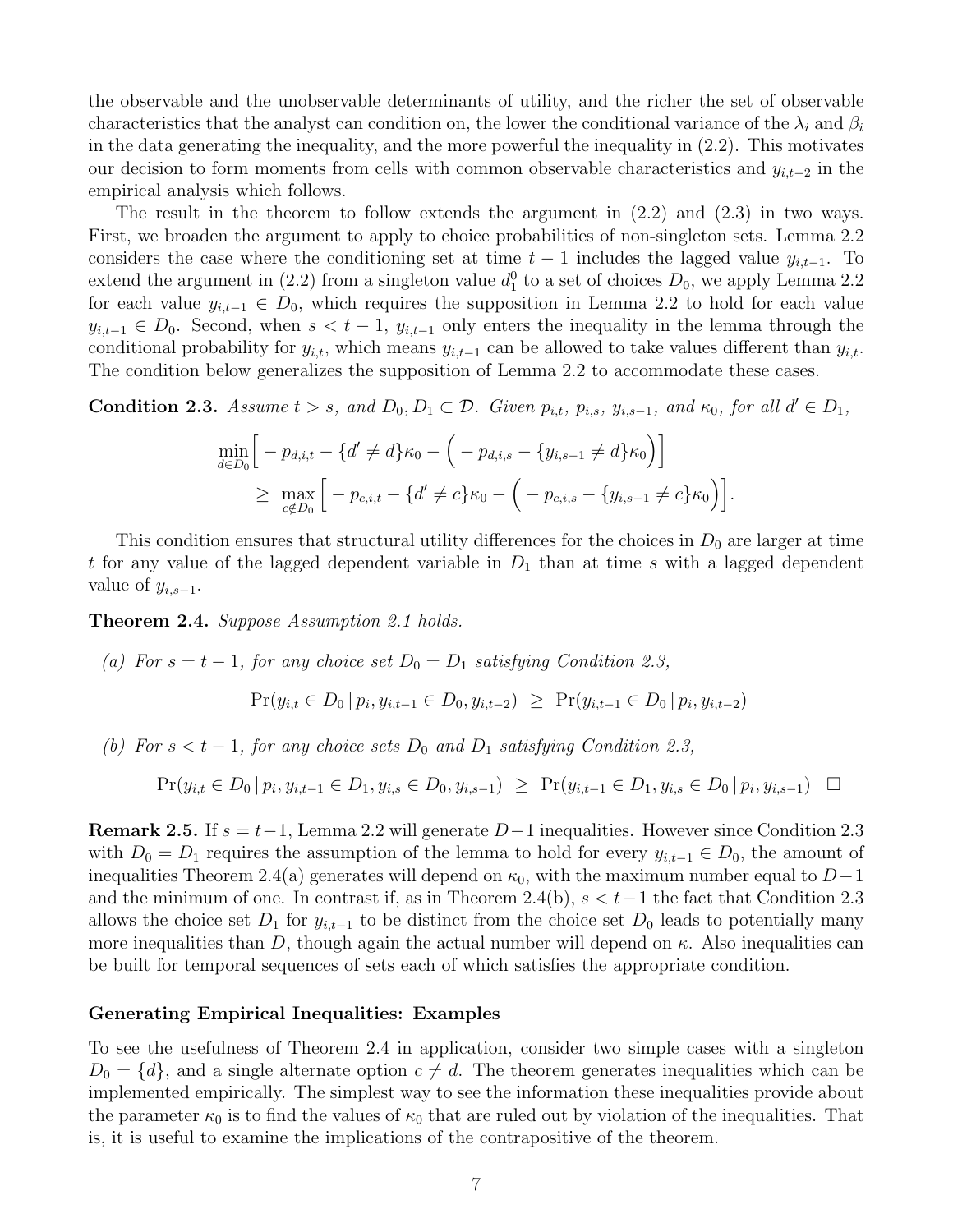In the first example, we compare the probability of switching from choice  $c$  to choice  $d$  at time  $t-1$ , Pr $(y_{i,t-1} = d | y_{i,t-2} = c, p_i)$ , with the probability of staying with choice d at time t, Pr( $y_{i,t} = d | y_{i,t-1} = d, y_{i,t-2} = c, p_i$ ). With a positive cost of switching  $\kappa_0$ , the probability of "staying" would generally be expected to be larger than the probability of "switching", even if the relative price of choice d increased by a small amount from  $t - 1$  to t. Theorem 2.4(a) makes precise this intuition: if the relative price of  $d$  increases by less than twice the switching cost, then staying at time t is more likely than switching at time  $t-1$ .

Assume the relative price of d does increase between  $t-1$  and t. Suppose, however, that the fraction switching from choice c to d at time  $t - 1$  is larger than the fraction staying with choice d at time t. That is, suppose the inequality in the conclusion of Theorem 2.4(a) fails:

$$
Pr(y_{i,t} = d \, | \, y_{i,t-1} = d, y_{i,t-2} = c, p_i) < Pr(y_{i,t-1} = d \, | \, y_{i,t-2} = c, p_i).
$$

This can only happen if the supposition of the theorem also fails, i.e. the inequality in Condition 2.3 is reversed. With a bit of rearrangement, this reversed inequality can be written as

$$
2\kappa_0 < \Delta p_{d,i} - \Delta p_{c,i}, \text{ where } \Delta p_{d,i} \equiv p_{d,i,t} - p_{d,i,t-1}, \text{ and } \Delta p_{c,i} \equiv p_{c,i,t} - p_{c,i,t-1}.
$$

So a sufficiently large likelihood of switching implies an upper bound on how high switching costs can be.

In the second example, we obtain a lower bound on switching costs by comparing the probability of staying with choice d at time  $t-2$  to switching from choice c to choice d at time t. This requires the subscriber to have switched to c in  $t - 1$ , so we are considering a situation where the relative price of d rose in  $t-1$  and then fell sharply in t. If the fall was sharp enough for the relative price of d to be considerably lower at t than in  $t-2$ , then the probability of switching into d at time t for the subscriber should be higher than the probability of staying with choice d at time  $t-2$ . The reversal of this inequality underlies our lower bound.

To formalize this intuition it is useful to start with Condition 2.3 and the implications of Lemma 2.2. Set  $D_0 = \{d\}$ ,  $D_1 = \{c\}$  and  $y_{i,t-3} = d$ , the inequality in Condition 2.3 can be written as:

$$
\Delta \bar{p}_{c,i} - \Delta \bar{p}_{d,i} \geq 2\kappa_0, \text{ where } \Delta \bar{p}_{d,i} \equiv p_{d,i,t} - p_{d,i,t-2}, \text{ and } \Delta \bar{p}_{c,i} \equiv p_{c,i,t} - p_{c,i,t-2}.
$$

Under this condition, Lemma 2.2 and Assumption 2.1 yield that

$$
\Pr(y_{i,t} = d \mid y_{i,t-1} = c, y_{i,t-2} = d, y_{i,t-3} = d, p_i, \beta_i, \lambda_i) \geq \Pr(y_{i,t-2} = d \mid y_{i,t-3} = d, p_i, \beta_i, \lambda_i).
$$

The lemma shows that if the relative price of choice d has gone down by more than twice the cost of switching, then the probability of switching at  $t$  will be greater than the probability of staying at  $t - 2$ . Unfortunately, these probabilities are not directly useful empirically since we do not observe the individual effects  $\lambda_i$  or  $\beta_i$ . Theorem 2.4(b) aggregates this probability inequality to a more empirically useful conclusion:

$$
\Pr(y_{i,t} = d \mid y_{i,t-1} = c, y_{i,t-2} = d, y_{i,t-3} = d, p_i) \ge \Pr(y_{i,t-1} = c, y_{i,t-2} = d \mid y_{i,t-3} = d, p_i). \tag{2.4}
$$

Notice that the righthand side probability is smaller than the "aggregated" probability of staying at time  $t-2$ ,  $Pr(y_{i,t-2} = d | y_{i,t-3} = d, p_i)$ . This is the slackness introduced to enable aggregation in the theorem.

Finally, we can consider the contrapositive in this example. Suppose we observe that the relative price of d has decreased between times  $t-2$  and t and yet the conclusion of the theorem in  $(2.4)$  fails:

$$
\Pr(y_{i,t} = d \mid y_{i,t-1} = c, y_{i,t-2} = d, y_{i,t-3} = d, p_i) < \Pr(y_{i,t-1} = c, y_{i,t-2} = d \mid y_{i,t-3} = d, p_i).
$$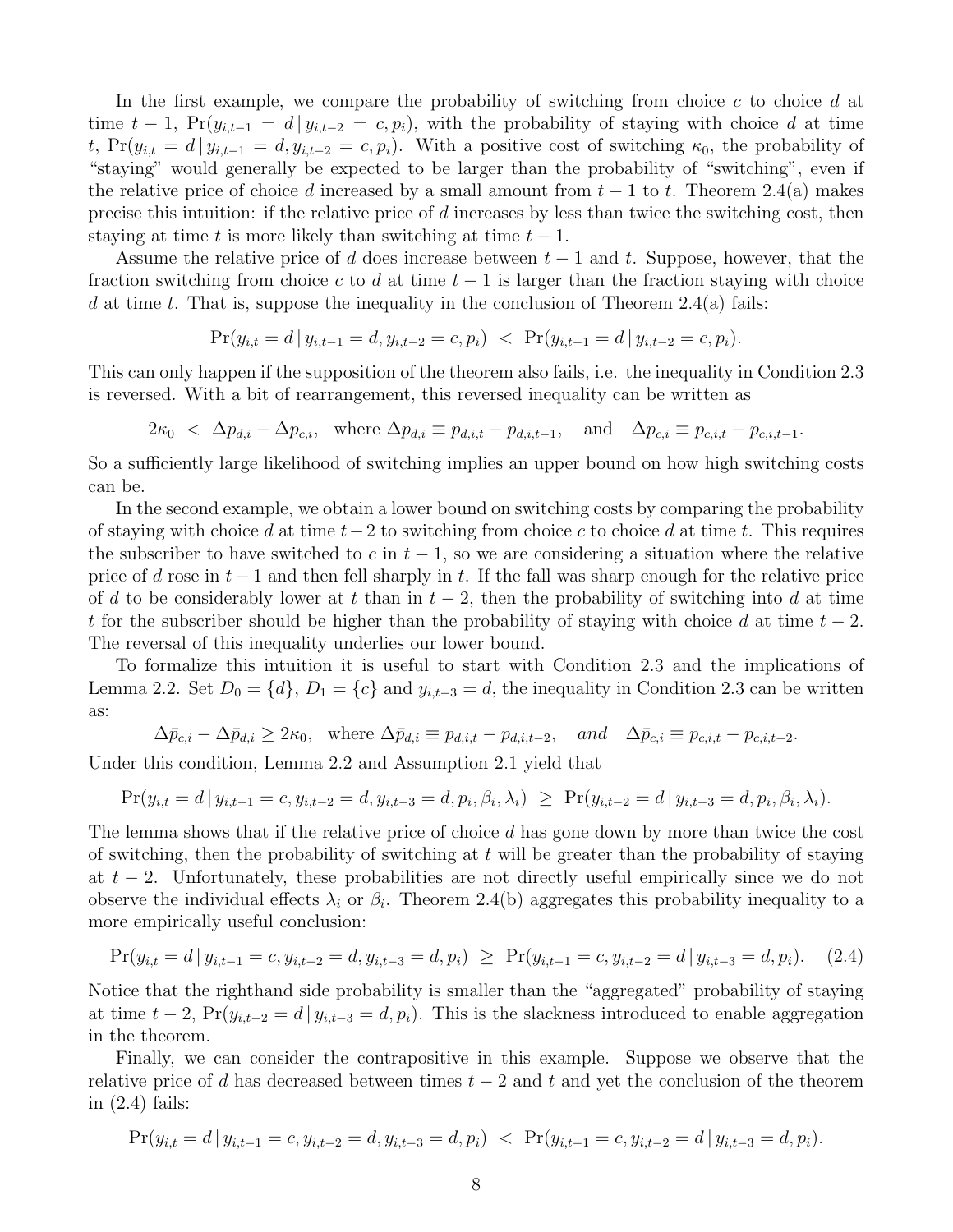Then, it must follow that Condition 2.3 also fails and the decline in the relative price of d must have been less than twice the switching costs:

$$
2\kappa_0 > \Delta \bar{p}_{c,i} - \Delta \bar{p}_{d,i}.
$$
\n
$$
(2.5)
$$

To summarize, if a decline in the relative price of d does not induce sufficient switching into choice d, then switching costs must not be too low.

These examples show how Theorem 2.4 can be used to generate bounds on  $\kappa_0$ . In both examples we compare events at different points in time for the same individuals. So we hold the individual's preferences fixed. Then we consider events that force a trade-off between changes in relative prices and switching costs. These events must include switching to distinguish state dependence from heterogeneity. We turn now to showing how this reveals bound on  $\kappa$  in our data.

### 2.2 Empirical Results: Massachusetts Health Insurance Data.

We analyze health insurance plan choices made by enrollees in the Commonwealth Care ("Comm-Care") program in Massachusetts between 2009-2014. The program provided heavily subsidized insurance to low-income adults (earning less than 300% of the Federal Poverty Level) via a market featuring competing private health insurers. Five insurers participate in the market during our data period, with each insurer (by rule) offering a single plan. Program rules required each enrollee to make a separate choice; there was no family coverage, and kids were covered in the separate Medicaid program. Individuals make plan choices at two times: (1) when they join the market as a new enrollee, and (2) during an annual open enrollment month when they are allowed to switch plans. Because our focus is on switching costs, we study open enrollment choices, setting the prior choice (the state,  $y_{i,t-1}$ ) equal to the individual's plan in the month prior to open enrollment.<sup>3</sup> For more detail on the data and the CommCare program see Shepard (2020); Finkelstein, Hendren, and Shepard (2019); McIntyre, Shepard, and Wagner (2021).

We want to capture switching costs that are not induced by changes in the individual's choice environment, just by prices, and this requires the choice set to be the same in the two periods we compare. We therefore remove comparisons for individuals who changed regions (there are five in the data), or who faced different plan offerings in the comparison periods, and use separate inequalities for each pair of income groups in years  $t$  and  $s$ . We distinguish income groups because subsidies—and therefore post-subsidy premiums—vary across five income groups (0-100% of poverty, and four 50% of poverty groups from 100-300%). Lower-income groups both pay lower premiums overall and have narrower premium differences across plans. This generates substantial price variation that we can use to estimate  $\kappa_0$ . Besides variation across income groups due to subsidies, price variation was limited by regulations. Prices could vary by region in 2009-2010 but not from 2011-on. No variation was allowed on other factors including age, gender, health status, or any other characteristics.

Our model assumes that individual-level unobserved plan preferences  $(\lambda_{d,i})$  are stable over time. This is a sensible assumption given the nature of plans in the CommCare market. Coverage is heavily regulated, with all cost sharing and covered medical services completely standardized

<sup>&</sup>lt;sup>3</sup>Individuals are also allowed to switch plans when they change income group or move across regions. We treat changes occurring at these times as separate choices for estimation purposes. There are a small number of instances where individuals switch plans outside of the standard open enrollment, and we drop these observations from the data.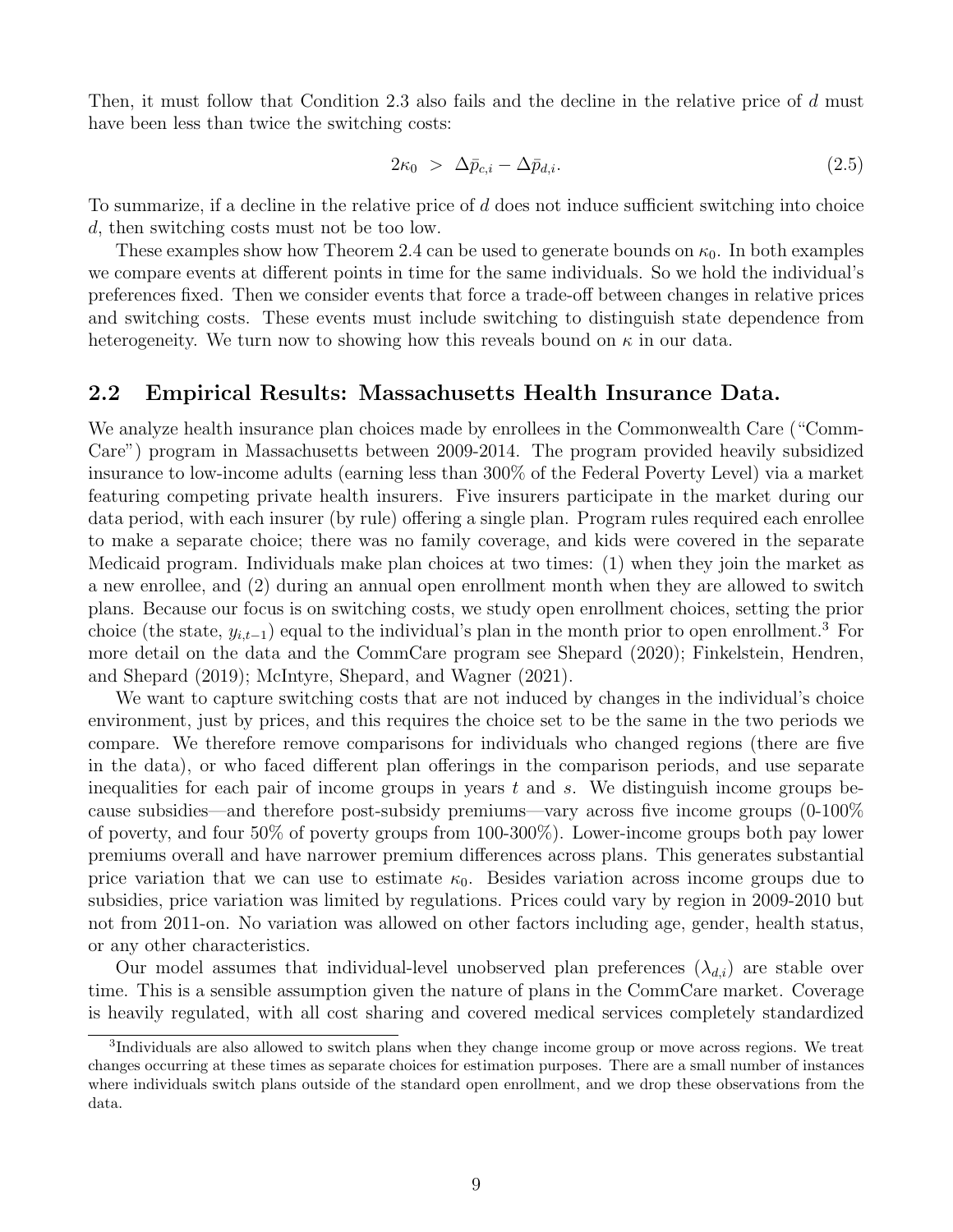across insurers. The only flexible plan attributes are provider networks.<sup>4</sup> These were largely stable during our sample period with one major exception. Network Health (one of our plans) drops Partners HealthCare (the state's largest medical system) from its hospital network at the start of 2012. To account for this, we treat Network as two different plans, one before and one after 2012, and apply the rules above with that understanding. There were no other major changes in the networks of the plans during our study period. However, one plan enters mid-sample (Celticare in 2010), and one plan (Fallon) exits several areas in 2011.

As noted to form the sample analogues of the inequalities in Theorem 2.4 we form cells with the same observed characteristics and  $y_{i,s-1}$ . The observed characteristics of a cell are denoted by  $x_i$  and are defined by the Cartesian product of; a) couple of years, b) region c) plan availability and d) income group. So the  $\{\lambda_i, \beta_i\}_i$  represent differences in tastes among consumers with the same  $x_i$  and  $y_{i,s-1}$ . Recall that though the ratio of price sensitivity to switching cost is held constant, the price sensitivities themselves (the  $\beta_i$  in equation (1.1)) can vary in an arbitrary way, and are not identified in the non-parametric analysis.

Table 1 provides summary statistics on the data used, which is constructed from all the cells defined above that have more than 20 members. We then sum the inequalities generated by these cells across regions and plan availabilities to obtain our groups, and use these in estimation. There are 242 groups (defined by couple of years, income, and prior choice) and about 75,000 individual comparisons. Given Assumption 2.1 the variables defining our groups are condiionally independent of the values of the disturbances in the comparison periods, so we can use subsets of the groups in estimation without incurring a selection bias. As noted, the number of inequalities obtained in this way depends on the value of  $\kappa$  being tested but, when using the full sample is always large, varying between nine and twenty-four thousand, all but two of which will be slack.

| (s, t)       | Number of<br>Members | Number of<br>Groups | Number of<br>Members<br>Above<br>Cutoff | Number of<br>Groups<br>Above<br>Cutoff | Minimum<br>Number of<br>Moments | Maximum<br>Number of<br>Moments |
|--------------|----------------------|---------------------|-----------------------------------------|----------------------------------------|---------------------------------|---------------------------------|
| (2009, 2010) | 19,550               | 96                  | 17,349                                  | 66                                     | 1,494                           | 3,671                           |
| (2010, 2011) | 13,989               | 96                  | 13,181                                  | 76                                     | 3,181                           | 8,748                           |
| (2012, 2013) | 47,266               | 120                 | 44,438                                  | 100                                    | 4,251                           | 11,225                          |
| Total        | 80,805               | 312                 | 74,968                                  | 242                                    | 8,926                           | 23,644                          |

Table 1: Summary Statistics for the Non-Parametric Estimator

Notes: The cell size cutoff is 20.

These inequalities are divided by their estimated standard errors, stacked, and the inequality with the largest negative value was calculated for each candidate  $\kappa$ . As suggested by Armstrong (2014), this became the sample value of the test statistic for that  $\kappa$ . The simulated value of the test statistic for the given  $\kappa$  was obtained once without any adjustment for slack moments, and once using the adjustment proposed in Romano, Shaikh, and Wolf (2014, henceforth RSW), and the variance covariance required for these calculations was obtained via a bootstrap.

<sup>4</sup>Preferences across plan provider networks are likely to be quite heterogeneous across individuals in hard-toobserve ways, making them a good candidate for our flexible fixed effects approach. For instance, Shepard (2020) and Tilipman (2020) find that consumers value provider networks heavily based on existing relationships with doctors and hospitals, which vary substantially even across enrollees living in the same location.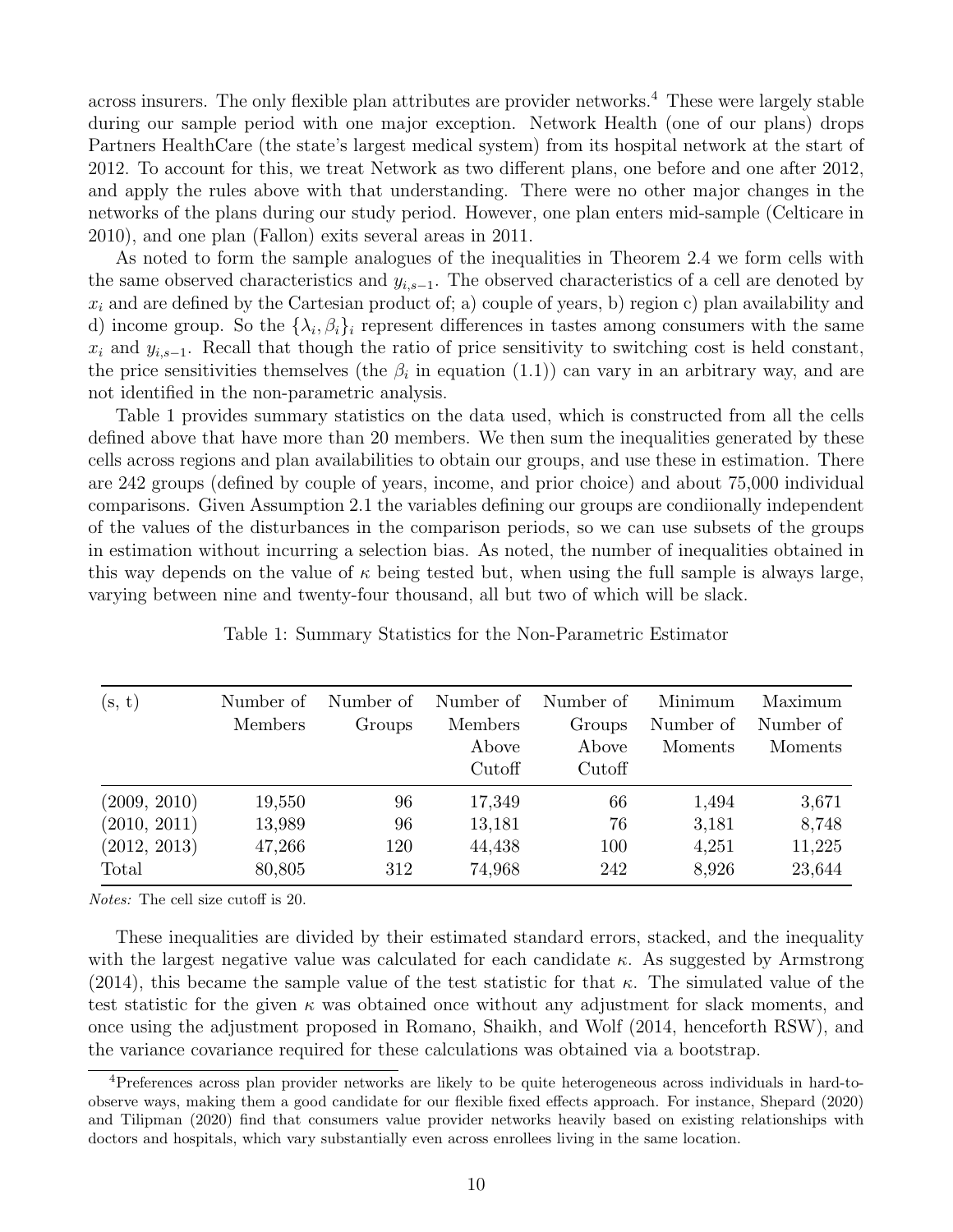



Figure 1 provides the average prices paid by consumers (i.e. after subsidy) by year and plan.<sup>5</sup> Our inequalities compare changes in choices to changes in prices, so the within-plan variance in prices over time underlies our set estimator of  $\kappa_0$ . The variance in prices within plan and time period is largely tied to income (though up to 2010 there was also regional variation in prices), which is the reason we separated groups by income.

The figure indicates that prices do go both up and down within a plan over time. This is largely a result of perceived changes in demand and plans adapting pricing strategies as they learned about the market and as regulatory rules changed. Importantly, with one exception, these do not appear to reflect changes in plan quality. As noted above, most insurance attributes, including cost sharing and covered medical services, were standardized by regulators so that all plans provided identical benefits within a given income group. The only significant non-standardized attribute is the covered network of doctors and hospitals, which are relatively stable over time (see Appendix A Figure 6) with one key exception: a major network narrowing by Network Health in 2012. We denote this narrowing by the vertical line in Figure 1 and account for this explicitly in our analysis by treating Network Health as a different plan on either side of this cutoff.

The largest price change in Figure 1 is the increase and then decrease in price of BMC in 2012-2013 relative to other plans. As noted there were no major changes in BMC's network or other quality attributes at this time. Instead, this change appears to reflect BMC's strategic response to a new competitive rule introduced by market regulators in 2012. The rule specified that new enrollees with incomes below the poverty line – who are fully subsidized, so pay \$0 for any plan – were limited to choosing one of the two lowest-price plans (to the state). This created an auction-like dynamic in which the two lowest-bidding plans "won" access to this large group,

<sup>&</sup>lt;sup>5</sup>Prices set in 2007 were locked in from 2007-08, which is why there are no separate points shown for 2008.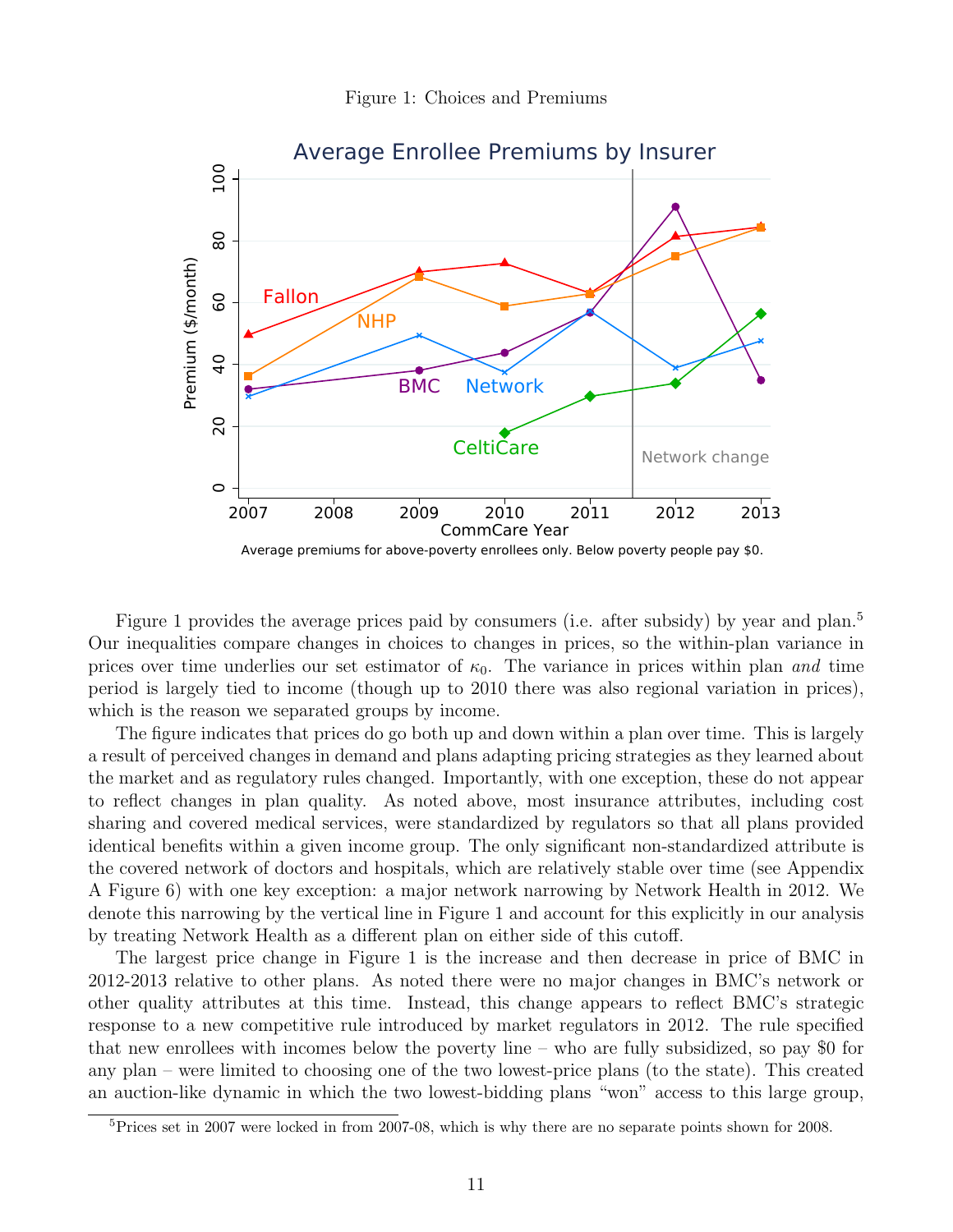representing about half of new enrollees. In 2012, Network Health and CeltiCare bid low and won this auction, while BMC chose to raise its price and earn a larger margin on those members who did not move (BMC had the largest share in 2011). However, having lost almost half of its market share during 2012, BMC reversed course in 2013 and undercut both its competitors. This allowed it to rebuild its market share during 2013 leading into the important transition of CommCare into an Affordable Care Act exchange in 2014.

Table 2 summarizes the path of enrollment between 2011 and 2013 for people enrolled in CommCare in 2011. The top panel indicates that about two thirds of those enrolled in CommCare in 2011 had moved out of CommCare by 2013. This is a market with a lot of "churn" (partly induced by movements in and out of low-income eligibility due to employment changes). The bottom panel reports on switching behavior among subscribers who stayed in CommCare between 2011 and 2013. The fraction who switch plans in 2012 is 14.5%; BMC, the plan with the largest price increase, loses 19% of its 2011 subscribers. Though all prices changed in 2013, BMC is the only plan whose average price decreased. It saw 36% of those who switched out in 2012 switch back in 2013, while only 4% of those who switched out of other plans in 2012 switched back in 2013. These changes underlie much of the empirical work that follows.

|                                                  | <b>All 2011</b>  |            | <b>By 2011 Plan</b> |
|--------------------------------------------------|------------------|------------|---------------------|
|                                                  | <b>Enrollees</b> | <b>BMC</b> | All Other Plans     |
| <b>Number of Enrollees</b>                       |                  |            |                     |
| Total Enrollees in 2011                          | 111,226          | 36,235     | 74,991              |
| Leave Market before 2013                         | 76,007           | 24,812     | 51,195              |
| Stay in Market 2011-13                           | 35,219           | 11,423     | 23,796              |
| <b>Switching Rates (among stayers in market)</b> |                  |            |                     |
| Switch Plans from 2011-2012                      | 14.5%            | $19.0\%$   | $12.3\%$            |
| Switch in 2012, Switch Back in 2013              | $2.5\%$          | $6.8\%$    | $0.5\%$             |
| Switch in 2012, Do Not Switch Back 2013          | 11.9%            | $12.1\%$   | 11.8%               |

Table 2: Statistics on Enrollment and Switching for 2011 Enrollees over 2011-2013

Note: The table shows statistics on enrollment and swithing rates over the 2011-13 period. The sample is people enrolled in CommCare in 2011 who are not in the below-poverty income group (who do not pay premiums so do not experience the premium changes shown in Figure 1), and the columns separate this group by plan in 2011. The top panel shows enrollment numbers, and the bottom panel shows switching rates among people who stay in the market from 2011-13.

Estimates. We begin with estimates that use the full dataset (Figure 2), then explain how theory directs us to choose particular subsets of the data, and finally show the results for those subsets (Figure 3).

The blue line in Figure 2 provides the value of the test statistic that the data generates for alternative values of  $\kappa$ . The long-dashed red line provides the five percent critical value for the  $\kappa$  values obtained from a test statistic that does not use a correction for slack moments, and the dotted red line is the test statistic when we use the RSW correction. Acceptable values of  $\kappa$  are all values where the blue line is lower than the red lines. The blue line crosses the red lines at  $\kappa = \$19.6$ and since it remains below it thereafter, \$19.6 becomes  $\hat{\kappa}$ , the lower bound of the 95% confidence set for  $\kappa_0$  based on the full dataset. Notice, however, that the blue line is always noticeably above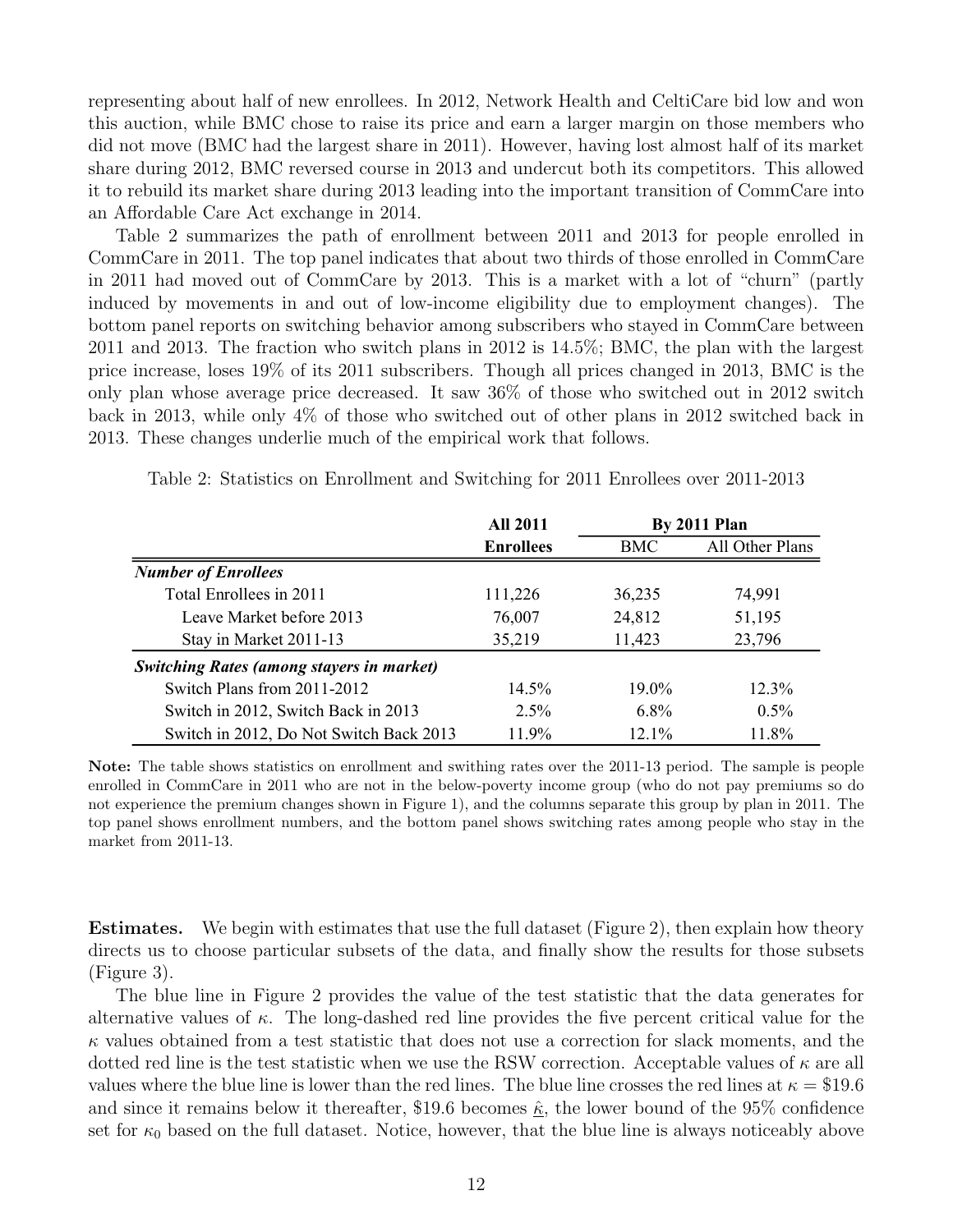zero, indicating that there are groups in the data which violate one or more inequalities at higher levels of  $\kappa$ , but the violations are not significant at  $\alpha = .05$  when we use all the moments counted in Table 1.



Figure 2: Non-parametric Estimates of Switching Costs  $(\kappa_0)$ 

Note: The non-parametric estimator restricts the comparisons to individuals with the same choice sets at time s and t. Cell level moments are constructed, and then aggregated into groups. The lower bound identified is at \$19.6.

While the full dataset is a useful starting point, we also consider using only the conditional moment inequalities associated with groups expected to be most informative about the cost of switching. Since prices appear only in the conditioning sets of the moments, we use price information to determine these groups. The examples introduced following Theorem 2.4 illustrate how theory leads us to expect certain price movements to be especially helpful in providing upper and lower bound information on  $\kappa_0$ . Recall that the first example yielded an upper bound when switching to choice d in the previous period was more likely than staying with  $d$  in the current period. This circumstance is expected when a sharp relative price drop in choice d at  $t-1$  induces sufficient switching into d at  $t-1$ , and is followed by a relative price increase of d at time t which induces sufficient switching back out of  $d$ . Generally, this is the situation for BMC's competitors from 2011-13.

The second example showed how a lower bound could be achieved when the relative price of d declines over two periods yet the likelihood of staying with choice d two periods ago followed by a switch away from  $d$  in the next period, is larger than the likelihood of a switch back to choice  $d$  in the current period. This might occur if there is a relative price increase in choice d at time  $t-1$ and an even larger price fall in  $t$ . If a sufficient number of the subscribers who shifted out of  $d$  in  $t-1$  did not shift back when its relative price was lower in t then when they chose it in  $t-2$ , we would infer a lower bound to  $\kappa$ . This describes the situation for BMC pricing over 2010-2013.

Figure 1 shows the large BMC price increase between 2010 to 2012 followed by the even larger decrease in 2013 that yielded the lower bound in Figure 2 via (2.5). Panel (a) of Figure 3 shows prices facing a particular income group in the Boston area, and panel (b) shows the prices for an income group in Western Massachusetts. These two panels show that there are groups with price changes in those years that satisfy the condition for the upper bound, that is for which  $(p_{d,i,t} - p_{c,i,t}) - (p_{d,i,t-1} - p_{c,i,t-1}) > 0$  (with choice  $c = \text{BMC}$ ). The bottom panels summarize the test statistics for: these two groups (panels c and d), the two groups for which  $0 < (p_{d,i,t-2} p_{c,i,t-2}$ ) − ( $p_{d,i,t}$  –  $p_{c,i,t}$ ) and hence might generate lower bounds (panels e and f), and finally in panel (g) the test when we use the inequalities generated by all four of the selected groups.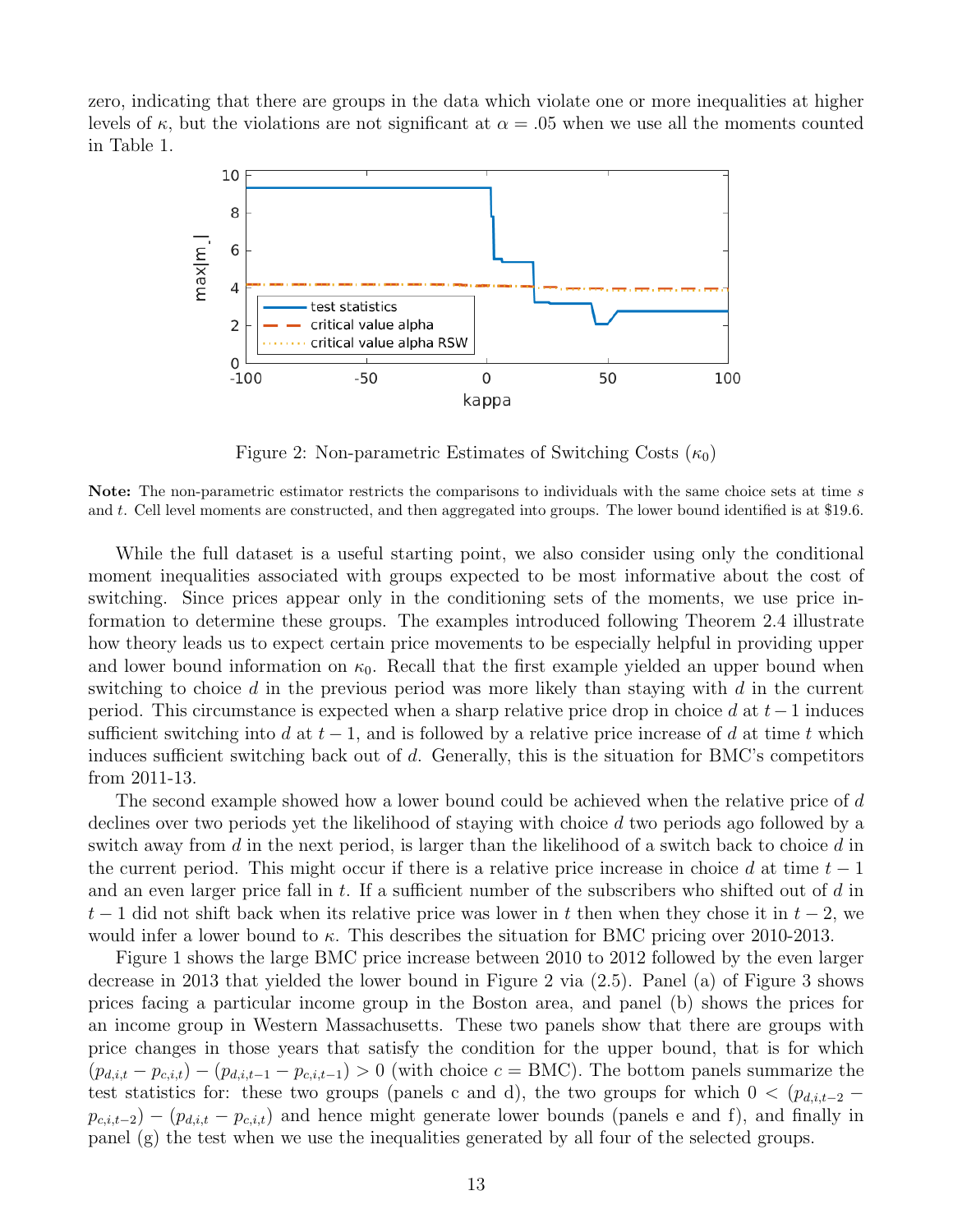

(g) Combining four cells

Figure 3: Average premiums and non-parametric estimators in two selected cells

Note: The figures show cells in the data that have price changes that satisfy the conditions for a bound. Cells are defined by individuals who are in a given region and follow a specific income group path across the years 2011-2013. They focus on the year pair (2012, 2013) for individuals whose lagged choice in 2011 is BMC to capture the large increase in BMC premium in 2012 and then the large drop in 2013. Plan prices differ across income groups due to subsidy schedules, and choice sets differ across regions. Panels (a) to (d) focus on two cells where we obtain upper bounds. Panels (a) and (b) show premiums of available plans. Panels (c) and (d) show test statistics and critical values. Panels (e) and (f) show test statistics and critical values based on two cells where we obtain lower bounds. Lastly, panel (g) shows test statistics and critical values combining the four cells in panels (c) to (f). Panels (a) and (c) correspond to the cell with income 250-300% of poverty in 2012 and 2013, in Boston with choice set: {BMC, CeltiCare, NHP, Network}. Panels (b) and (d) correspond to the cell with income 250-300% of poverty in 2012 and 2013, in Western MA with choice set: {BMC, CeltiCare, Network}. Panel (e) corresponds to the cell with income 100-150% of poverty in both 2012 and 2013, in Western MA with choice set: {BMC, Network}. Panel (f) corresponds to the cell with income 100-150% of poverty in 2012 and 150-200% of poverty in 2013, in Western MA with choice set: {BMC, Network}.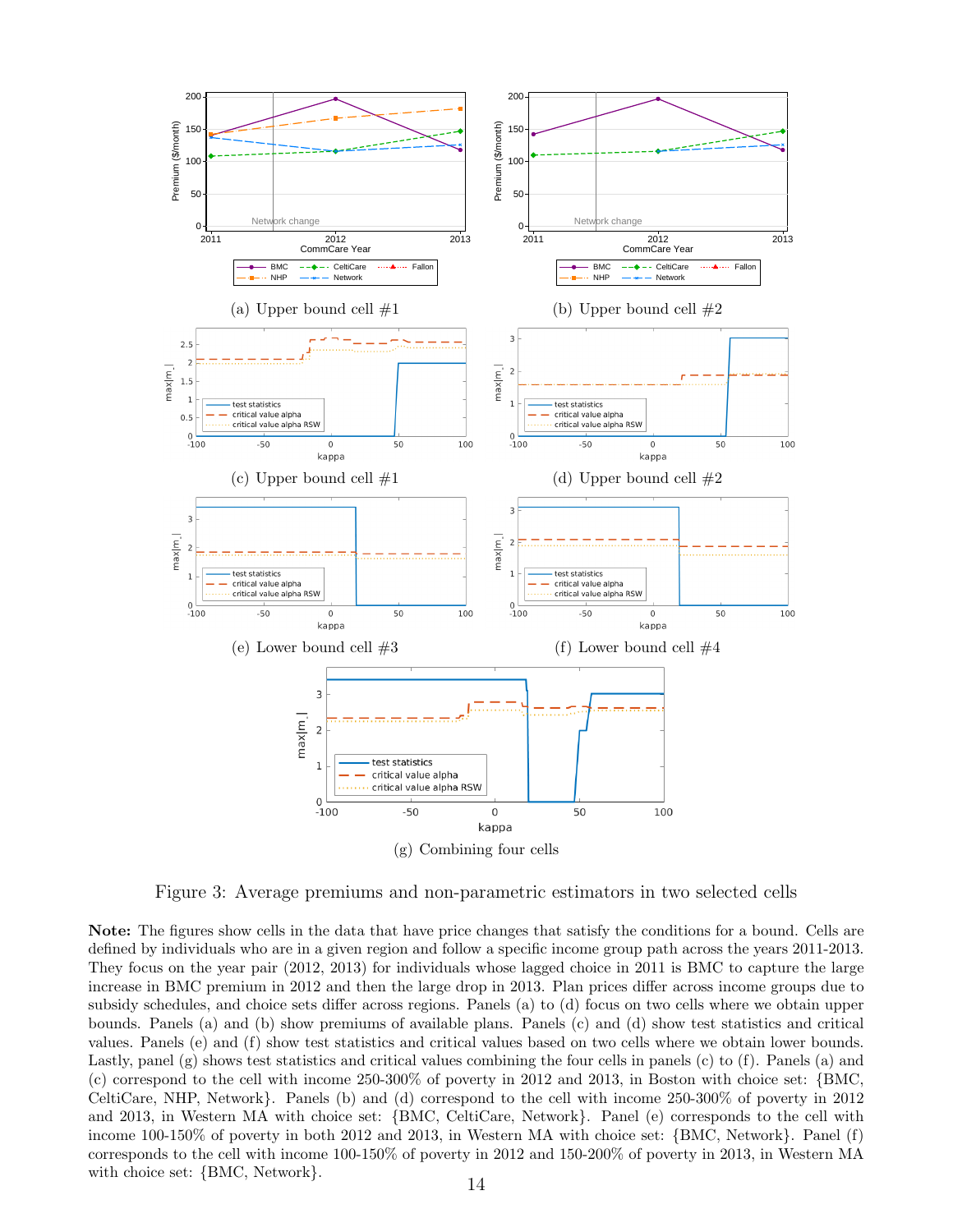Panels (e) and (f) correspond to cells that underlie the lower bound in Figure 2. Panel (c) shows an indication of an upper bound at  $\kappa = 49$  though it is not significant at our significance level of  $\alpha = .05$ , but panel (e) shows an upper bound of  $\kappa = 54$  which is significant at  $\alpha = .05$ . When we put the four groups which satisfy our exogenous selection criteria together in panel (g) and use an  $\alpha = .05$  we obtain the confidence interval  $\kappa_0 \in [\hat{\kappa} = 19.6, \hat{\kappa} = 57]$ .

### 2.3 Non-Parametric Revealed Preference.

Revealed preference and the random utility model in (1.1) imply that the probabilities of sequences of choices that difference out the fixed effects are determined by  $\kappa_0$  and the distribution of disturbances. The bounds on  $\kappa_0$  that this generates depend on the assumption made on the distribution of the disturbances. The next section considers parametric distributional assumptions. This section focuses on nonparametric assumptions on the disturbance distribution.

With at least one switch in choice across time, we show that information is available on  $\kappa_0$  for arbitrary  $\{\lambda_{d,i}\}_{d,i}$ . At least three time periods of data are needed to observe a lagged dependent value prior to a switch in choices. For choices  $c \neq d$ , suppose that  $y_{i,t} = d$  and  $y_{i,s} = c$ . Equation (1.1) tells us that if  $(d, c) \in \mathcal{D}_t$  and  $y_{i,t} = d$ , then  $U_{d,i,t} \geq U_{c,i,t}$ . If  $y_{i,t-1} = r$  this implies

$$
(-[p_{d,i,t}-p_{c,i,t}]-[1\{r\neq d\}-1\{r\neq c\}]\kappa_0)\beta_i+[\lambda_{d,i}-\lambda_{c,i}]+[\epsilon_{d,i,t}-\epsilon_{c,i,t}]\geq 0.
$$

Analogously if  $(d, c) \in \mathcal{D}_s$  and  $y_{i,s} = c$ , then  $U_{c,i,s} \geq U_{d,i,s}$  and

$$
\big(-[p_{c,i,s}-p_{d,i,s}]-[{\bf 1}\{y_{i,s-1}\neq c\}-{\bf 1}\{y_{i,s-1}\neq d\}] \kappa_0\big)\beta_i + [\lambda_{c,i}-\lambda_{d,i}]+[\epsilon_{c,i,s}-\epsilon_{d,i,s}]\geq 0.
$$

Note that when  $s = t - 1$ ,  $r = c$  in the above inequalities. If we add these two inequalities, the fixed effects cancel and we obtain

$$
0 \le (-[(p_{d,i,t} - p_{c,i,t}) - (p_{d,i,s} - p_{c,i,s})] - [\mathbf{1}\{r \ne d\} - \mathbf{1}\{r \ne c\} - (\mathbf{1}\{y_{i,s-1} \ne d\} - \mathbf{1}\{y_{i,s-1} \ne c\})]\kappa_0)\beta_i + [\epsilon_{d,i,t} - \epsilon_{c,i,t} - (\epsilon_{d,i,s} - \epsilon_{c,i,s})]
$$
(2.6)

Since this result depends only on the double differences of certain variables we introduce notation for those differences,

$$
\Delta \Delta p_{i,\tau,\tau'}^{a,b} \equiv p_{a,i,\tau} - p_{b,i,\tau} - (p_{a,i,\tau'} - p_{b,i,\tau'}), \quad \Delta \Delta \epsilon_{i,\tau,\tau'}^{a,b} \equiv \epsilon_{a,i,\tau} - \epsilon_{b,i,\tau} - (\epsilon_{a,i,\tau'} - \epsilon_{b,i,\tau'}), \n\Delta \Delta \mathbf{1}^{a,b}(\tau,\tau') \equiv \mathbf{1}\{r \neq a\} - \mathbf{1}\{r \neq b\} - [\mathbf{1}\{r' \neq a\} - \mathbf{1}\{r' \neq b\}]
$$

and rewrite the revealed preference inequality in (2.6) as

$$
\left(\Delta \Delta p_{i,t,s}^{d,c} + \kappa_0 \cdot \Delta \Delta \mathbf{1}^{d,c}(r, y_{i,s-1})\right) \beta_i \leq \Delta \Delta \epsilon_{i,t,s}^{d,c}.\tag{2.7}
$$

Note that  $\Delta \Delta \mathbf{1}^{d,c}(r, y_{i,s-1}) \in \{-2, -1, 0, 1, 2\}$ . If  $s = t - 1$ , then to obtain inequality (2.6) we set  $r = c$  in which case  $\Delta \Delta \mathbf{1}^{d,c}(c, y_{i,t-2}) \geq 0$ . If  $s < t-1$ , since  $\beta_i \geq 0$ , then all r with the same value of  $\Delta\Delta\mathbf{1}^{d,c}(r, y_{i,s-1})$  can be pooled together to form an inequality which bounds  $\kappa_0$ .

**Theorem 2.6.** Let  $\mathcal{F}^{d,c}_{t,s}(\cdot)$  denote the conditional distribution function of  $\Delta\Delta\epsilon^{d,c}_{i,t,s}$  given  $(p_i,y_{i,s-1},\beta_i)$ and assume  $d, c \in \mathcal{D}_t \cap \mathcal{D}_s$  and  $d \neq c$ . Then,

(a)  $\Pr(y_{i,t} = d, y_{i,t-1} = c | p_i, y_{i,t-2}, \beta_i) \leq 1 - \mathcal{F}^{d,c}_{t,t-1} \left( (\Delta \Delta p_{i,t,t-1}^{d,c} + \kappa_0 \Delta \Delta \mathbf{1}^{d,c}(c, y_{i,t-2})) \beta_i \right), \text{ and}$ 

(b) Assuming 
$$
\kappa_0 \ge 0
$$
,  
\n
$$
\sum_{r:\Delta\Delta\mathbf{1}^{d,c}(r,y_{i,s-1})\ge y} \Pr(y_{i,t} = d, y_{i,t-1} = r, y_{i,s} = c|p_i, y_{i,s-1}, \beta_i) \le 1 - \mathcal{F}_{t,s}^{d,c}((\Delta\Delta p_{t,s}^{d,c} + \kappa_0 y)\beta_i). \quad \Box
$$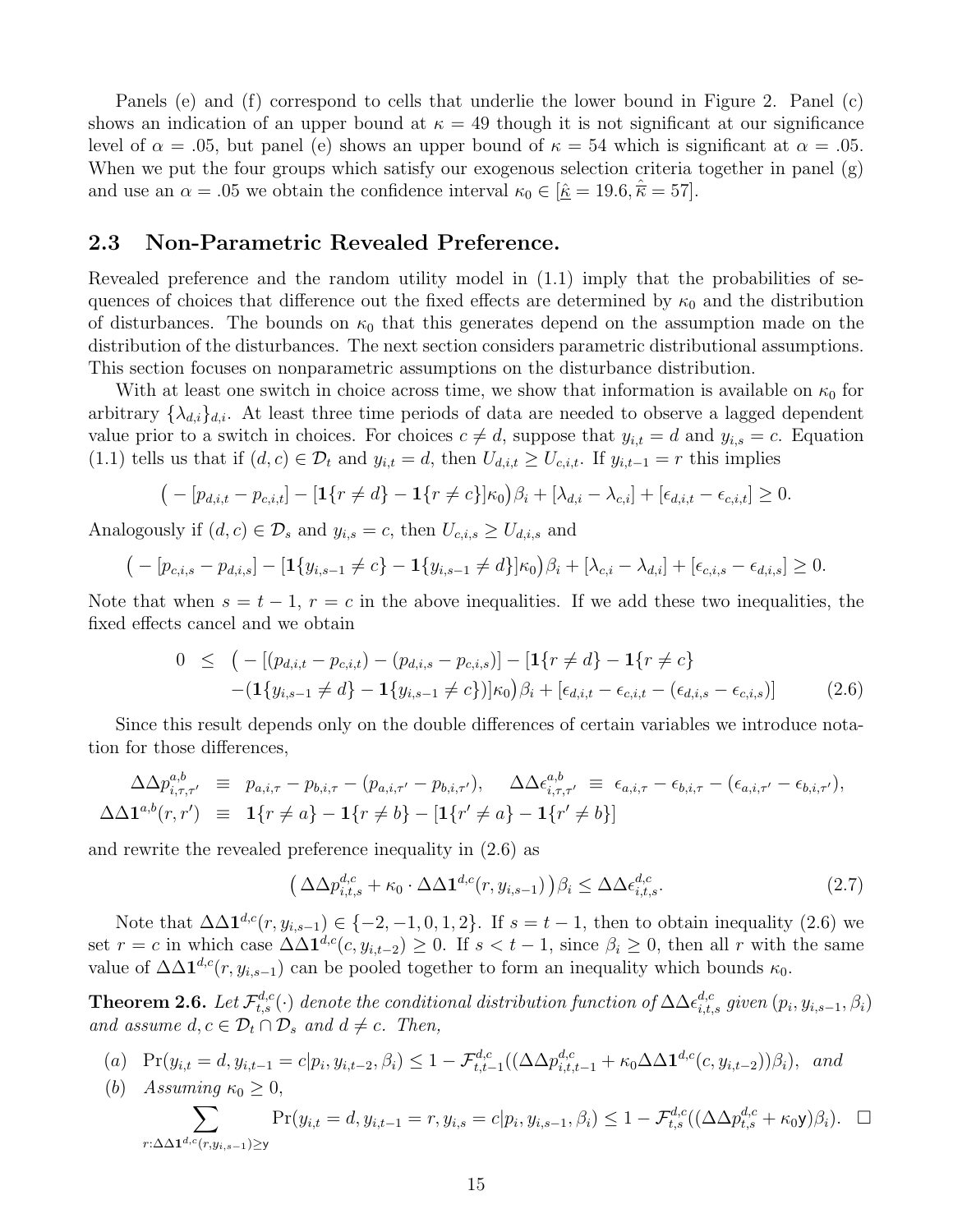Part (a) of Theorem 2.6 follows directly from equation (2.7). For part (b) notice that the event defined by (2.7) yields a bound for all r where  $\Delta\Delta\mathbf{1}^{d,c}(r,y_{i,s-1}) = \mathsf{y}$  and will contain the upper bound event for all r' such that  $\Delta \Delta \mathbf{1}^{d,c}(r', y_{i,s-1}) \geq \mathsf{y}$ , as long as  $\kappa_0 \geq 0$ . The inequality in (b) follows, and we show below why adding the associated probabilities is likely to be helpful.



Figure 4: Identified set for  $\kappa_0$ 

To see the potential usefulness of the Theorem 2.6 inequalities, Figure 4 illustrates the bounds on the parameter  $\kappa_0$  in the case where  $\mathcal{F}^{d,c}_{t,s}$  and  $\beta_i$  are known. Fix  $\Delta \Delta p_{i,t,s}^{d,c}$  $_{i,t,t-1}^{a,c}$  and suppose  $\Delta\Delta\mathbf{1}^{d,c}(c,y_{i,s-1})>0.$  Plotting  $1-\mathcal{F}_{t,s}^{d,c}(\Delta\Delta p_{i,t,s}^{d,c}+\kappa\Delta\Delta\mathbf{1}^{d,c}(c,y_{i,s-1}))$  as a function of  $\kappa$ , we obtain the red curve that is decreasing in  $\kappa$ . Then, the values of  $\kappa$  satisfying an inequality of the form  $P \leq 1 - \mathcal{F}^{d,c}_{t,s}(\Delta \Delta p^{d,c}_{i,t,s} + \kappa \Delta \Delta \mathbf{1}^{d,c}(c, y_{i,s-1}))$  will be the  $\kappa$  values to the left of the red line at P illustrating how an upper bound on  $\kappa_0$  would be implied by Theorem 2.6. When  $\Delta\Delta\mathbf{1}^{d,c}(c, y_{i,s-1}) < 0$ ,  $1 - \mathcal{F}^{d,c}_{t,s}(\Delta \Delta p_{i,t,s}^{d,c} + \kappa \Delta \Delta \mathbf{1}^{d,c}(c, y_{i,s-1}))$  is an increasing function of  $\kappa$  as illustrated by the upward sloping green line. In this case, the inequality  $P \leq 1 - \mathcal{F}^{d,c}_{t,s}(\Delta \Delta p^{d,c}_{i,t,s} + \kappa \Delta \Delta \mathbf{1}^{d,c}(c, y_{i,s-1}))$  yields a lower bound on  $\kappa_0$ . Finally, the different values of P show that larger P values yield tighter bounds on  $\kappa_0$ , which explains how the accumulation of probabilities through the sum in part (b) can sharpen the information on  $\kappa_0$ .

The ability to make use of these potential bounds on  $\kappa_0$  rests on the available information about the conditional distribution  $\mathcal{F}^{d,c}_{t,s}$  and  $\beta_i$ . We consider two approaches. First, we take a nonparametric approach, and show that common stochastic assumptions on  $\varepsilon_{i,t}$  lead to the conclusion that the median of  $\Delta\Delta \epsilon_{i,t,s}^{d,c}$  is zero. With just this assumption and no assumptions on the  $\beta_i$  beyond nonnegativity, we show that the inequalities in Theorem 2.6 provide identifying information on  $\kappa_0$  when the choice probabilities on the lefthand side of the inequalities in that theorem exceeds one half. Second, we assume that  $\mathcal{F}^{d,c}_{t,s}$  comes from a given parametric distribution, and  $\beta_i$  is assumed to be a function of observables  $x_i$ . After providing the inequalities implied by Theorem 2.6 for a general  $\mathcal{F}^{d,c}_{t,s}$ , we consider the additional inequalities that result from assuming  $\mathcal{F}^{d,c}_{t,s}$  is a logistic distribution.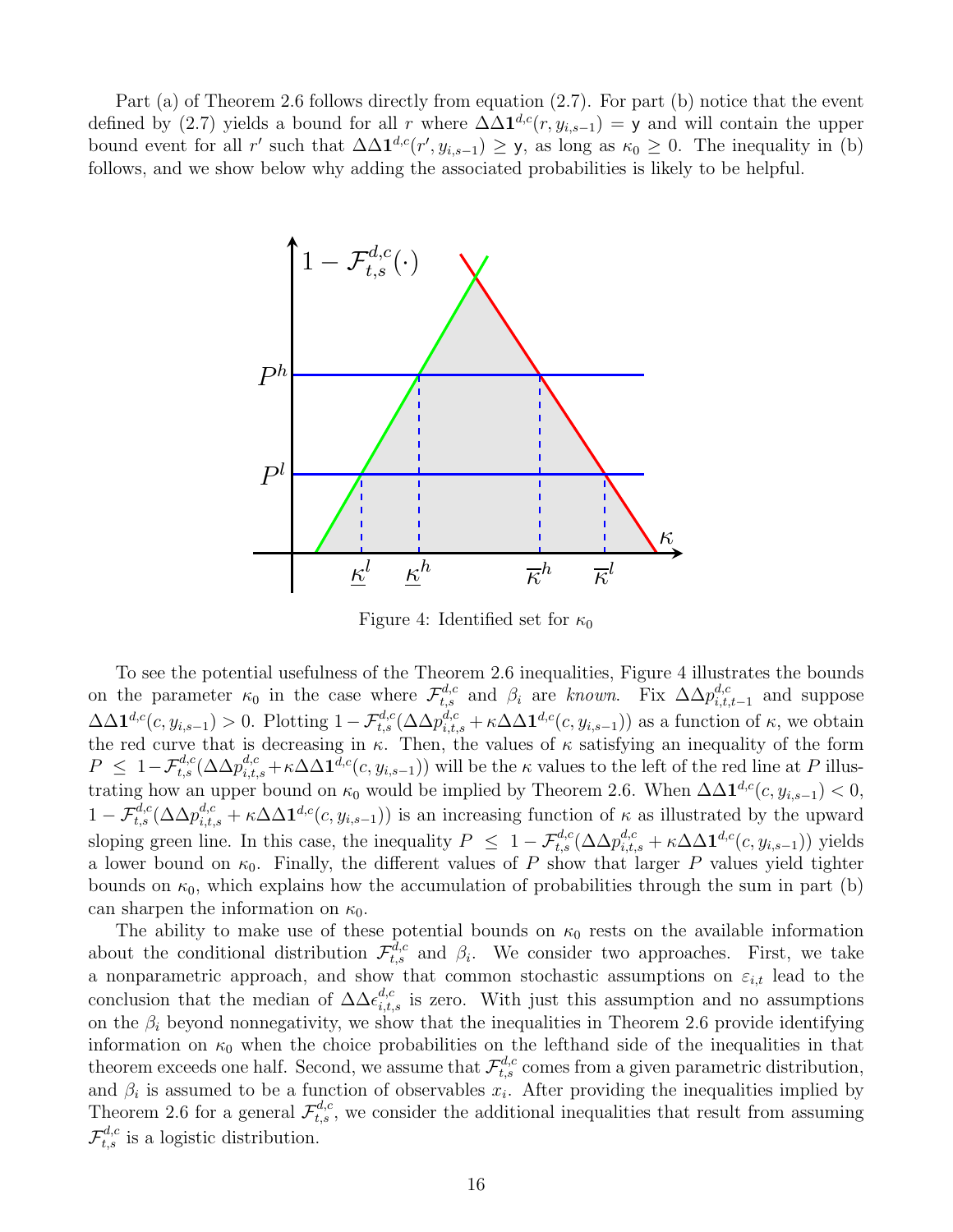The nonparametric assumption on the random utility errors considered thus far is Assumption 2.1. This assumes both stationarity and conditional independence across time. It is straightforward to show that the conditional distribution of  $\Delta\Delta \epsilon_{i,t,s}^{d,c}$  is then symmetrically distributed around zero and  $\mathcal{F}^{d,c}_{t,s}(0) = 0.5$ . This median zero restriction is sufficient to generate a bound on  $\kappa_0$ using the inequalities in Theorem 2.6. Moreover, this median zero restriction can also be obtained under stochastic assumptions that weaken the stationarity requirement. The extension we consider in our empirical work and which is likely relevant for other applied problems is the case where a pair of choices c and d are available in different time periods, but the other choices could change across time. Then it is sufficient to assume that the disturbance in random utility for this couple of choices is stationary and conditionally independent across time. Alternatively, the median zero restriction can be obtained under stochastic assumptions where stationarity is completely relaxed. It suffices to assume  $\varepsilon_{d,i,t} - \varepsilon_{c,i,t}$  and  $\varepsilon_{d,i,s} - \varepsilon_{c,i,s}$  are symmetrically distributed about zero. These could have different distributions, but given conditional independence across time, the conditional distribution of  $\Delta \Delta \epsilon_{i,t,s}^{d,c}$  is symmetrically distributed around zero, so that  $\mathcal{F}_{t,s}^{d,c}(0) = 0.5$ . Note that the assumption that  $\varepsilon_{d,i,t} - \varepsilon_{c,i,t}$  and  $\varepsilon_{d,i,s} - \varepsilon_{c,i,s}$  are symmetrically distributed about zero would follow from an assumption of exchangeability of the disturbances across choices (Manski, 1975; Fox, 2007; Yan, 2013).

Next we state the implication of a median zero assumption when combined with the inequalities of Theorem 2.6.

**Corollary 2.7.** Suppose  $\mathcal{F}^{d,c}_{t,s}(0) = 0.5$  and  $\beta_i > 0$ .

(a) If 
$$
Pr(y_{i,t} = d, y_{i,t-1} = c | p_i, y_{i,t-2}) \ge 0.5
$$
, then  $\Delta \Delta p_{i,t,t-1}^{d,c} + \kappa_0 \Delta \Delta \mathbf{1}^{d,c}(c, y_{i,t-2}) \le 0$ ; and  
\n(b) If  $\sum_{r:\Delta \Delta \mathbf{1}^{d,c}(r,y_{i,s-1}) \ge y} Pr(y_{i,t} = d, y_{i,t-1} = r, y_{i,s} = c | p_i, y_{i,s-1}) \ge 0.5$ , then  $\Delta \Delta p_{t,s}^{d,c} + \kappa_0 \mathbf{y} \le 0$ .

In this corollary, the revealed preference implications of the zero median restriction generate inequalities which condition on only observable variables, in contrast with the statement Theorem 2.6, and give the corollary its identifying power.

 $\sum_{r:\Delta\Delta\mathbf{1}^{d,c}(r,y_{i,s-1})\geq \mathbf{y}} \Pr(y_{i,t}=d,y_{i,t-1}=r,y_{i,s}=c\,|\,p_i,y_{i,s-1})\geq 0.5$  as in part (b). When  $\mathbf{y}>0$ , the To examine the direction of the bounds on  $\kappa_0$  provided by Corollary 2.7, suppose, for some y, corollary implies the upper bound

$$
\kappa_0 \leq -\frac{\Delta \Delta p_{i,t,t-1}^{d,c}}{\mathsf{y}}.
$$

When  $y < 0$  the corollary implies the lower bound

$$
-\frac{\Delta \Delta p_{i,t,t-1}^{d,c}}{\mathsf{y}} \le \kappa_0,
$$

which will be useful when  $\Delta \Delta p_{i,t,t-1}^{d,c} > 0$ .

Without further restrictions on  $\mathcal{F}^{d,c}_{t,s}(\cdot)$ , when  $Pr(y_{i,t} = d, y_{i,t-1} = c | p_i, y_{i,t-2}) < 0.5$ , no identifying information on  $\kappa_0$  is provided by Theorem 2.6 and the additional assumptions in Corollary 2.7. Unfortunately, none of the groups in our data corresponding to different conditioning sets satisfy the probability condition required to obtain the non-parametric bounds given in Corollary 2.7.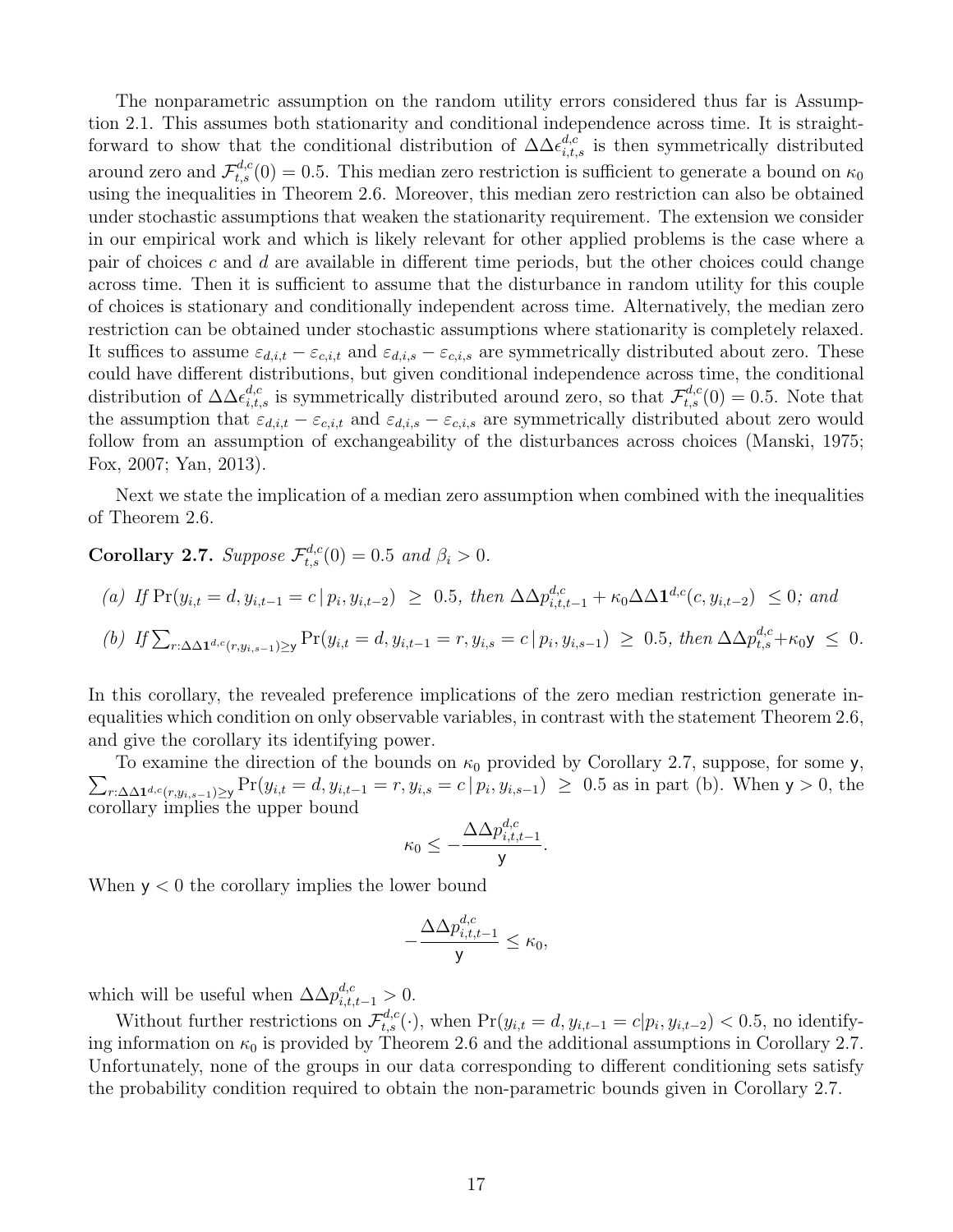Summary: Non-Parametric Bounds. The median zero condition on the twice differenced random utility disturbance does not require a disturbance distribution that is stationary over time. This median restriction

• only generates bounds if there is a group with a switching probability greater than one half.<sup>6</sup>

This condition is not satisfied in our (and we expect most) health insurance data, but it likely is satisfied in some retail markets (particularly those with both regular and "sale" prices).

The P&P bounds do require the stationarity assumption but can generate bounds with switching probabilities less than a half. In particular it generates

- a lower bound if price first rises and then falls to lower than its initial level, and not all people who switched out switch back, and
- an upper bound if people switch out because of a relative price rise and then do move back when its price falls sufficiently.

Using an  $\alpha = .05$  the P&P bounds for our data generate the confidence interval  $\kappa_0 \in [\$20, \$57]$ .

## 3 Bounds from a Parametric  $\epsilon$  Distribution.

The parametric model requires a distributional assumption for the random utility disturbances and a functional form for  $\beta_i$ . We will assume that  $\beta_i$  can be written as a function of observed variables  $x_i$  that does not vary over time, or  $\beta_i = \beta(x_i)$ . One could parametrize this function, but we do not pursue this option explicitly here. To parametrize the disturbance distribution, Assumption 2.1 is replaced by

Assumption 3.1. Assume the conditional distribution of  $\Delta\Delta \epsilon_{i,t,s}^{d,c}$  given  $(p_i, y_{i,s-1}, x_i)$  takes a known parametric form with c.d.f.  $\mathcal{F}^{d,c}_{t,s}(\cdot;\sigma)$ .

Typically Assumption 3.1 would be satisfied by assuming that  $\varepsilon_{d,i,t}$  is conditionally independent across time and specifying parametric joint distributions across choices to yield  $\mathcal{F}^{d,c}_{t,s}(\cdot;\sigma)$ .

With Assumption 3.1, we can identify separate coefficients on price and the lagged dependent variable, so we re-write the utility equation (1.1) as

$$
U_{d,i,t} = (-p_{d,it}\gamma_0 - \mathbf{1}\{y_{i,t-1} \neq d\}\delta_0) \beta(x_i) + \lambda_{d,i} + \epsilon_{d,i,t},
$$
\n
$$
\text{with} \qquad \gamma_0 \geq 0 \text{ and } \delta_0 \geq 0.
$$
\n
$$
(3.1)
$$

We remain focused on estimating the tradeoff between price sensitivity and switching costs, i.e.  $\kappa_0 \equiv \delta_0/\gamma_0$ , and as in the non-parametric analysis, assume that  $\kappa_0$  does not dependent on  $x_i$ . We begin by examining the revealed preference inequalities that hold for any parametric distribution of the disturbances. Then we add the extra information we gain by assuming the disturbances at each t are extreme value ("logistic") distributions<sup>7</sup> (in which case  $\mathcal{F}^{d,c}_{t,s}(\cdot;\sigma)$  has the analytic form given in section 3.1). Inequality (2.7) does not depend on the form of the distribution function,

<sup>&</sup>lt;sup>6</sup>The actual condition is somewhat different for the upper and lower bound. For an upper bound we need two switches (three periods of data) with a probability greater than .5. For a lower bound we only need one switch but also a choice not to switch (so four periods of data) with a probability greater than .5.

<sup>7</sup>Other specific distributions would likely add different information. We use the extreme value distribution because it was used extensively in prior work and generates a transparent set of restrictions.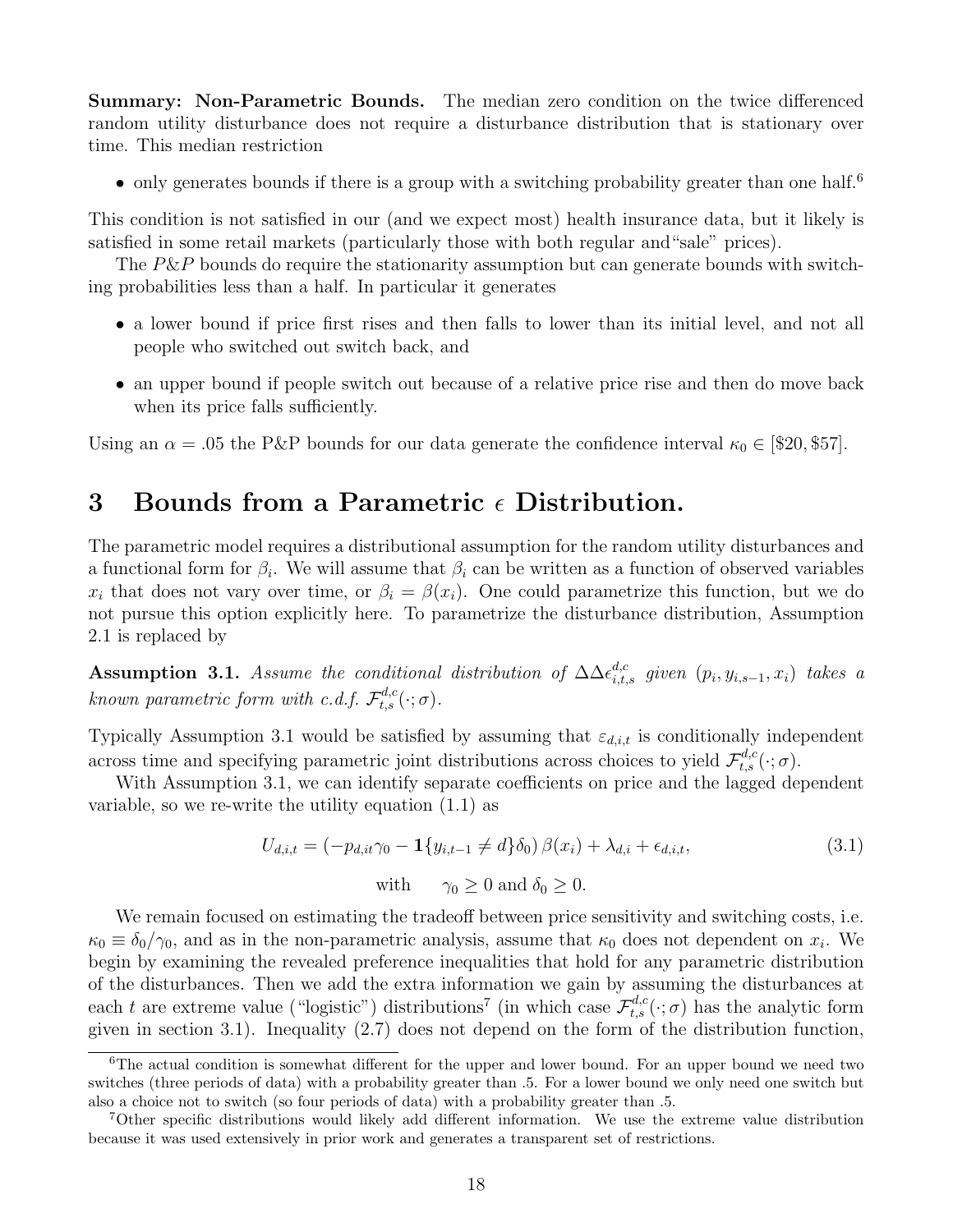so provided  $(d, c) \in \mathcal{D}_t \cap \mathcal{D}_s$ , it is still the case that Theorem 2.6 holds, only now with the parameterization in equation  $(3.1)$  which gives us the following corollary.<sup>8</sup>

**Corollary 3.2.** Suppose Assumption 3.1 holds, and assume  $d, c \in \mathcal{D}_t \cap \mathcal{D}_s$  and  $d \neq c$ . Then,

(a) 
$$
\Pr(y_{i,t} = d, y_{i,t-1} = c | p_i, y_{i,t-2}, x_i) \leq 1 - \mathcal{F}^{d,c}_{t,t-1}((\Delta \Delta p_{i,t,t-1}^{d,c} \gamma_0 + \Delta \Delta \mathbf{1}^{d,c}(c, y_{i,t-2}) \delta_0) \beta(x_i); \sigma),
$$
 and

(b) 
$$
\sum_{r:\Delta\Delta\mathbf{1}^{d,c}(r,y_{i,s-1})\geq y} \Pr(y_{i,t} = d, y_{i,t-1} = r, y_{i,s} = c|p_i, y_{i,s-1}, x_i) \leq 1 - \mathcal{F}_{t,s}^{d,c}((\Delta\Delta p_{t,s}^{d,c}\gamma_0 + \mathsf{y}\delta_0)\beta(x_i); \sigma). \quad \Box
$$

Anatomy of the Parametric Inequalities. Each inequality generated by the parametric model generates a line which divides the  $(\gamma, \delta)$  plane into acceptable and non-acceptable halfspaces. The slope and/or quadrant of the acceptable half-space differs with

- the sign of  $\Delta \Delta y_{c,d}^{t,s}$  (which can be greater than, less than, or equal to zero), and
- the sign of  $\Delta \Delta p_{t,s}^{d,c}$  (which can be greater than or less than zero).

In addition, if the the median of  $\mathcal{F}^{d,c}_{t,s}(\cdot) = 0$ , then  $\mathcal{F}^{d,c}_{t,s}(\Pr(\cdot|\cdot))^{-1}$  differs in sign according as  $Pr(\cdot|\cdot) \leq 1/2$ , and the six inequalities have different implications for the two cases. Accordingly there are twelve cases to consider. Appendix B considers each with explanatory graphs.

Since none of the relevant probabilities are greater than a half in our data, there are only six cases to consider and Appendix B shows that only four generate restrictions in the appropriate quadrants.<sup>9</sup> We use all inequalities generated by these four in our empirical analysis.

### 3.1 The Magic of Logits

Implementation of the parametric revealed preference approach in empirical work requires functional forms for  $\mathcal{F}^{d,c}_{t,s}(\cdot)$ , and any particular choice may well generate additional restrictions on the parameters. As in much of the prior empirical work and the comparison models we turn to below, we assume a Gumbel (logistic) distribution for  $\epsilon$  and explore its additional implications.

**Assumption 3.3.** (a) Assume  $\varepsilon_{i,t}$  is independent of the conditioning set  $(p_i, y_{i,t-1}, \ldots, y_{i,0}, x_i, \lambda_i)$ , and (b)  $\varepsilon_{1,i,t},\ldots,\varepsilon_{\mathcal{D},i,t}$  are independent (and identically distributed) across choices, where  $\varepsilon_{1,i,t}$  has a standard Gumbel distribution.

Assumption 3.3 yields the traditional logit form for the choice probabilities,

$$
\mathcal{P}_{d,i,t|y_{i,t-1}} \equiv \Pr(y_{i,t} = d | p_i, y_{i,t-1}, x_i, \lambda_i)
$$
\n
$$
= \frac{\exp[(-p_{d,i,t}\gamma_0 - \mathbf{1}\{y_{i,t-1} \neq d\}\delta_0) \beta(x_i) + \lambda_{d,i}]}{\sum_r \exp[(-p_{r,i,t}\gamma_0 - \mathbf{1}\{y_{i,t-1} \neq r\}\delta_0) \beta(x_i) + \lambda_{r,i}]} \equiv \frac{\mathcal{N}_t(d, y_{i,t-1})e^{\lambda_{d,i}}}{\mathcal{M}_t(y_{i,t-1}, \lambda_i)}.
$$

<sup>&</sup>lt;sup>8</sup>Corollary 3.2 does not exhaust the inequalities generated by the model. When  $s < t-1$ , it derives an inequality for the probability of  $(y_{i,t} = d, y_{i,t-1} = r, y_{i,s} = c)$ ; a different inequality can be obtained by integrating out  $y_{i,t-1}$ conditional on  $y_{i,s-1}$ . To use that inequality that we have to account for the fact that we do not know what  $y_{i,t-1}$ would have been had  $y_{i,s} \neq c$ , and replace the integrand for that case with the max operator. We experimented with this inequality in our early empirical work but it did not generate binding constraints.

<sup>&</sup>lt;sup>9</sup>These are the inequalities for the following cases: all three cases corresponding to a positive price change  $(\Delta \Delta p_{t,s}^{d,c} > 0)$ , and the case with a negative price change  $(\Delta \Delta p_{t,s}^{d,c} < 0)$  and  $\Delta \Delta \mathbf{1}^{d,c}(c, y_{i,t-2}) > 0$  (or y > 0), see Appendix B for details.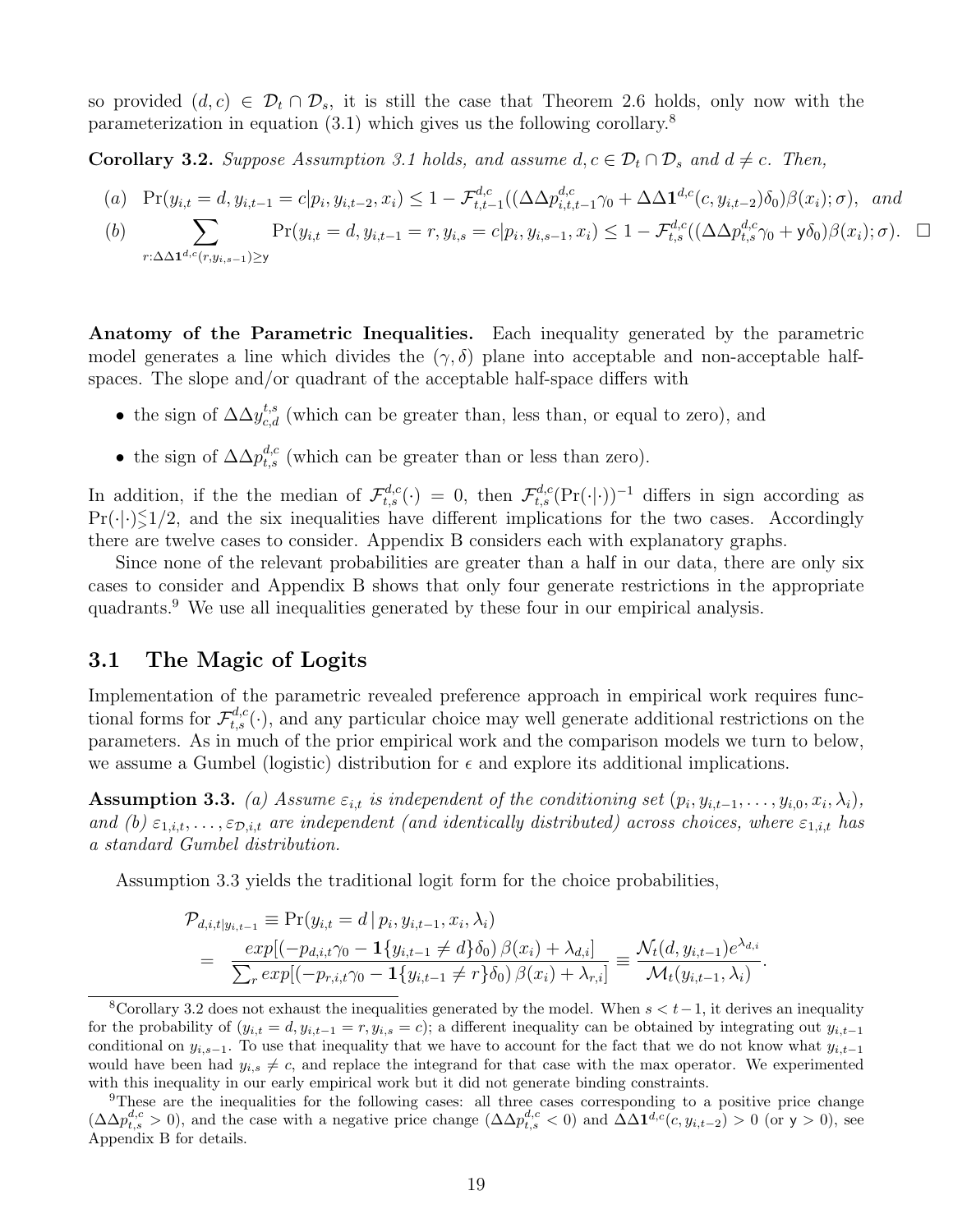This implies that (conditional on  $y_{i,t-2}$ ) the ratio of the probability of choosing d at t and c at  $t-1$ , to the probability of choosing c at t and d at  $t-1$  is

$$
\frac{\mathcal{P}_{d,i,t|c}}{\mathcal{P}_{d,i,t-1|y_{i,t-2}}}\frac{\mathcal{P}_{c,i,t-1|y_{i,t-2}}}{\mathcal{P}_{c,i,t|d}}=\frac{\mathcal{N}_t(d,y_{i,t-1}=c)}{\mathcal{N}_{t-1}(d,y_{i,t-2})}\frac{\mathcal{N}_{t-1}(c,y_{i,t-2})}{\mathcal{N}_t(c,y_{i,t-1}=d)}\times\frac{\mathcal{M}_t(y_{i,t-1}=d,\lambda_i)}{\mathcal{M}_t(y_{i,t-1}=c,\lambda_i)}
$$

And, for this particular comparison of choices, the fixed effects in the numerator terms cancel. Moreover, the ratio of denominators can be bounded by functions that do not depend on the fixed effects:  $exp(\delta_0\beta(x_i)) \geq \mathcal{M}_t(y_{i,t-1} = d, \lambda_i)/\mathcal{M}_t(y_{i,t-1} = c, \lambda_i) \geq exp[-\delta_0\beta(x_i)]$ . This gives us the inequalities

$$
exp[\delta_0 \beta(x_i)] \frac{\mathcal{N}_t(d, y_{i,t-1} = c)}{\mathcal{N}_{t-1}(d, y_{i,t-2})} \frac{\mathcal{N}_{t-1}(c, y_{i,t-2})}{\mathcal{N}_t(c, y_{i,t-1} = d)}
$$
  
\n
$$
\geq \frac{\mathcal{P}_{d,i,t|c}}{\mathcal{P}_{d,i,t-1|y_{i,t-2}}} \frac{\mathcal{P}_{c,i,t-1|y_{i,t-2}}}{\mathcal{P}_{c,i,t|d}} \geq exp[-\delta_0 \beta(x_i)] \frac{\mathcal{N}_t(d, y_{i,t-1} = c)}{\mathcal{N}_{t-1}(d, y_{i,t-2})} \frac{\mathcal{N}_{t-1}(c, y_{i,t-2})}{\mathcal{N}_t(c, y_{i,t-1} = d)}
$$

.

So the ratio of the odds of choosing  $(y_{i,t-1} = c, y_{i,t} = d)$  to  $(y_{i,t-1} = d, y_{i,t} = c)$  is bounded by functions that are independent of the  $\{\lambda_i\}_i$ . This finding is reminiscent of Chamberlain (1980) who derived a conditional likelihood that did not depend on the  $\{\lambda_i\}_i$  for the static multinomial logit panel case (the model with no lagged dependent variable). Once we allow for a lagged dependent variable and rearrange terms we get the inequalities in the theorem that follows for choice probabilities at t and  $t - 1$ . A more detailed argument shows that similar inequalities are valid for the odds ratio at t and  $t - 2$  (see Remark 3.6).

**Theorem 3.4.** Suppose Assumption 3.3 holds,  $s \in \{t-1, t-2\}$ , and  $(d, c) \in \mathcal{D}_t \cap \mathcal{D}_s$ . Then,

$$
exp\left[\gamma_0\left(\Delta\Delta p_{t,s}^{c,d}\right)\beta(x)\right] \leq \frac{\Pr(y_{i,t} = d, y_{i,s} = c \mid p_i, y_{i,s-1} = c, x_i = x)}{\Pr(y_{i,t} = c, y_{i,s} = d \mid p_i, y_{i,s-1} = c, x_i = x)} \leq exp\left[\left(2\delta_0 + \gamma_0\left(\Delta\Delta p_{t,s}^{c,d}\right)\right)\beta(x)\right].
$$

**Remark 3.5.** Theorem 3.4 compares the probability of sequences that start at  $y_{i,s-1} = c$  and go to  $(y_{i,s} = c, y_{i,t} = d)$  versus those that go to  $(y_{i,s} = d, y_{i,t} = c)$ . Under the logit assumption, both sequences have positive probability, and the first inequality provides upper [lower] bound information on  $\gamma_0$  when  $\Delta \Delta p_{t,s}^{c,d}$  is positive [negative]. The second inequality yields lower bound information on  $\delta_0$ , so together these inequalities provide a lower bound to  $\kappa_0 = \delta_0/\gamma_0$ .

To obtain upper bound information on  $\kappa_0$ , we incorporate the inequalities in Corollary 3.2. For example, when  $\Delta \Delta p_{t,t-1}^{c,d} < 0$  and  $\Delta \Delta \mathbf{1}^{d,c}(c, y_{i,t-2}) > 0$ , the inequality in Corollary 3.2(a) yields upper bound information on  $\delta_0$ , and the first logit inequality in Theorem 3.4 yields lower bound information on  $\gamma_0$ . Together these inequalities generate upper bound information on  $\kappa_0$ . If  $\Delta\Delta\mathbf{1}^{d,c}(c, y_{i,t-2}) > 0$ , then, regardless of the sign of  $\Delta\Delta p_{t,t}^{c,d}$ .  $_{t,t-1}^{c,a}$ , Corollary 3.2(a) provides upper bound information on  $\delta_0$ , which given the logit inequalities yields upper and lower bounds to  $\kappa_0$ .

Remark 3.6. Theorem 3.4 does not exhaust the additional inequalities available when the disturbance distribution is logistic. For completeness, additional inequalities are stated as Theorem C.2 in Appendix C and cover the cases: (i)  $y_{i,s-1} = r \notin \{c,d\}$ ; and (ii)  $s < t-2$ . In different applications, these additional inequalities could be quite useful, but here they are relegated to the appendix as our data does not have groups of sufficient size to exploit them.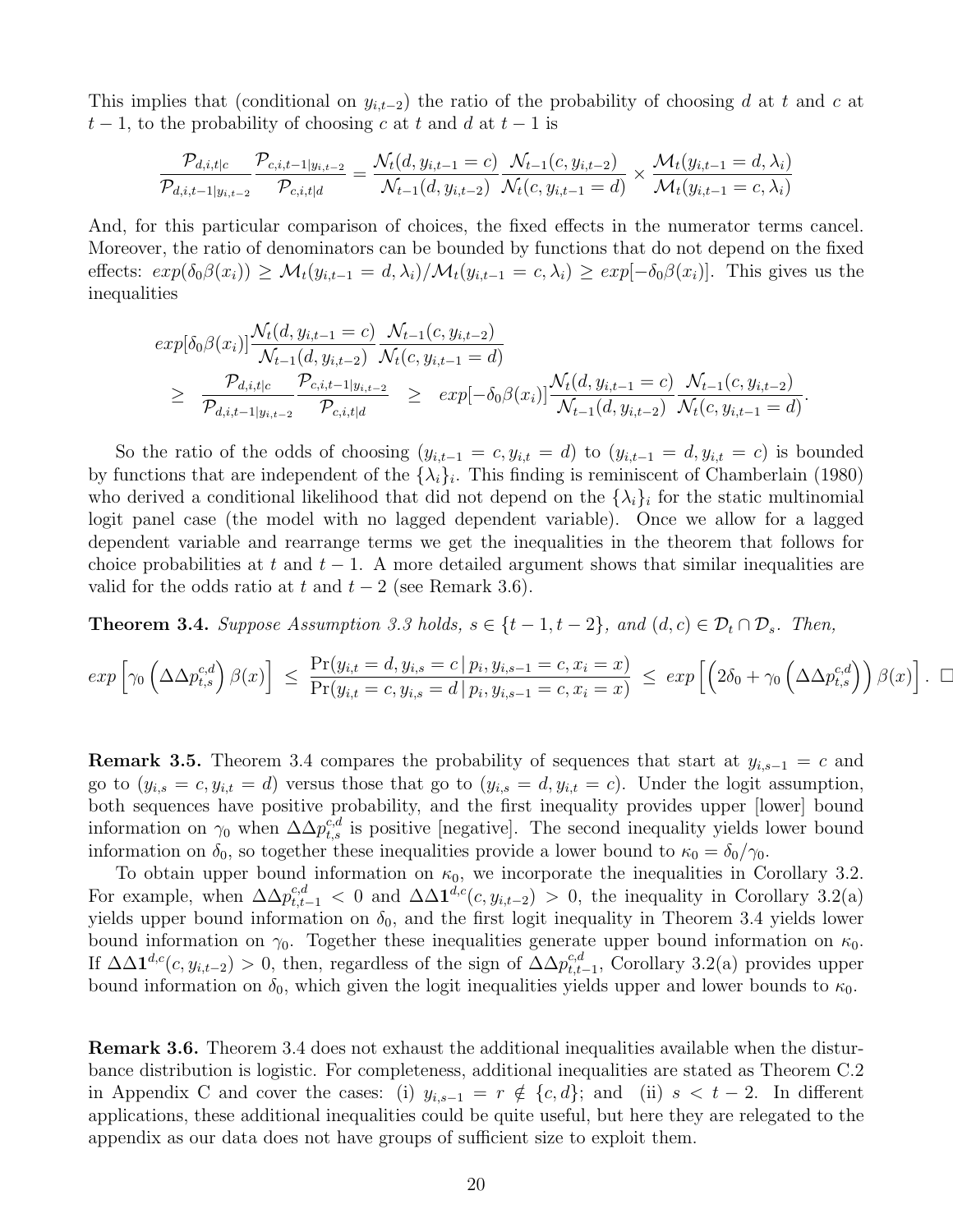## 4 Parametric Empirical Results.

Table 3 provides summary statistics for the data and inequalities used in the parametric analysis. The only difference between the sample used for the non-parametric analysis (described in section 2.2) and that used in the parametric analysis, is that in the parametric analysis we keep groups who face different plan offerings in the comparison periods (recall that our assumptions ruled this out for the non-parametric analysis). This increases the size of the data set considerably. The number of inequalities available for the parametric analysis is, on the other hand, much smaller than in the non-parametric analysis.

| (s, t)       | Number of<br>Members | Number of<br>Groups | Number of<br>Members<br>Above<br>Cutoff | Number of<br>Groups<br>Above<br>Cutoff | Number of<br>Moments |
|--------------|----------------------|---------------------|-----------------------------------------|----------------------------------------|----------------------|
| (2009, 2010) | 59,322               | 100                 | 32,738                                  | 69                                     | 248                  |
| (2009, 2011) | 39,955               | 100                 | 24,740                                  | 78                                     | 296                  |
| (2010, 2011) | 59,629               | 100                 | 34,300                                  | 83                                     | 217                  |
| (2012, 2013) | 69,441               | 125                 | 43,138                                  | 99                                     | 522                  |
| Total        | 228,347              | 425                 | 134,916                                 | 329                                    | 1,283                |

Notes: The cell size cutoff is 20.

We begin with a subsection describing empirical findings from models that allow for state dependence but not flexible fixed effects. This will enable us to compare the results from the inequalities in section 3 to those from the point identified models that have been used to model state dependence in prior work. All results, both from the comparison models and from the models of section 3, assume that the distribution of the disturbances is logistic.<sup>10</sup> Note that in this case the distribution of the double difference of disturbances (for  $\Delta\Delta \epsilon_{t,s}^{d,c}$ ) needed to form the inequalities from Corollary 3.2 is analytic, which simplifies computation of those inequalities.<sup>11</sup>

### 4.1 Comparison Models: State Dependence Without Fixed Effects.

Table 4 summarizes the results from a number of specifications. The estimate of the switching cost is always obtained as the ratio of the lagged dependent variable coefficient to the price coefficient.<sup>12</sup>

$$
F(y) = \frac{exp(y)(y-1)+1}{(exp(y)-1)^2}, \text{ and } f(y) = \frac{exp(y)(exp(y)(y-2)+y+2)}{(exp(y)-1)^3}.
$$

 $12$ Its standard error is obtained from a Taylor expansion (i.e., the Delta method), which in this context should be accurate as all the price coefficients are two or more orders of magnitude greater than their standard errors. As in all discrete choice models the comparison models require a normalization. We normalize the variance of the disturbance to one. So both the coefficient of price and of the lagged dependent variable should be thought of as the variable's coefficient divided by this standard error.

 $10$ We have also done several of the comparison models assuming normal errors. These generated modestly higher values for the state dependence coefficient.

<sup>&</sup>lt;sup>11</sup>That distribution and its density have analytic forms for the logit case, which are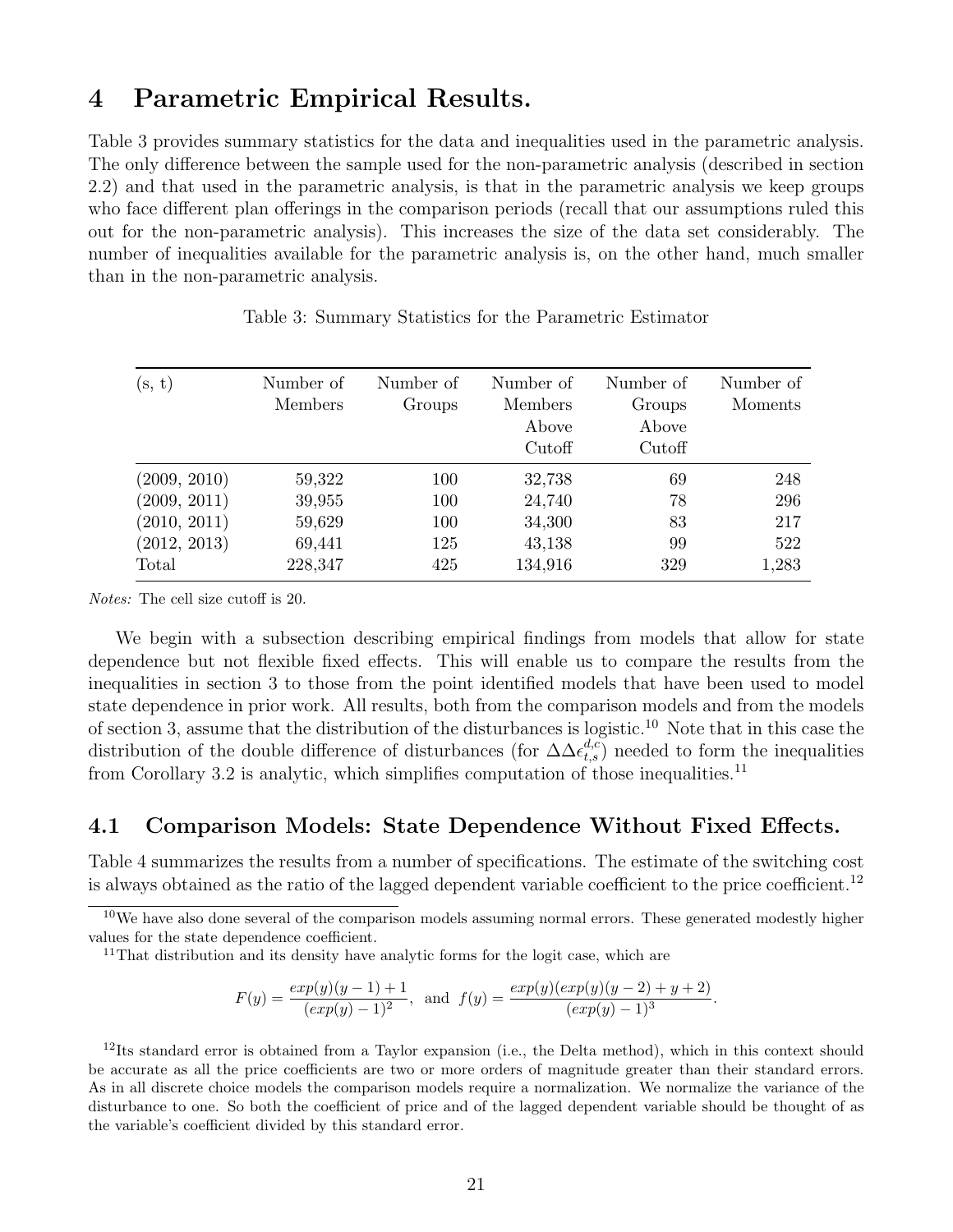|                                            | Simple    | Plan      | Plan $\times$     | Detailed          | Plan Dum. | $+$ New Enr | $+$ New Enr   |
|--------------------------------------------|-----------|-----------|-------------------|-------------------|-----------|-------------|---------------|
|                                            |           | Dummies   | Region Dum.       | Plan Dum.         | $+ RE$    | (Plan Dum.) | $(Dum. + RE)$ |
|                                            | (1)       | (2)       | $\left( 3\right)$ | $\left( 4\right)$ | (5)       | (6)         | (7)           |
| Normalize $\epsilon_{i,j,t}$ to EV1        |           |           |                   |                   |           |             |               |
| Switching Cost $(\delta)$                  | $-4.157$  | $-4.234$  | $-4.184$          | $-4.184$          | $-4.549$  | $-4.028$    | $-4.713$      |
|                                            | (0.008)   | (0.009)   | (0.010)           | (0.010)           | (0.015)   | (0.006)     | (0.010)       |
| Price Coefficient $(\beta)$                | $-0.0361$ | $-0.0507$ | $-0.0529$         | $-0.0541$         | $-0.0539$ | $-0.0342$   | $-0.0423$     |
|                                            | (0.0003)  | (0.0003)  | (0.0003)          | (0.0003)          | (0.0004)  | (0.0001)    | (0.0002)      |
| Normalize $\beta$ to 1                     |           |           |                   |                   |           |             |               |
| Switching Cost ( $\kappa = \delta/\beta$ ) | 115.20    | 83.50     | 79.03             | 77.34             | 84.42     | 117.60      | 111.40        |
|                                            | (0.75)    | (0.43)    | (0.41)            | (0.40)            | (0.43)    | (0.44)      | (0.43)        |
| <b>Plan Dummies</b>                        |           | Yes       | Yes               | Yes               | Yes       | Yes         | Yes           |
| Plan Dummies $\times$ Region               |           |           | Yes               | Yes               |           |             |               |
| $\times$ Area, Age-Sex, Illness            |           |           |                   | Yes               |           |             |               |
| Plan Random Effects                        |           |           |                   | $\frac{1}{2}$     | Yes       |             | Yes           |
| $N$ Plan Dummies + REs                     | $\Omega$  | 5         | 22                | 247               | 9         | 5           | 10            |
| N Individuals $\times$ Years               | 1,457,682 | 1,457,682 | 1,457,682         | 1,457,682         | 1,457,682 | 4,255,857   | 4,255,857     |

Table 4: Multinomial Logit Estimation

The first four columns of the table present results from specifications in which the individualspecific fixed effects used in the inequality analysis are replaced with increasingly detailed interactions of individual characteristics with plan dummies. Column (1) has no plan dummies; column (2) has simple plan dummies; column (3) interacts the plan dummies with region; and column (4) interacts them with twenty age-sex groups, with thirty eight geographic areas ("service areas" determined by the state), and with three chronic illness groups (where the three sets of interactions are additively separable). After excluding interactions with no observations, this generates 247 dummy variables. The switching cost estimate declines monotonically as we add interactions, from \$115.20 (0.75) to \$77.34 (0.40), where here and below the numbers in parentheses are standard errors. Notably, these estimates of  $\kappa_0$  are all substantially larger than the upper bound of \$57 generated by the non-parametric P&P inequalities.

Next we replace the fixed effects in the inequality analysis with random effects. That is we interact the plan dummies with agent-specific independent normal random variables that are held constant over the period the individual is observed, and use simulated maximum likelihood to estimate. We begin the random effect analysis by allowing for random effects conditional on the first observed choice. So this analysis assumes both that: (i) the within group variance in the plan specific effects is normal with variances that vary by plan (but not by group), and (ii) is uncorrelated with the initial observed choice. This mimics what researchers have done in related problems when they do not have sufficient information on the actual initial choices of individuals. The results from this specification are provided in column (5) of the table. The random effects model generates a switching cost of \$84.42 (0.43), and estimated dummy variables for the plan and standard errors for the random effects which are both highly significant (the t-values for the standard errors varied from eight to over fifty), for all but the smallest plan (Fallon).

We are in the enviable position of knowing the first time a consumer enters the Massachusetts exchange. So provided we are willing to assume that any pre-exchange health choice of these individuals does not influence their behavior on the exchange, we can implement an "initial conditions estimator" that allows for normal random draws on preferences for the exchange's plans that are known to the consumers before making their first choice. Column (7) provides the simulated max-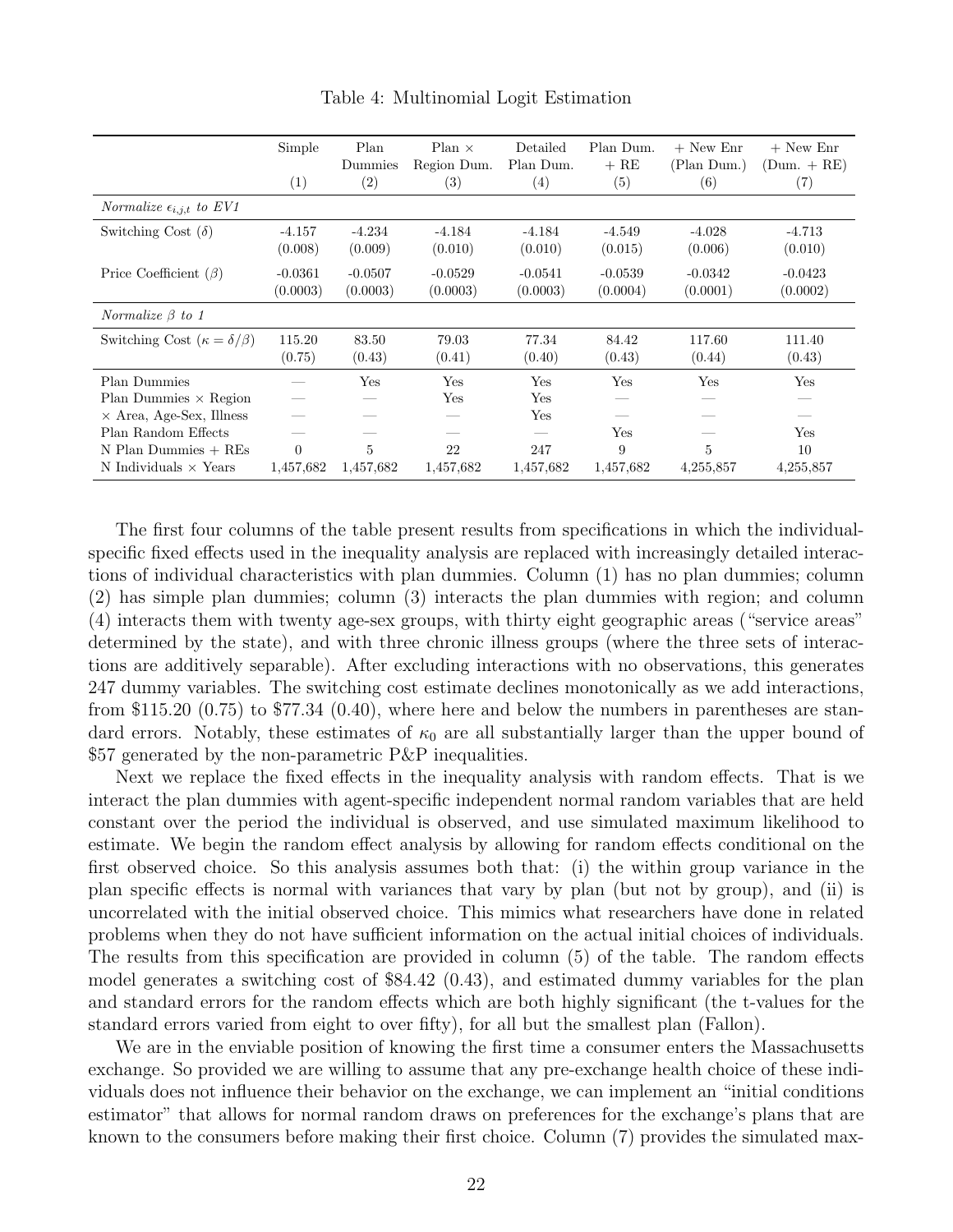imum likelihood estimates for this specification.<sup>13</sup> Since column (7) adds the first choice to the switching choices analyzed in columns (1) to (5), it uses a different data set than those columns did. So for comparison column (6) uses the column (7) data in a model without random effects; i.e. column (6) mimics column (2) but uses the data set used in column (7).

When we include initial choices and simple plan dummies (but no random effects) in column  $(6)$ , our estimated switching cost is \$117.60 (0.44), noticeably larger than in the analogous specification without initial choices (column  $(2)$ ). When we also include random effects in column  $(7)$ , the plan dummies and the estimated standard deviations of the random effects for all plans are estimated to be even larger than those from column (5), with t-values for the estimated variances of the plan specific random effects for all plans (including Fallon) now ranging from twelve to over one hundred. Perhaps more surprising is that the estimates of  $\kappa_0$  in both columns (6) and (7) are quite similar at \$117.60 (0.44) and \$111.40 (0.43). One interpretation of this in light of the finding of a lower estimate of  $\kappa_0$  in column (5) is that due to the experience they had in making health insurance choices before entering CommCare, consumers priors when entering the program were that plans differed in their coverage, out of pocket payments, and the like. After entering they learn that regulation requires these features to not vary across plans. As a result they become more price sensitive<sup>14</sup>.

We conclude that models that do not allow for individual by product fixed effects generate estimates of  $\kappa_0$  that lie somewhere between \$77 and \$118. This accords well with published work on this data which generates estimates of about \$100 (see Shepard (2020)). Recall from Figure 1 that average monthly premiums ranged from \$20 to \$90. So the models without fixed effect generate switching costs which are four to five times the average monthly premium for the lowest cost plan and about equal to the average monthly premium for the highest cost plan. These estimates are noticeably larger than the non-parametric upper bound obtained from the P&P analysis. One question that remains is how much of the difference can be attributed to the logit assumption and how much to the absence of fixed effects.

## 4.2 Parametric Inequality Estimators: State Dependence with Fixed Effects.

This subsection uses the inequalities from Corollary 3.2 and Theorem 3.4, and the sample described in Table 3 (also used in columns (1) to (5) of Table 4), to estimate bounds on  $\kappa_0$ . This generates over 1,200 inequalities from about 330 groups with an average size of over 400 individuals.

When we used the estimation algorithm described in section 2.2 for the current specification, the simulated value of the test statistic obtained from the normal approximation to the distribution of the moments often implied probabilities that were negative, rendering the assumptions underlying that asymptotic approximation inappropriate. We present the point estimate from that estimation algorithm but do not want to rely on its simulated test statistics for inference. Instead we use the Bayesian approach proposed by Kline and Tamer (2020) with the implementation in Chamberlain

 $13$ We also tried to use the estimator suggested by Honoré and Kyriazidou (2000), an estimator which does allow for both fixed effects and switching costs. However, their method requires observing four-period sequences in which a person switches plans, followed by two periods in which both choice sets and plan attributes (here, prices) are unchanged. Even though our data contains observation on 623,000 individuals making 1,877,000 individual choices, these restrictions are quite limiting because the data include frequent price and choice set changes. Imposing the restrictions the Honore and Kyriazadou estimator requires leaves us with data on 36 individuals and 144 choices. This is simply not enough data to obtain estimates with reasonable precision.

<sup>&</sup>lt;sup>14</sup>For a model with fixed effects that explicitly allows for Bayesian learning see Aguirregabiria et al. (2021).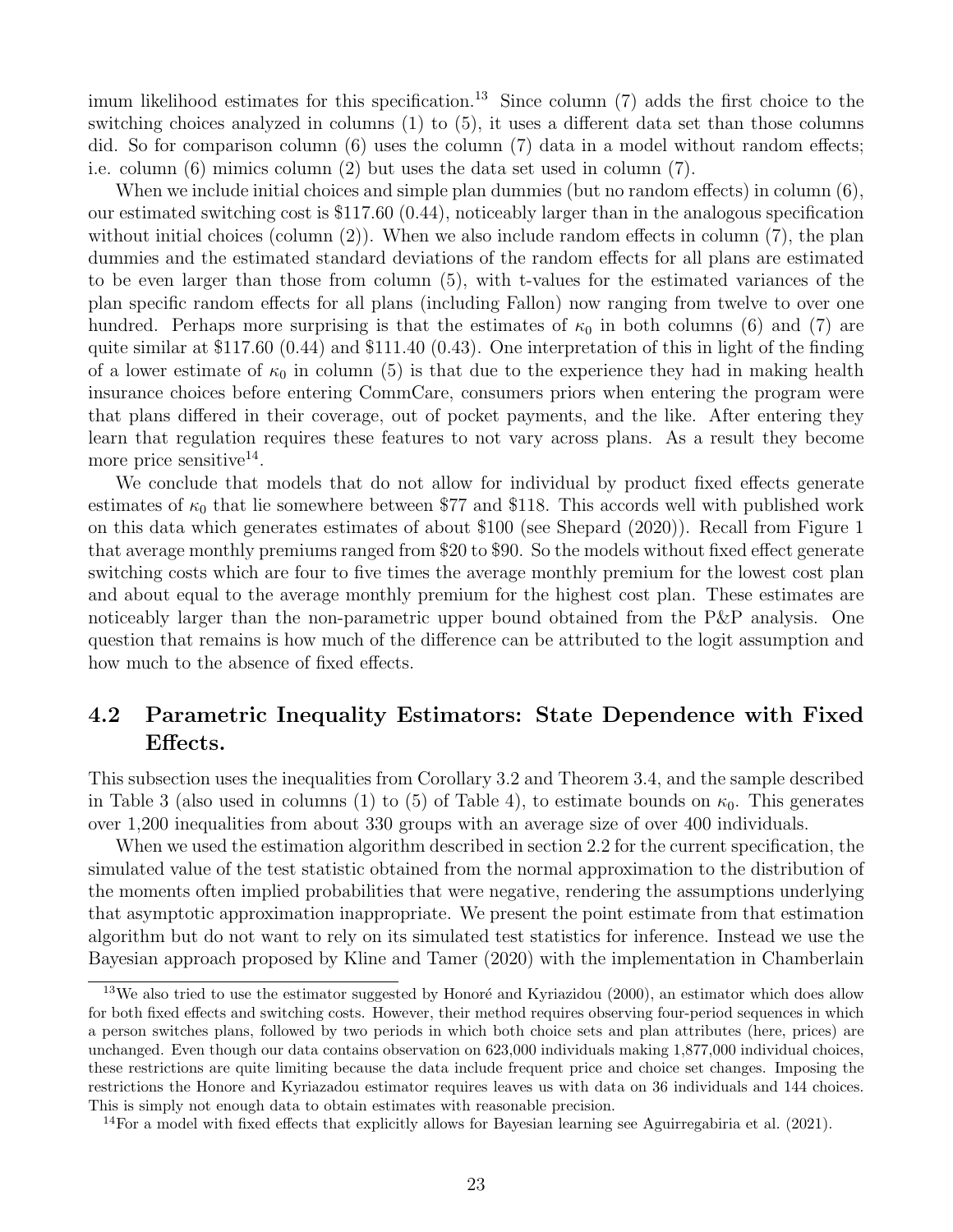and Imbens (2003). This combines an uninformative prior with the data to generate a posterior distribution for the probabilities.<sup>15</sup> We then take draws from this posterior, calculate the (possibly set-valued) estimate of the parameters that minimizes the sup-norm of the negative part of the inequalities for each draw, and then find a conservative 95 percent confidence set for  $\gamma_0$ ,  $\delta_0$ , and separately for  $\kappa_0 \equiv \delta_0 / \gamma_0$ .



Figure 5: Identified set and Bayesian confidence set for  $\gamma_0$  and  $\delta_0$ .

Notes: Cell level moments based on revealed preference and magic of logit inequalities are constructed, and then aggregated into groups.

The results are plotted in  $(\gamma, \delta)$  space in Figure 5. The point estimate from minimizing the largest of the negative parts of the moments is given by the dark blue dot. The 95% confidence sets for  $\gamma_0$ ,  $\delta_0$  and linear combinations of the two are obtained from the 2.5% and 97.5% quantiles of the distribution of their lower and upper bounds found from the posterior draws. The accepted  $(\gamma_0, \delta_0)$  combinations are given by the area interior to the shape produced by the blue dots in the figure. The  $(\gamma_0, \delta_0)$  combinations that generated the lower and upper P&P bounds for  $\kappa_0$  are given by the dashed grey lines.

The "point estimate" of  $\kappa_0$  from the moment minimization problem was  $\hat{\kappa}$ =\$48. The Bayesian

<sup>&</sup>lt;sup>15</sup>Treating the choice probabilities for each cell as a multinomial distribution, Chamberlain and Imbens (2003) show that the Dirichlet distribution with parameters set to the observed frequencies is the posterior distribution for the multinomial distribution with uninformative Dirichlet prior. Since the parameter identified set is a simple transformation of the cell probabilities (reduced form parameters), we form a credible set for the identified set by straightforward simulation from the Dirichlet posterior, following Kline and Tamer (2020). Given the large number of inequalities, when a simulated draw of probabilities generates an empty identified set, we conservatively include the parameter value(s) that minimize the criterion based on the worst violation of the inequalities. Kline and Tamer (2020) show the asymptotic connection to a frequentist confidence interpretation of the resulting intervals.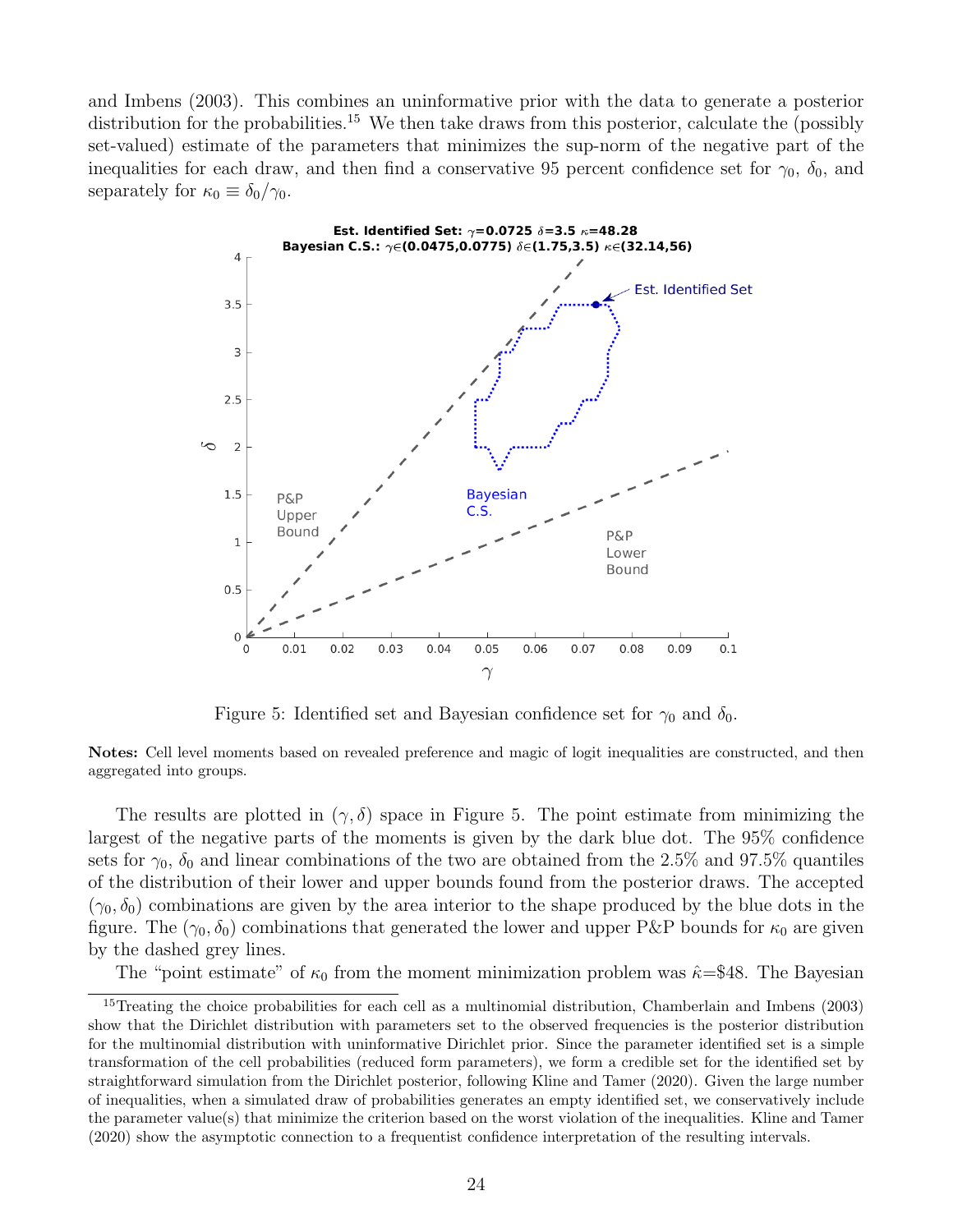bootstrap produces a 95% credible interval of  $(\hat{\kappa} = $32, \hat{\kappa} = $56)$ . Recall that the lower bound from the P&P estimates was \$20, so the parametric assumptions lead to a considerably tighter lower bound. The upper bound, on the other hand, is almost identical to the upper bound of \$57 we obtained from the P&P estimates that used the sample selected on the basis of exogenous price movements.

The lower bound is 30 to 40% of the estimates of  $\kappa_0$  obtained from the comparison models in section 4.1 that do not allow for flexible fixed effects and the upper bound is 50 to 70% of those estimates. So the comparison models seem to overestimate the switching cost by a considerable amount. We turn next to an investigation of whether this difference is likely to influence the economic implications of the estimated models.

**Counterfactual Comparisons.** We now explore whether the difference between the  $\kappa_0$  bounds obtained from the inequality estimator, and the  $\kappa_0$  estimates obtained from the comparison models that allow for state dependence but not individual-by-product specific fixed effects, is likely to have economically important implications for a counterfactual of interest. BMC, the largest plan with over a third of the market in 2011 (see Table 2), increased its relative price dramatically in 2012 and then decreased it by an even greater amount in 2013. We consider predictions for what would have happened had they instead kept their price constant at the average of the 2012 and 2013 prices in those two years.

The calculation conditions on the 2011 choices of enrolled individuals. We then predict BMC's market share in 2012 twice; once using the actual and once the counterfactual prices. Finally, we use these predictions and the actual and counterfactual prices in 2013 to obtain the predicted shares from the counterfactual policy for the two year period from 2011-2013. The predictions for these sequences are done in pairs, one of which uses the  $(\gamma_0, \delta_0)$  estimates from a comparison model in Table 4, the other uses the  $\gamma_0$  estimate from the relevant comparison model but restricts δ to equal  $\gamma \hat{\kappa}$  where  $\hat{\kappa} =$  \$48.28, as in Figure 5. The latter need not equal what our model would predict, as that would require either a model or bounds for the  $\{\lambda_{i,d}\}_{i,d}$ . Still the difference between the two predictions should provide an indication of whether the implications of a model that allowed for fixed effects are likely to be different than a model which does not.

Table 5 provides the results. The bottom row shows that the average BMC premiums, averaged over all incumbent enrollees who were not in the below-poverty group (and hence paid premiums), was \$58.4 per month in 2011. In 2012 that average increased to \$91.1, and in 2013 it fell to \$41.5; the changes that generated the sharp spike in the price plot in Figure 1. We consider counterfactual prices that equal the average of the prices in 2012 and 2013 in each income group, and then maintains that price in both years. That results in an average price of \$63 in 2012 and \$65 in 2013 (with the slight difference coming from changes in the relative size of different income groups in the two years).

The actual predictions differ somewhat between the pairs defined by the comparison models but their qualitative nature does not. The fall in price in 2012 from the \$91.1 to \$63 leads to a prediction of an 11% to 15% increase in share when we use the parameters estimated by the comparison models, but a prediction of a dramatic 53% to 67% increase in share when we constrain  $\hat{\kappa} = 48.28$ . In 2013 when the counterfactual average price was \$65 compared to the actual average price of \$41.5 , the estimates from the comparison models predict an 8 to 14% higher share from the *higher* counterfactual price. In contrast when we use  $\hat{\kappa} = 48.28$  the higher counterfactual price in 2013 generates a two period prediction of a 17 to 20% lower share than the prediction from the status quo prices.

Recall that this is the prediction for 2013 which conditions on 2011 shares and the counterfactual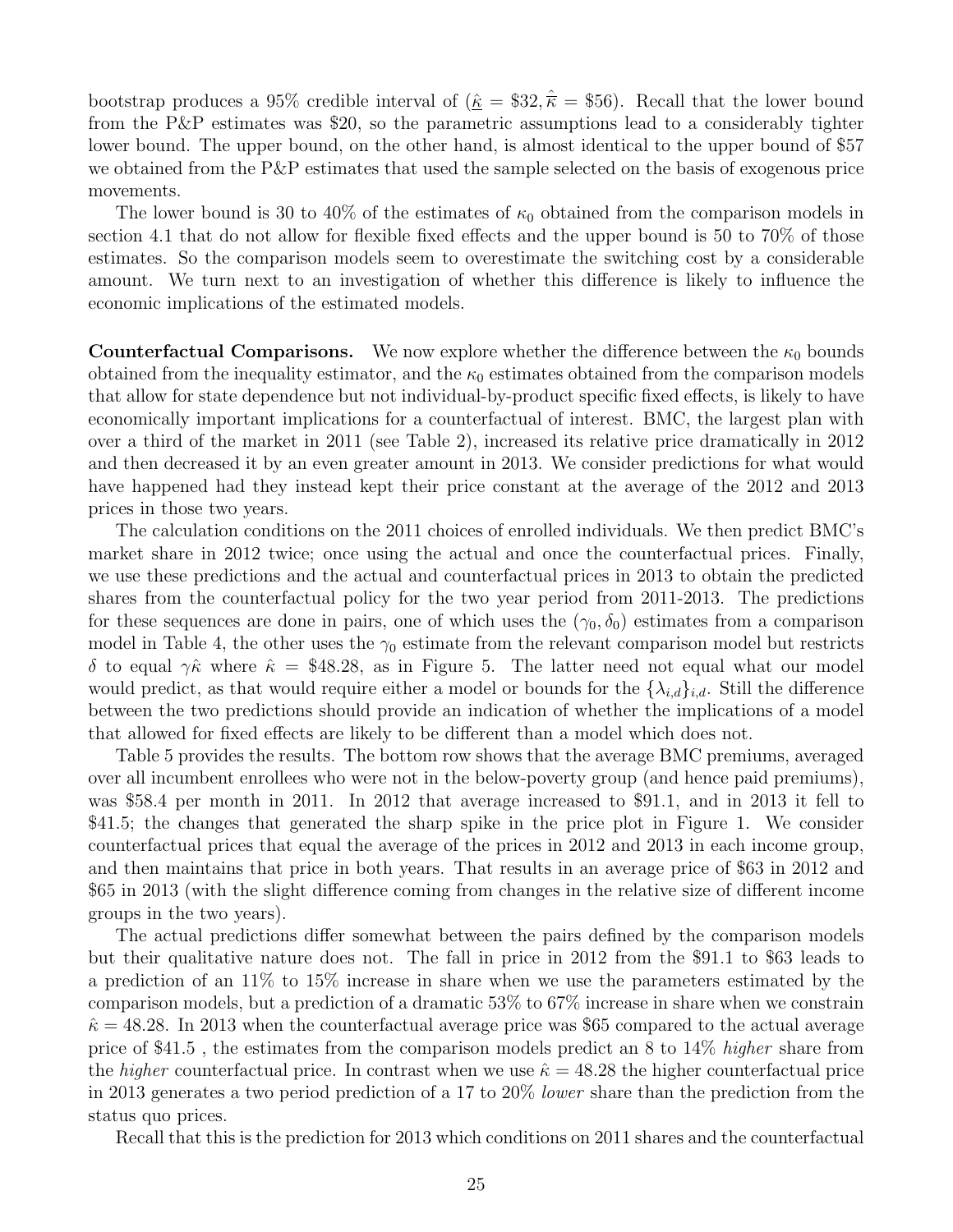prices in both 2012 and 2013. The comparison models do predict the shares fall from 2012 to 2013 (by 1 to 2%). However because the comparison models' estimates of  $\kappa_0$  are so high, this decrease is more than offset by the comparison model's increased share in 2012. That is, the impact of the higher  $\kappa_0$  estimates in the comparison models' prediction in any one year spills over to the following years, making longer term predictions particularly problematic.

| Specification                           | 2011<br>market shares | status-quo | 2012<br>counterfactual | $\%$ diff | status-quo | 2013<br>counterfactual | $\%$ diff |  |  |
|-----------------------------------------|-----------------------|------------|------------------------|-----------|------------|------------------------|-----------|--|--|
| Market shares without imposing $\kappa$ |                       |            |                        |           |            |                        |           |  |  |
| Plan FE                                 | 0.357                 | 0.289      | 0.321                  | 11.0      | 0.266      | 0.304                  | 14.2      |  |  |
| $Plan \times Region FE$                 | 0.357                 | 0.289      | 0.320                  | 10.6      | 0.266      | 0.298                  | 12.2      |  |  |
| $Plan FE + RE$                          | 0.357                 | 0.282      | 0.324                  | 15.1      | 0.289      | 0.311                  | 7.6       |  |  |
| Market shares imposing $\kappa$         |                       |            |                        |           |            |                        |           |  |  |
| Plan FE                                 | 0.357                 | 0.186      | 0.306                  | 64.1      | 0.399      | 0.326                  | $-18.3$   |  |  |
| $Plan \times Region FE$                 | 0.357                 | 0.205      | 0.313                  | 52.8      | 0.381      | 0.318                  | $-16.6$   |  |  |
| $Plan FE + RE$                          | 0.357                 | 0.183      | 0.305                  | 66.8      | 0.410      | 0.329                  | $-19.7$   |  |  |
| Premium                                 | 58.4                  | 91.1       | 62.9                   |           | 41.5       | 65.3                   |           |  |  |

#### Table 5: Counterfactual Comparisons

Note: Table shows a counterfactual comparison of BMC market shares among current enrollees above 100% FPL. The top panel shows observed market shares in 2011, and then predicted market shares under status-quo premium and counterfactual premium, as well as their percentage difference in 2012 and 2013. We include results based on two FE specifications and one random coefficient specification. "Imposing  $\kappa$ " indicates whether we restrict the switching cost coefficient. The bottom panel shows the average BMC premium under status-quo and counterfactual in 2011-2013.

## 5 What Have We Learned?

We have provided both empirical results on switching costs in health insurance choices and methodological results on estimating models with individual by choice specific fixed effects and state dependence.

Our empirical results indicate that health insurance estimates of state dependence that do not allow for very flexible unobserved heterogeneity seem to seriously bias estimates of switching costs upwards; in our data by a factor of 50-130 percent. We found this regardless of whether the model without individual by product specific fixed effects allows for a rich set of plan interactions, random effects conditional on the initial choice, or random effects known prior to the initial choice. Rather, it appears important to allow for flexible individual-level preferences, likely because of the very heterogeneous way that similar consumers value plan provider networks (the key plan attribute in our context). For instance, people may care very strongly about whether their current doctor or hospital is covered in a given plan (Shepard, 2020; Tilipman, 2020), an individual-by-plan specific match factor that is not likely to be captured with coarse plan interactions. Our counterfactual, the reversal of what seems to be a failed pricing experiment by the largest insurer, illustrated that the difference in estimated switching costs matters. The comparison models' predicted a one year share change of 10-15% while when we use our estimate of  $\kappa$  we find a share change of 55-65%. Moreover the analogous predicted differences for the share change over the two years that includes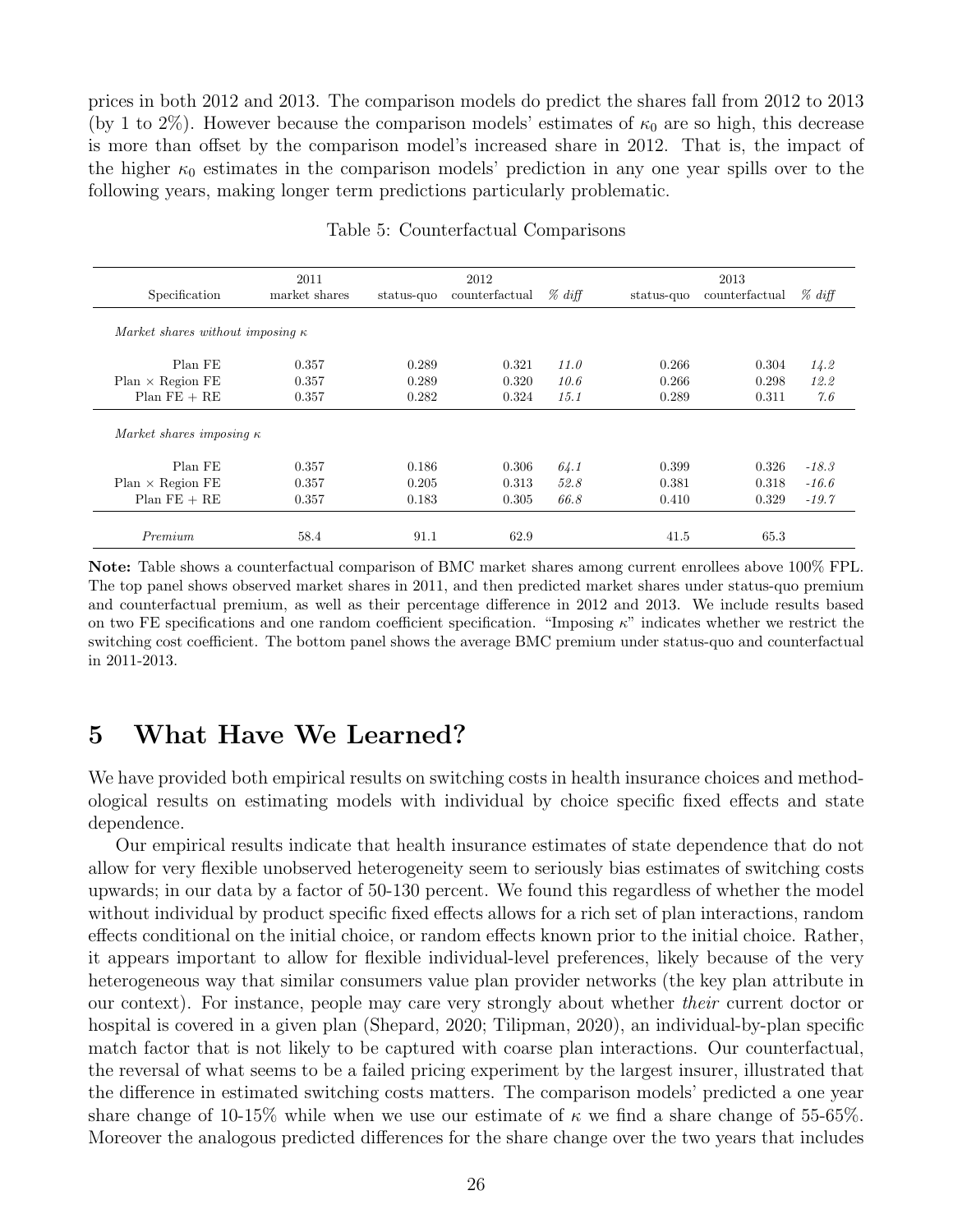the insurer's policy reversal actually differ in sign; so longer-term predictions using the comparison models'  $\kappa$  estimates can be particularly problematic.

Our methodological results on estimators that allow for both state dependence and fixed effects depend on what the researcher is willing to assume on the distribution of the disturbances. If one does not want to assume a parametric distribution for  $\epsilon$  and switching probabilities are less than a half, then finite positive bounds for  $\kappa_0$ , the ratio of price sensitivity to switching costs, are obtained employing the stationarity assumption in P&P. If switching probabilities are greater than a half, then revealed preference inequalities can be used to bound  $\kappa_0$  either without, or if one is willing to make the stationarity assumption, in concert with, the P&P inequalities. If we are willing to make a *parametric* assumption on the  $\epsilon$  distribution, then it is possible to get finite positive bounds without switching probabilities that are greater than a half from revealed preference. And, if the specified distribution is the logistic (or Gumbel) distribution then there will be positive finite upper and lower bounds. Moreover the estimators obtained from the logisitic distribution are exceptionally easy to compute.

## References

- Abbring, J. H., J. J. Heckman, P.-A. Chiappori, and J. Pinquet (2003): "Adverse Selection and Moral Hazard in Insurance: Can Dynamic Data Help to Distinguish?" Journal of the European Economic Association, 1, 512–521.
- AGUIRREGABIRIA, V., J. GU, AND Y. LUO (2021): "Sufficient statistics for unobserved heterogeneity in structural dynamic logit models," Journal of Econometrics.
- Armstrong, T. B. (2014): "Weighted KS statistics for Inference on Conditional Moment Inequalities," Journal of Econometrics, 181, 92–116.
- Chamberlain, G. (1980): "Analysis of Covariance with Qualitative Data," The Review of Economic Studies, 47, 225–238.
- Chamberlain, G. and G. W. Imbens (2003): "Nonparametric Applications of Bayesian Inference," Journal of Business & Economic Statistics, 21, 12–18.
- CHERNOZHUKOV, V., I. FERNÁNDEZ-VAL, J. HAHN, AND W. NEWEY (2013): "Average and Quantile Effects in Nonseparable Panel Models," Econometrica, 81, 535–580.
- CONLEY, T. G. AND C. R. UDRY (2010): "Learning About a New Technology: Pineapple in Ghana," American Economic Review, 100, 35–69.
- DAFNY, L., K. HO, AND M. VARELA (2013): "Let Them Have Choice: Gains from Shifting Away from Employer-Sponsored Health Insurance and Toward an Individual Exchange," American Economic Journal: Economic Policy, 5, 32–58.
- Ericson, K. M. M. (2014): "Consumer Inertia and Firm Pricing in the Medicare Part D Prescription Drug Insurance Exchange," American Economic Journal: Economic Policy, 6, 38–64.
- Finkelstein, A., N. Hendren, and M. Shepard (2019): "Subsidizing Health Insurance for Low-income Adults: Evidence from Massachusetts," American Economic Review, 109, 1530–67.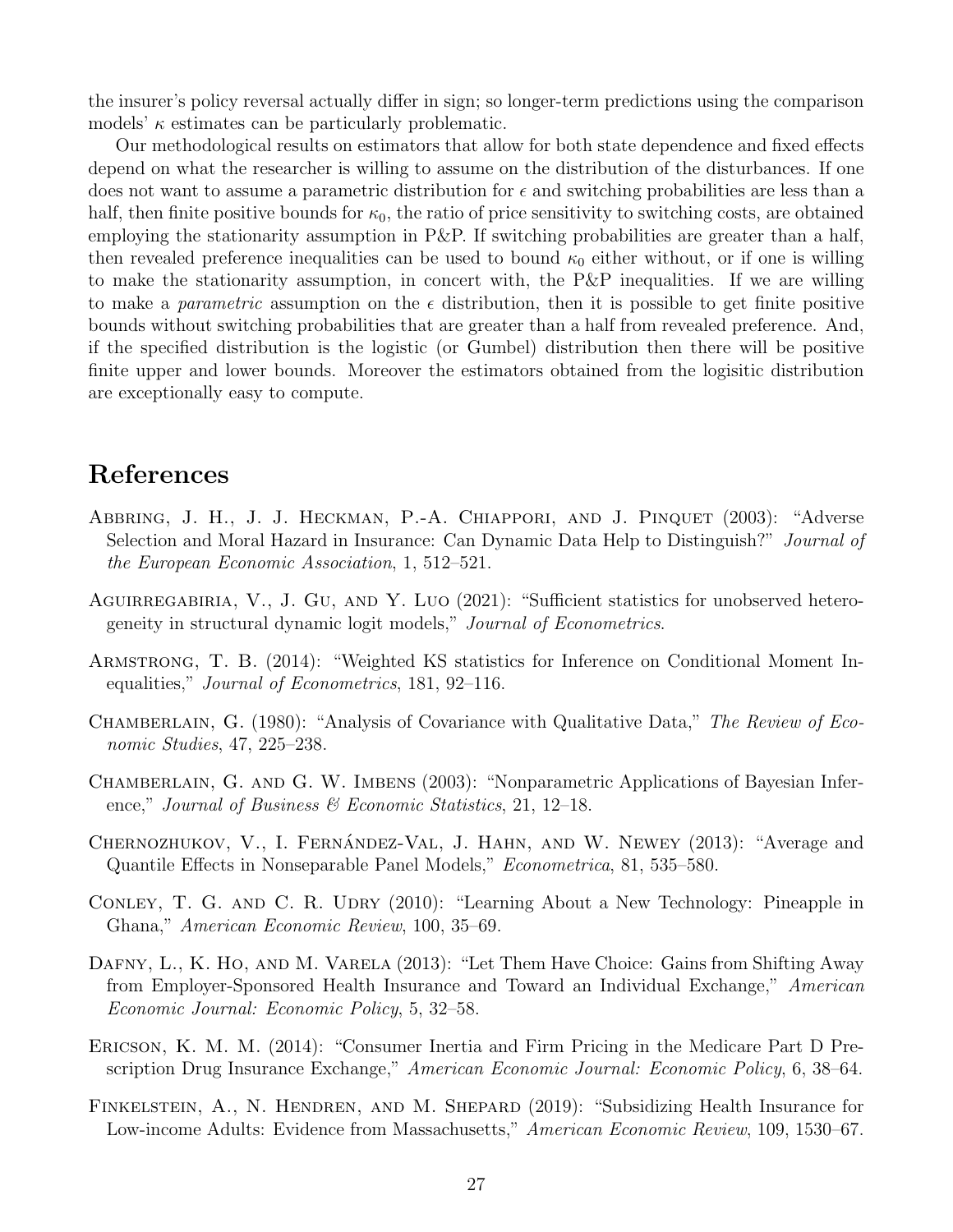- Fox, J. (2007): "Semiparametric Estimation of Multinomial Discrete-Choice Models using a Subset of Choices," The RAND Journal of Economics, 38, 1002–1019.
- HANDEL, B. R. (2013): "Adverse Selection and Inertia in Health Insurance Markets: When Nudging Hurts," American Economic Review, 103, 2643–82.
- Heckman, J. (1978): "Simple Statistical Models for Discrete Panel Data Developed and Applied to Test the Hypothesis of True State Dependence against the Hypothesis of Spurious State Dependence," Annales de l'inséé, Apr–Sep, 227–269.
- HECKMAN, J. J. (1981): "Heterogeneity and State Dependence," in Studies in Labor Markets, University of Chicago Press, 91–140.
- Ho, K., J. Hogan, and F. Scott Morton (2017): "The Impact of Consumer Inattention on Insurer Pricing in the Medicare Part D Program," The RAND Journal of Economics, 48, 877–905.
- HONORÉ, B. E. AND E. KYRIAZIDOU (2000): "Panel Data Discrete Choice Models with Lagged Dependent Variables," Econometrica, 68, 839–874.
- HONORÉ, B. E. AND E. TAMER (2006): "Bounds on Parameters in Panel Dynamic Discrete Choice Models," Econometrica, 74, 611–629.
- HONORÉ, B. E. AND M. WEIDNER (2020): "Moment Conditions for Dynamic Panel Logit Models with Fixed Effects," Tech. rep.
- Keane, M. P. (1997): "Modeling Heterogeneity and State Dependence in Consumer Choice Behavior," Journal of Business & Economic Statistics, 15, 310–327.
- Khan, S., F. Ouyang, and E. Tamer (forthcoming): "Inference on Semiparametric Multinomial Response Models," Quantitative Economics.
- KHAN, S., M. PONOMAREVA, AND E. TAMER (2020): "Identification of Dynamic Binary Response Models," Tech. rep., Working Paper.
- Kline, B. and E. Tamer (2020): "Bayesian Inference in a Class of Partially Identified Models," Quantitative Economics, 7, 329–366.
- KROFT, K., F. LANGE, AND M. J. NOTOWIDIGDO (2013): "Duration Dependence and Labor Market Conditions: Evidence from a Field Experiment," The Quarterly Journal of Economics, 128, 1123–1167.
- Manski, C. (1975): "Maximum Score Estimation of the Stochastic Utility Model of Choice," Journal of Econometrics, 3, 205–228.
- Manski, C. F. (1987): "Semiparametric Analysis of Random Effects Linear Models from Binary Panel Data," Econometrica, 357–362.
- McIntyre, A., M. Shepard, and M. Wagner (2021): "Can Automatic Retention Improve Health Insurance Market Outcomes?" Tech. rep., Harvard University Working Paper.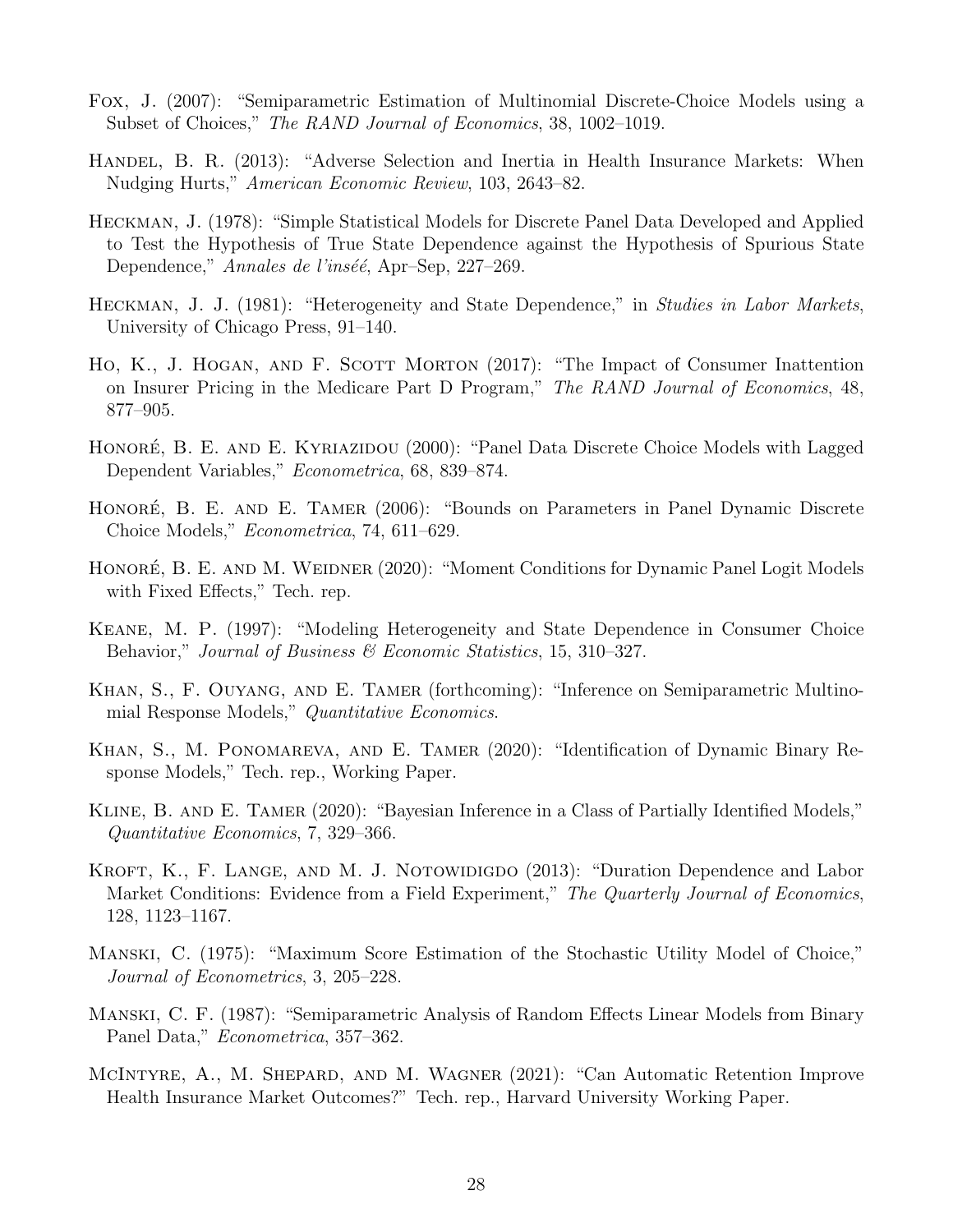- PAKES, A. AND J. PORTER (2016): "Moment Inequalities for Multinomial Choice with Fixed Effects," Tech. rep., National Bureau of Economic Research.
- Polyakova, M. (2016): "Regulation of Insurance with Adverse Selection and Switching Costs: Evidence from Medicare Part D," American Economic Journal: Applied Economics, 8, 165–95.
- ROMANO, J. P., A. M. SHAIKH, AND M. WOLF (2014): "A Practical Two-Step Method for Testing Moment Inequalities," Econometrica, 82, 1979–2002.
- SAMUELSON, P. A. (1938): "A Note on the Pure Theory of Consumer's Behaviour," Economica, 5, 61–71.
- SHEPARD, M. (2020): "Hospital Network Competition and Adverse Selection: Evidence from the Massachusetts Health Insurance Exchange," Tech. rep., Harvard University Working Paper.
- Shi, X., M. Shum, and W. Song (2018): "Estimating Semi-Parametric Panel Multinomial Choice Models Using Cyclic Monotonicity," Econometrica, 86, 737–761.
- Shin, S., S. Misra, and D. Horsky (2012): "Disentangling Preferences and Learning in Brand Choice Models," Marketing Science, 31, 115–137.
- SORENSEN, A. T. (2006): "Social Learning and Health Plan Choice," The Rand Journal of Economics, 37, 929–945.
- TEBALDI, P., A. TORGOVITSKY, AND H. YANG (2019): "Nonparametric estimates of demand in the california health insurance exchange," Tech. rep., National Bureau of Economic Research.
- Tilipman, N. (2020): "Employer Incentives and Distortions in Health Insurance Design: Implications for Welfare and Costs," Tech. rep., Working Paper.
- TORGOVITSKY, A. (2019): "Nonparametric inference on state dependence in unemployment," Econometrica, 87, 1475–1505.
- Yan, J. (2013): "A Smoothed Maximum Score Estimator for Multinomial Discrete Choice Models," University of Wisconsin Working Paper.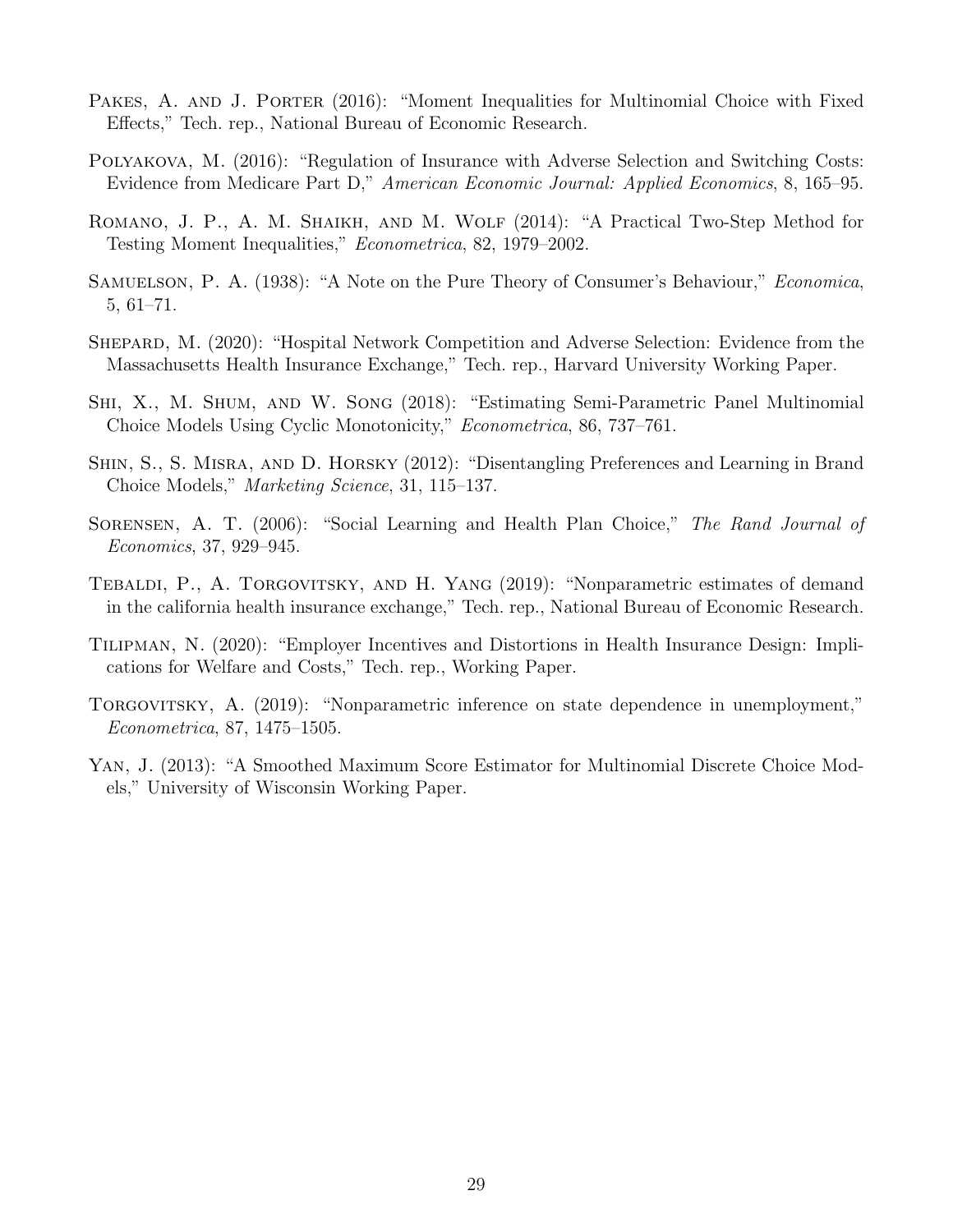# Appendix

## A Plan Hospital Networks



Figure 6: Hospital Coverage in Massachusetts Exchange Plans

NOTE: The graph shows the shares of Massachusetts hospitals covered by each CommCare plan, where shares are weighted by hospital bed size in 2011. Fallon's hospital coverage share is much lower than other plans largely because it mainly operates in central Massachusetts and therefore does not have a statewide network. The large decline in Network Health's network size in 2012 reflects its dropping of the Partners Healthcare System and several other providers from its network.

## B Revealed Preferences Cases

Below we graphically display the information on the parameters  $(\gamma_0, \delta_0)$  contained in Corollary 3.2. Given y, define

$$
q^* = \frac{(F_{t,s}^{d,c})^{-1} \left(1 - \sum_{r:\Delta \Delta y_{t,s}^{d,c}(r,y_{i,s-1}) \ge y} \Pr(y_{i,t} = d, y_{i,t-1} = r, y_{i,s} = c | z, y_{i,s-1}); \sigma\right)}{\beta(x_i)}
$$

Figure 7 [8] considers the case where  $q^* > 0$  [< 0]. If  $F_{t,s}^{d,c}(0) = 0.5$ , then the case  $q^* > 0$  [< 0] corresponds to  $\sum_{r:\Delta\Delta y_{t,s}^{d,c}(r,y_{i,s-1})\geq y} \Pr(y_{i,t}=d, y_{i,t-1}=r, y_{i,s}=c|z, y_{i,s-1})$  < 0.5 [> 0.5].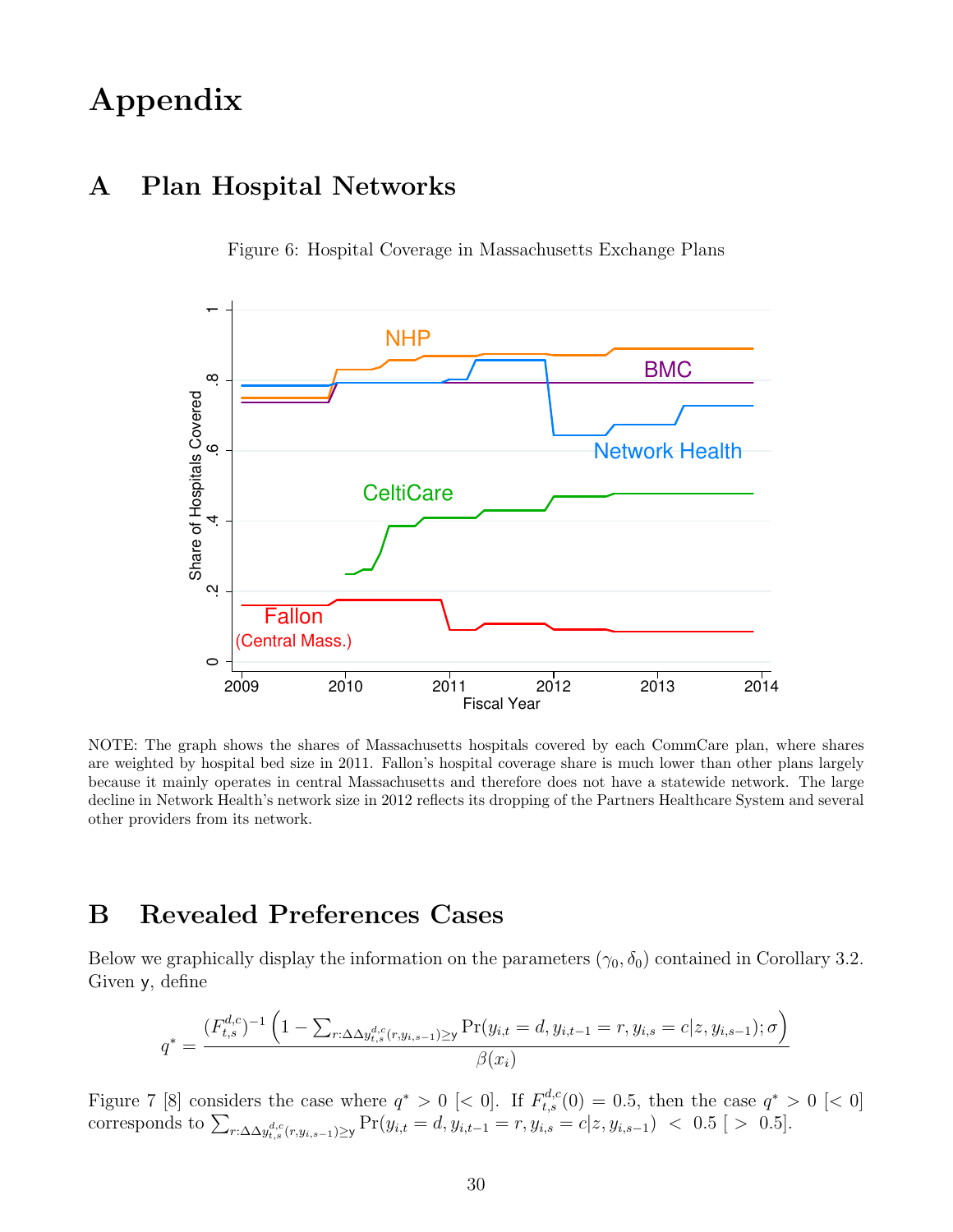Figure 7: Corollary 3.2 Inequalities for  $q^* > 0$ 



Two cases in Figure 7 corresponding to  $\Delta \Delta p_{t,s}^{d,c} < 0$  and  $y \leq 0$  are uninformative. For these cases, the whole first quadrant satisfies the inequality. In our empirical work, we use the remaining four cases to inform bound on  $\kappa_0$ . As noted previously, the case  $q^* < 0$  does not occur in the empirical work, so we do not make use of the cases in Figure 8.

Figure 8: Corollary 3.2 Inequalities for  $q^* < 0$ 

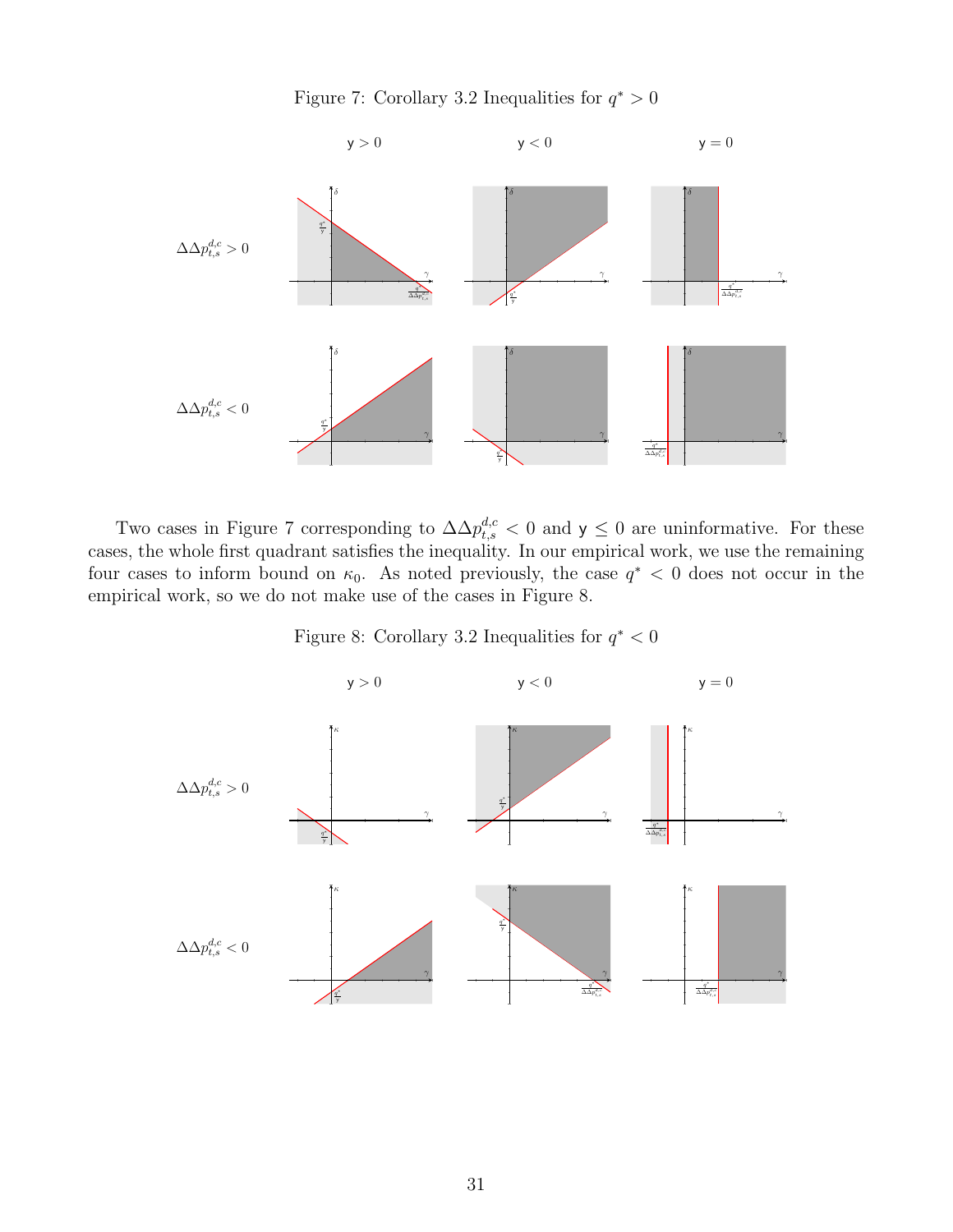## C Proofs

### Proof of Lemma 2.2:

For all  $c \notin D_0$ ,  $d \in D_0$ ,

$$
\begin{aligned} & \left(-p_{c,i,s} - \mathbf{1}\{y_{i,s-1} \neq c\} \kappa_0\right) \beta_i - \left(-p_{d,i,s} - \mathbf{1}\{y_{i,s-1} \neq d\} \kappa_0\right) \beta_i + \left(\lambda_{c,i} - \lambda_{d,i}\right) \\ &\geq \left(-p_{c,i,t} - \mathbf{1}\{y_{i,t-1} \neq c\} \kappa_0\right) \beta_i - \left(-p_{d,i,t} - \mathbf{1}\{y_{i,t-1} \neq d\} \kappa_0\right) \beta_i + \left(\lambda_{c,i} - \lambda_{d,i}\right) \end{aligned}
$$

Hence,

$$
\left\{\varepsilon_{i,s} \mid \varepsilon_{d,i,s} \ge \max_{c \notin D_0} \left[ (-p_{c,i,s} - \mathbf{1}\{y_{i,s-1} \neq c\} \kappa_0) \beta_i - (-p_{d,i,s} - \mathbf{1}\{y_{i,s-1} \neq d\} \kappa_0) \beta_i + (\lambda_{c,i} - \lambda_{d,i}) + \varepsilon_{c,i,s} \right] \right\}
$$
\n
$$
\subseteq \left\{\varepsilon_{i,t} \mid \varepsilon_{d,i,t} \ge \max_{c \notin D_0} \left[ (-p_{c,i,t} - \mathbf{1}\{y_{i,t-1} \neq c\} \kappa_0) \beta_i - (-p_{d,i,t} - \mathbf{1}\{y_{i,t-1} \neq d\} \kappa_0) \beta_i + (\lambda_{c,i} - \lambda_{d,i}) + \varepsilon_{c,i,t} \right] \right\}
$$
\n
$$
= \left\{\varepsilon_{i,t} \mid (-p_{d,i,t} - \mathbf{1}\{y_{i,t-1} \neq d\} \kappa_0) \beta_i + \lambda_{d,i} + \varepsilon_{d,i,t} \ge \max_{c \notin D_0} \left[ (-p_{c,i,t} - \mathbf{1}\{y_{i,t-1} \neq c\} \kappa_0) \beta_i + \lambda_{c,i} + \varepsilon_{c,i,t} \right] \right\}
$$

So,

$$
\Pr(y_{i,t} \in D_0 | p_i, y_{i,t-1}, \beta_i, \lambda_i)
$$
\n= 
$$
\Pr \left( \bigcup_{d \in D_0} \left\{ \varepsilon_{i,t} | (-p_{d,i,t} - 1\{y_{i,t-1} \neq d\} \kappa_0) \beta_i + \lambda_{d,i} + \varepsilon_{d,i,t} \right\}
$$
\n
$$
\geq \max_{c \notin D_0} \left[ (-p_{c,i,t} - 1\{y_{i,t-1} \neq c\} \kappa_0) \beta_i + \lambda_{c,i} + \varepsilon_{c,i,t} \right] \right\} \Big| \beta_i, \lambda_i \right)
$$
\n
$$
\geq \Pr \left( \bigcup_{d \in D_0} \left\{ \varepsilon_{i,s} | (-p_{d,i,s} - 1\{y_{i,s-1} \neq d\} \kappa_0) \beta_i + \lambda_{d,i} + \varepsilon_{d,i,s} \right\}
$$
\n
$$
\geq \max_{c \notin D_0} \left[ (-p_{c,i,s} - 1\{y_{i,s-1} \neq c\} \kappa_0) \beta_i + \lambda_{c,i} + \varepsilon_{c,i,s} \right] \right\} \Big| \beta_i, \lambda_i \right)
$$
\n= 
$$
\Pr(y_{i,s} \in D_0 | p_i, y_{i,s-1}, \beta_i, \lambda_i)
$$

In the second and third probabilities, the terms  $p_{i,t}$ ,  $p_{i,s}$ ,  $y_{i,t-1}$ , and  $y_{i,s-1}$  denote the realized value of the price variable and lagged dependent variable from the conditioning statement.

 $\boxtimes$ 

### Proof of Theorem 2.4:

(a) The supposition of Lemma 2.2 is satisfied for  $D_0$  and  $y_{i,t-1} = d'$  for any  $d' \in D_0$ . Hence,

$$
\Pr(y_{i,t} \in D_0, y_{i,t-1} \in D_0 | p_i, y_{i,t-2}, \beta_i, \lambda_i)
$$
\n
$$
= \sum_{d' \in D_0} \Pr(y_{i,t} \in D_0, y_{i,t-1} = d' | p_i, y_{i,t-2}, \beta_i, \lambda_i)
$$
\n
$$
= \sum_{d' \in D_0} \Pr(y_{i,t} \in D_0 | p_i, y_{i,t-1} = d', \beta_i, \lambda_i) \cdot \Pr(y_{i,t-1} = d' | p_i, y_{i,t-2}, \beta_i, \lambda_i)
$$
\n
$$
\geq \sum_{d' \in D_0} \Pr(y_{i,t-1} \in D_0 | p_i, y_{i,t-2}, \beta_i, \lambda_i) \cdot \Pr(y_{i,t-1} = d' | p_i, y_{i,t-2}, \beta_i, \lambda_i)
$$
\n
$$
= [\Pr(y_{i,t-1} \in D_0 | p_i, y_{i,t-2}, \beta_i, \lambda_i)]^2
$$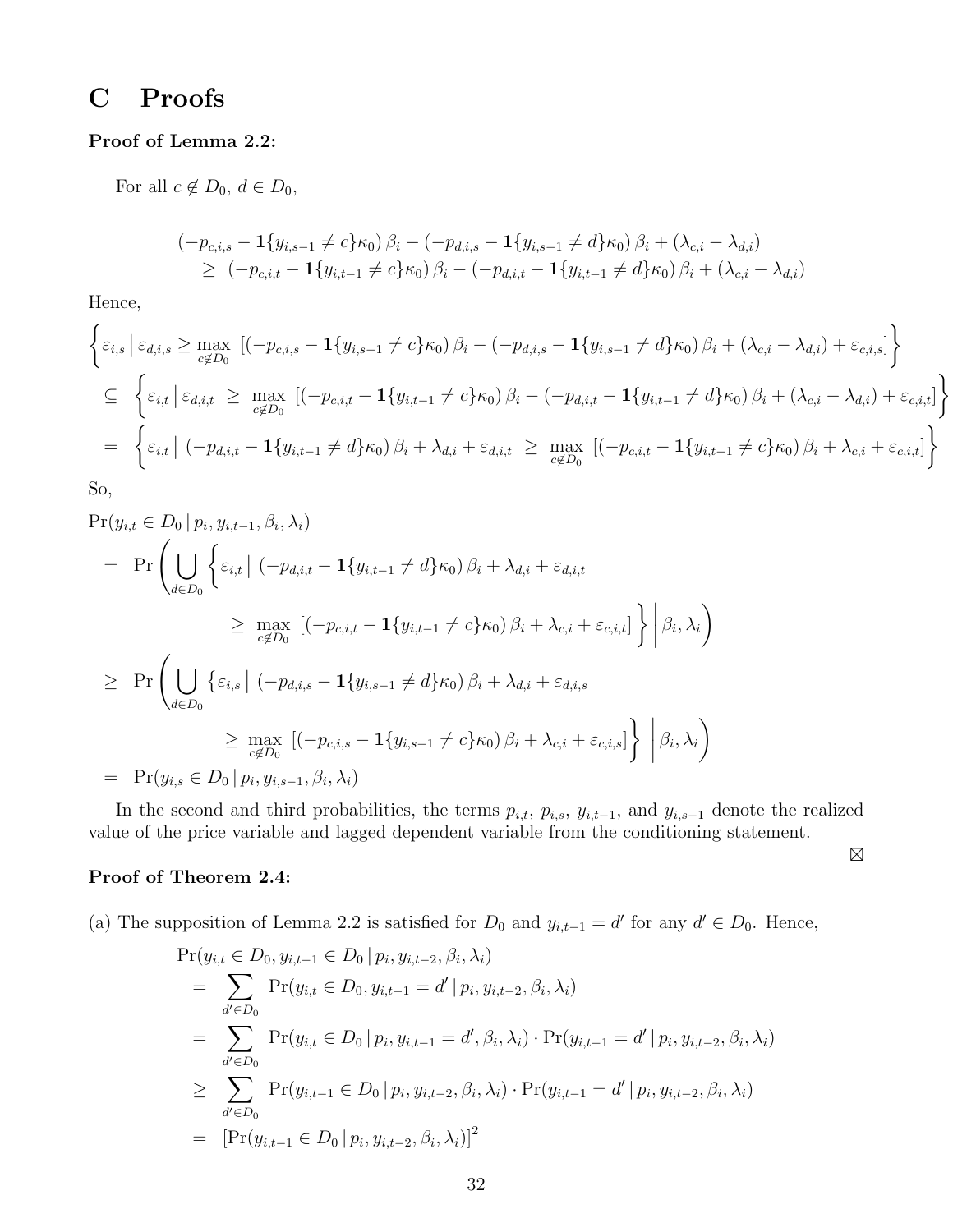Next, apply Jensen's Inequality to integrate out  $(\beta_i, \lambda_i)$ .

$$
\Pr(y_{i,t} \in D_0, y_{i,t-1} \in D_0 | p_i, y_{i,t-2})
$$
\n
$$
= E[\Pr(y_{i,t} \in D_0, y_{i,t-1} \in D_0 | p_i, y_{i,t-2}, \beta_i, \lambda_i) | p_i, y_{i,t-2}]
$$
\n
$$
\geq E[\left[\Pr(y_{i,t-1} \in D_0 | p_i, y_{i,t-2}, \beta_i, \lambda_i)\right]^2 | p_i, y_{i,t-2}]
$$
\n
$$
\geq [E[\Pr(y_{i,t-1} \in D_0 | p_i, y_{i,t-2}, \beta_i, \lambda_i) | p_i, y_{i,t-2}]]^2
$$
\n
$$
= [\Pr(y_{i,t-1} \in D_0 | p_i, y_{i,t-2})]^2
$$

(b)  $s < t - 1$ .

The supposition of Lemma 2.2 is satisfied for  $D_0$  and  $y_{i,t-1} = d'$  for any  $d' \in D_1$ . Hence,

$$
\Pr(y_{i,t} \in D_0, y_{i,t-1} \in D_1, y_{i,s} \in D_0 | p_i, y_{i,s-1}, \beta_i, \lambda_i)
$$
\n
$$
= \sum_{d' \in D_1} \Pr(y_{i,t} \in D_0, y_{i,t-1} = d', y_{i,s} \in D_0 | p_i, y_{i,s-1}, \beta_i, \lambda_i)
$$
\n
$$
= \sum_{d' \in D_1} \Pr(y_{i,t} \in D_0 | p_i, y_{i,t-1} = d', \beta_i, \lambda_i) \cdot \Pr(y_{i,t-1} = d', y_{i,s} \in D_0 | p_i, y_{i,s-1}, \beta_i, \lambda_i)
$$
\n
$$
\geq \sum_{d' \in D_1} \Pr(y_{i,s} \in D_0 | p_i, y_{i,s-1}, \beta_i, \lambda_i) \cdot \Pr(y_{i,t-1} = d', y_{i,s} \in D_0 | p_i, y_{i,s-1}, \beta_i, \lambda_i)
$$
\n
$$
= \Pr(y_{i,s} \in D_0 | p_i, y_{i,s-1}, \beta_i, \lambda_i) \cdot \Pr(y_{i,t-1} \in D_1, y_{i,s} \in D_0 | p_i, y_{i,s-1}, \beta_i, \lambda_i)
$$
\n
$$
\geq [\Pr(y_{i,t-1} \in D_1, y_{i,s} \in D_0 | p_i, y_{i,s-1}, \beta_i, \lambda_i)]^2
$$

Next, apply Jensen's Inequality to integrate out  $(\beta_i, \lambda_i)$ .

$$
\Pr(y_{i,t} \in D_0, y_{i,t-1} \in D_1, y_{i,s} \in D_0 | p_i, y_{i,s-1})
$$
\n
$$
= E[\Pr(y_{i,t} \in D_0, y_{i,t-1} \in D_1, y_{i,s} \in D_0 | p_i, y_{i,s-1}, \beta_i, \lambda_i) | p_i, y_{i,s-1}]
$$
\n
$$
\geq E[\Pr(y_{i,t-1} \in D_1, y_{i,s} \in D_0 | p_i, y_{i,s-1}, \beta_i, \lambda_i)^2 | p_i, y_{i,s-1}]
$$
\n
$$
\geq (E[\Pr(y_{i,t-1} \in D_1, y_{i,s} \in D_0 | p_i, y_{i,s-1}, \beta_i, \lambda_i) | p_i, y_{i,s-1}])^2
$$
\n
$$
= [\Pr(y_{i,t-1} \in D_1, y_{i,s} \in D_0 | p_i, y_{i,s-1})]^2
$$

### Proof of Theorem 2.6:

(a)

$$
A = \left\{ (\varepsilon_{i,t}, \varepsilon_{i,t-1}) \mid (-p_{d,i,t} - 1\{c \neq d\} \kappa_0) \beta_i + \lambda_{d,i} + \varepsilon_{d,i,t} \ge \max_{d' \neq d} (-p_{d',i,t} - 1\{c \neq d'\} \kappa_0) \beta_i + \lambda_{d',i} + \varepsilon_{d',i,t},
$$
  

$$
(-p_{c,i,t-1} - 1\{y_{i,t-2} \neq c\} \kappa_0) \beta_i + \lambda_{c,i} + \varepsilon_{c,i,t-1} \ge \max_{c' \neq c} (-p_{c',i,t-1} - 1\{y_{i,t-2} \neq c'\} \kappa_0) \beta_i + \lambda_{c',i} + \varepsilon_{c',i,t-1} \right\}
$$
  

$$
\subset \left\{ (\varepsilon_{i,t}, \varepsilon_{i,t-1}) \mid (-p_{d,i,t} - \kappa_0) \beta_i + \lambda_{d,i} + \varepsilon_{d,i,t} \ge (-p_{c,i,t}) \beta_i + \lambda_{c,i} + \varepsilon_{c,i,t},
$$
  

$$
(-p_{c,i,t-1} - 1\{y_{i,t-2} \neq c\} \kappa_0) \beta_i + \lambda_{c,i} + \varepsilon_{c,i,t-1} \ge (-p_{d,i,t-1} - 1\{y_{i,t-2} \neq d\} \kappa_0) \beta_i + \lambda_{d,i} + \varepsilon_{d,i,t-1} \right\}
$$
  

$$
\subset \left\{ (\varepsilon_{i,t}, \varepsilon_{i,t-1}) \mid \Delta \Delta \varepsilon_{i,t,t-1}^{d,c} \ge \left( \Delta \Delta p_{i,t,t-1}^{d,c} + \kappa_0 \Delta \Delta 1^{d,c}(c, y_{i,t-2})) \right) \beta_i \right\},
$$

 $\boxtimes$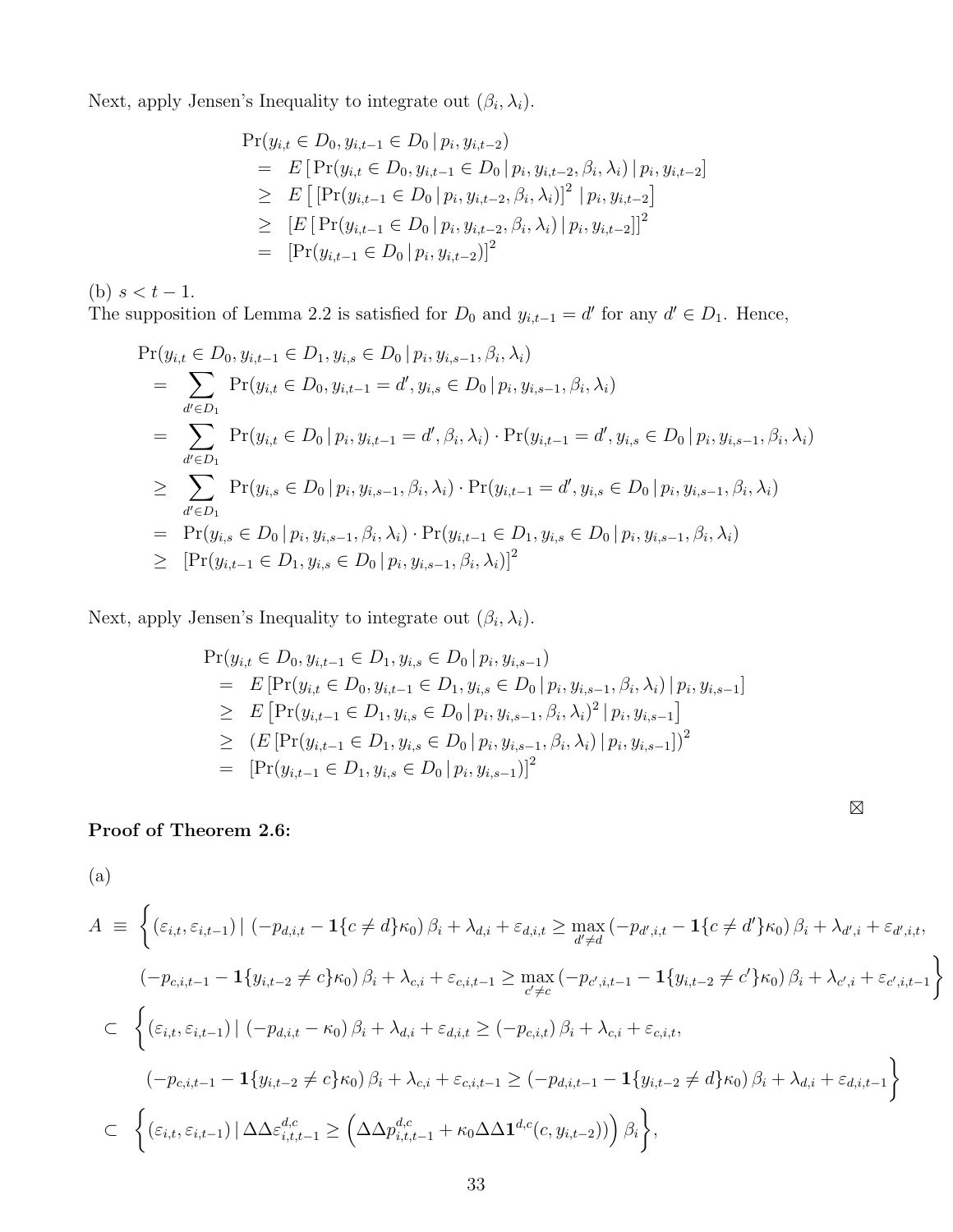which implies

$$
\Pr(y_{i,t} = d, y_{i,t-1} = c | p_i, y_{i,t-2}, \beta_i, \lambda_i) \le \Pr((\varepsilon_{i,t}, \varepsilon_{i,t-1}) \in A | p_i, y_{i,t-2}, \beta_i, \lambda_i) \le \Pr(\Delta \Delta \varepsilon_{i,t,t-1}^{d,c} \ge (\Delta \Delta p_{i,t,t-1}^{d,c} + \kappa_0 \Delta \Delta \mathbf{1}^{d,c}(c, y_{i,t-2})) \beta_i | p_i, y_{i,t-2}, \beta_i, \lambda_i)
$$

Integrate both sides with respect to the conditional distribution of  $\lambda_i$ , and the result follows.

(b)  $s < t - 1$ . Define

$$
B_{t,s}^{d,c}(\mathsf{p},\mathsf{y},\beta_i) = \left\{ (\varepsilon_{i,t},\varepsilon_{i,s}) \, | \, \Delta \Delta \varepsilon_{i,t,s}^{d,c} \geq (\mathsf{p} + \kappa_0 \mathsf{y}) \beta_i \right\}
$$

and note that since  $\mathcal{F}^{d,c}_{t,s}$  denotes the c.d.f. of the conditional distribution of  $\Delta\Delta\varepsilon_{i,t,s}^{d,c}$  $_{i,t,s}$ 

$$
\Pr((\varepsilon_{i,t},\varepsilon_{i,s})\in B_{t,s}^{d,c}(\mathsf{p},\mathsf{y})\,|\,p_i,y_{i,s-1},\beta_i)=1-\mathcal{F}_{t,s}^{d,c}((\mathsf{p}+\kappa_0\mathsf{y})\beta_i)
$$

where  $p$ , y are constant values or functions of the conditioning set.

Using the same argument as in (a),

$$
A(r) = \left\{ (\varepsilon_{i,t}, \varepsilon_{i,s}) | (-p_{d,i,t} - \mathbf{1}\{r \neq d\} \kappa_0) \beta_i + \lambda_{d,i} + \varepsilon_{d,i,t} \ge \max_{d' \neq d} (-p_{d',i,t} - \mathbf{1}\{r \neq d'\} \kappa_0) \beta_i + \lambda_{d',i} + \varepsilon_{d',i,t},
$$
  

$$
(-p_{c,i,s} - \mathbf{1}\{y_{i,s-1} \neq c\} \kappa_0) \beta_i + \lambda_{c,i} + \varepsilon_{c,i,s} \ge \max_{c' \neq c} (-p_{c',i,s} - \mathbf{1}\{y_{i,s-1} \neq c'\} \kappa_0) \beta_i + \lambda_{c',i} + \varepsilon_{c',i,s} \right\}
$$
  

$$
\subset \left\{ (\varepsilon_{i,t}, \varepsilon_{i,s}) | \Delta \Delta \varepsilon_{i,t,s}^{d,c} \ge \left( \Delta \Delta p_{i,t,s}^{d,c} + \kappa_0 \Delta \Delta \mathbf{1}^{d,c}(r, y_{i,s-1}) \right) \beta_i \right\}
$$
  

$$
= B_{t,s}^{d,c} (\Delta \Delta p_{i,t,s}^{d,c}, \Delta \Delta \mathbf{1}^{d,c}(r, y_{i,s-1}), \beta_i)
$$

Note that if  $\kappa_0 \geq 0$  and  $y' \geq y$ , then  $B_{t,s}^{d,c}(p, y', \beta_i) \subset B_{t,s}^{d,c}(p, y, \beta_i)$ . It follows that for any r such that  $\Delta \Delta \mathbf{1}^{d,c}(r, y_{i,s-1}) \geq \mathsf{y}, A(r) \subset B_{t,s}^{d,c}(\Delta \Delta p_{i,t,s}^{d,c}, \mathsf{y}, \beta_i)$ . And so,

$$
\bigcup_{r:\Delta\Delta\mathbf{1}^{d,c}(r,y_{i,s-1})\geq\mathsf{y}}A(r)\subset B_{t,s}^{d,c}(\Delta\Delta p_{i,t,s}^{d,c},\mathsf{y},\beta_i)
$$

$$
\sum_{r:\Delta\Delta\mathbf{1}^{d,c}(r,y_{i,s-1})\geq y} \Pr(y_t = d, y_{t-1} = r, y_s = c | p_i, y_{i,s-1}, \beta_i, \lambda_i)
$$
\n
$$
\leq \sum_{r:\Delta\Delta\mathbf{1}^{d,c}(r,y_{i,s-1})\geq y} \Pr(\{(\varepsilon_{i,t}, \varepsilon_{i,s}) \in A(r)\} \cap \{y_{i,t-1} = r\} | p_i, y_{i,s-1}, \beta_i, \lambda_i)
$$
\n
$$
\leq \Pr\left((\varepsilon_{i,t}, \varepsilon_{i,s}) \in \bigcup_{r:\Delta\Delta\mathbf{1}^{d,c}(r,y_{i,s-1})\geq y} A(r) | p_i, y_{i,s-1}, \beta_i, \lambda_i\right)
$$
\n
$$
\leq \Pr((\varepsilon_{i,t}, \varepsilon_{i,s}) \in B_{t,s}^{d,c}(\Delta\Delta p_{i,t,s}^{d,c}, y, \beta_i) | p_i, y_{i,s-1}, \beta_i, \lambda_i)
$$
\n(C.1)

The conclusion of part (b) follows by integrating out both sides of the inequality with respect to the conditional distribution of  $\lambda_i$ . .  $\boxtimes$  $\boxtimes$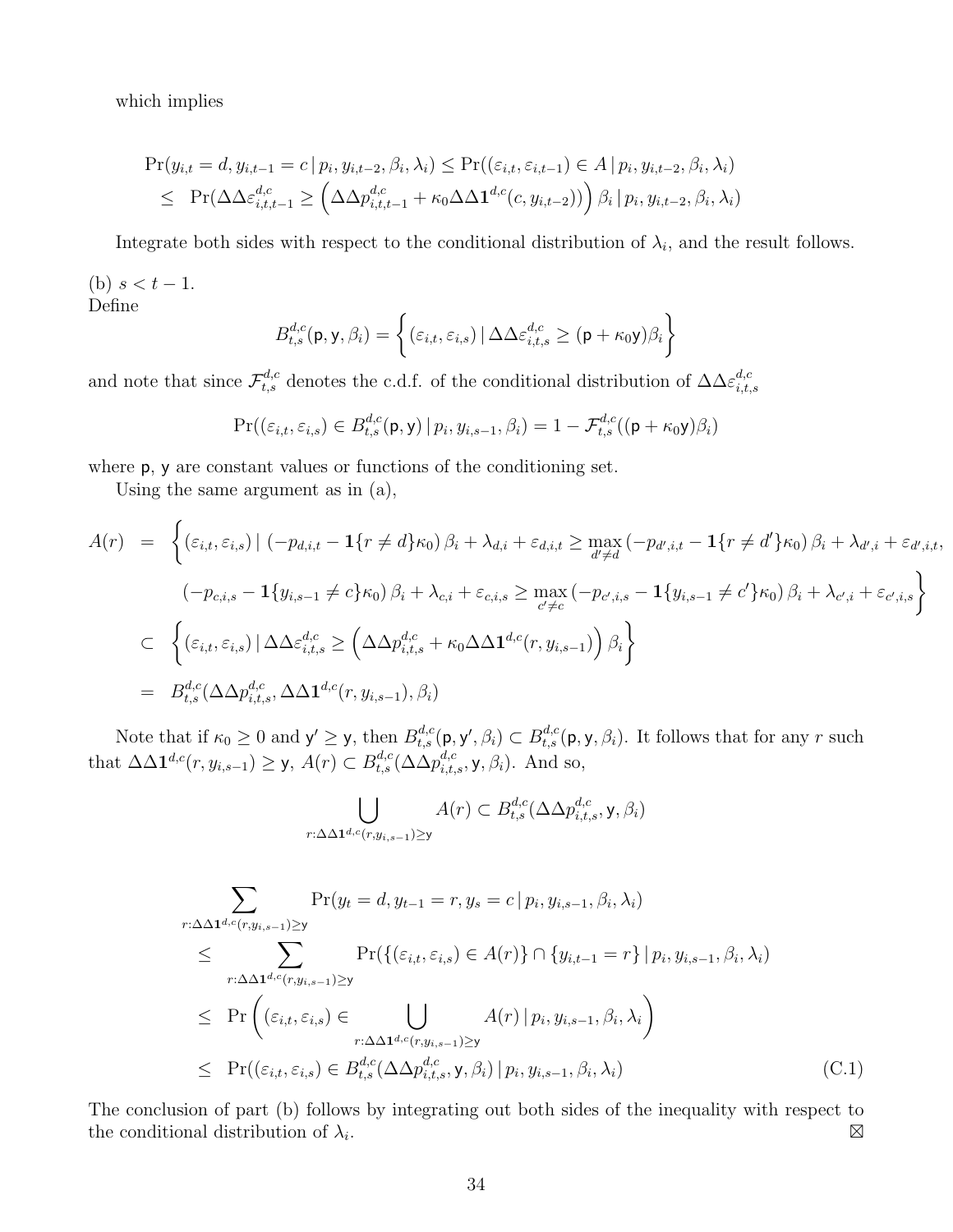#### Proof of Corollary 2.7:

The supposition in part (a) implies that  $Pr(y_{i,t} = d, y_{i,t-1} = c | p_i, y_{i,t-2}, \beta_i) \geq 0.5$  for some  $\beta_i$ . The assumptions of the corollary then lead immediately to the conclusion by Theorem 2.6. Part (b) follows similarly.  $\boxtimes$ 

**Lemma C.1.** (a) Let 
$$
\mathcal{M}_t(c, \lambda_i) = \sum_{r \in \mathcal{D}_t} \exp[(-\gamma_0 p_{r,t} - \delta_0 \mathbf{1}\{c \neq r\})\beta(x) + \lambda_{r,i}].
$$
 For any  $c, d$ ,  

$$
e^{-\delta_0 \beta(x)} \leq \frac{\mathcal{M}_t(d, \lambda_i)}{\mathcal{M}_t(c, \lambda_i)} \leq e^{\delta_0 \beta(x)}
$$

(b) Let  $\mathcal{S}_{t,s}(d,c,\lambda_i) = \sum_{r \in \mathcal{D}_{t-1}, r' \in \mathcal{D}_{s+1}}$  $\exp[-\delta_0(1\{r\neq d\}+1\{c\neq r'\})\beta(x)-\gamma_0 p_{r',i,s+1}\beta(x)+\lambda_{r',i})$ Mt(r,λi) Pr(yi,t−<sup>1</sup> = r | p<sup>i</sup> , yi,s+1 =  $r', x_i = x, \lambda_i$ ). For any c, d,

$$
e^{-2\delta_0\beta(x)} \leq \frac{\mathcal{S}_{t,s}(d,c,\lambda_i)}{\mathcal{S}_{t,s}(c,d,\lambda_i)} \leq e^{2\delta_0\beta(x)}
$$

### Proof of Lemma C.1:

(a) For any 
$$
c, d, r, -1 - \mathbf{1}\{c \neq r\} \leq -\mathbf{1}\{d \neq r\} \leq 1 - \mathbf{1}\{c \neq r\}
$$
, and so  
\n
$$
e^{-\delta_0 \beta(x)} \mathcal{M}_t(c, \lambda_i) = \sum_{r \in \mathcal{D}_t} e^{\delta_0 \beta(x)(-1 - \mathbf{1}\{c \neq r\})} \exp[-\gamma_0 p_{r,t} \beta(x) + \lambda_{r,i}]
$$
\n
$$
\leq \sum_{r \in \mathcal{D}_t} e^{\delta_0 \beta(x)(-1\{d \neq r\})} \exp[-\gamma_0 p_{r,t} \beta(x) + \lambda_{r,i}]
$$
\n
$$
= \mathcal{M}_t(d, \lambda_i) \leq \sum_{r \in \mathcal{D}_t} e^{\delta_0 \beta(x)(1 - \mathbf{1}\{c \neq r\})} \exp[-\gamma_0 p_{r,t} \beta(x) + \lambda_{r,i}] = e^{\delta_0 \beta(x)} \mathcal{M}_t(c, \lambda_i)
$$

Result (a) follows.

(b) For any 
$$
c, d, r, r',
$$
  
\n $-2 - 1\{r \neq c\} - 1\{d \neq r'\} \leq -1\{r \neq d\} - 1\{c \neq r'\} \leq 2 - 1\{r \neq c\} - 1\{d \neq r'\}.$   
\nHence,

$$
e^{-2\delta_{0}\beta(x)}\mathcal{S}_{t,s}(c,d,\lambda_{i})
$$
\n
$$
= \sum_{r \in \mathcal{D}_{t-1}, r' \in \mathcal{D}_{s+1}} \frac{e^{\delta_{0}(-2-1\{r \neq c\}-1\{d \neq r'\})\beta(x)}e^{-\gamma_{0}p_{r',i,s+1}\beta(x)+\lambda_{r',i}}}{\mathcal{M}_{t}(r,\lambda_{i})} \Pr(y_{i,t-1} = r | p_{i}, y_{i,s+1} = r', x_{i} = x, \lambda_{i})
$$
\n
$$
\leq \sum_{r \in \mathcal{D}_{t-1}, r' \in \mathcal{D}_{s+1}} \frac{e^{\delta_{0}(-1\{r \neq d\}-1\{c \neq r'\})\beta(x)}e^{-\gamma_{0}p_{r',i,s+1}\beta(x)+\lambda_{r',i}}}{\mathcal{M}_{t}(r,\lambda_{i})} \Pr(y_{i,t-1} = r | p_{i}, y_{i,s+1} = r', x_{i} = x, \lambda_{i})
$$
\n
$$
= \mathcal{S}_{t,s}(d,c,\lambda_{i})
$$
\n
$$
\leq \sum_{r \in \mathcal{D}_{t-1}, r' \in \mathcal{D}_{s+1}} \frac{e^{\delta_{0}(2-1\{r \neq c\}-1\{d \neq r'\})\beta(x)}e^{-\gamma_{0}p_{r',i,s+1}\beta(x)+\lambda_{r',i}}}{\mathcal{M}_{t}(r,\lambda_{i})} \Pr(y_{i,t-1} = r | p_{i}, y_{i,s+1} = r', x_{i} = x, \lambda_{i})
$$
\n
$$
\leq e^{2\delta_{0}\beta(x)}\mathcal{S}_{t,s}(c,d,\lambda_{i})
$$
\nand (b) follows.

and (b) follows.

The following theorem extends the results in Theorem 3.4.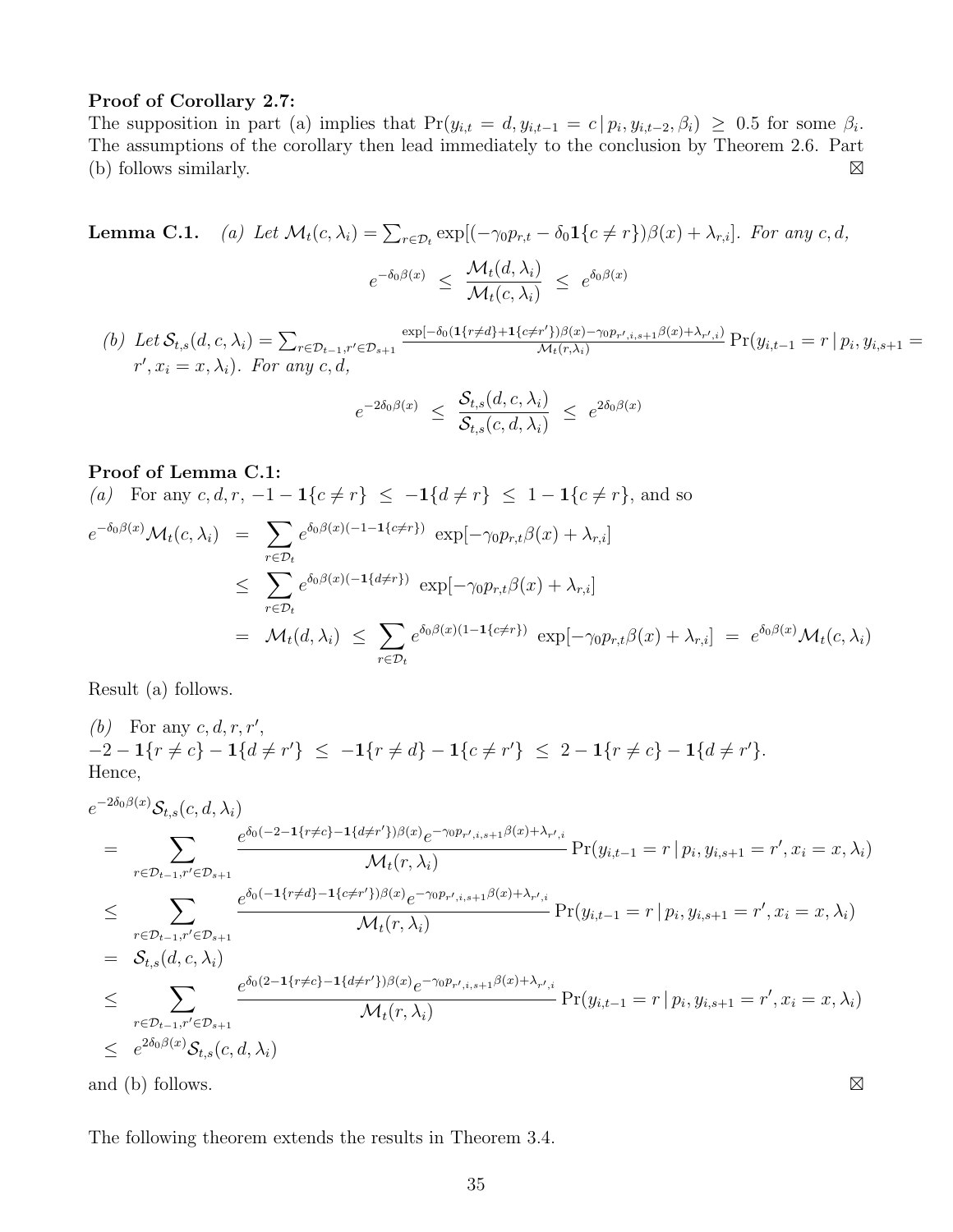**Theorem C.2.** Suppose Assumption 3.3 holds, and  $(d, c) \in \mathcal{D}_t \cap \mathcal{D}_s$ . Let  $\tau = \mathbf{1}\{r = c\}$ , and  $\Lambda = \begin{cases} 1 & \text{if } s = t - 1 \text{ or } t - 2 \\ 2 & \text{if } s \leq t - 2 \end{cases}$ 3 if  $s < t - 2$ Then, for  $s \le t - 1$  and  $r \ne d$ ,  $\Pr(y_{i,t}=c, y_{i,s}=d\,|\, p_i, y_{i,s-1}=r, x_i=x) \,\, e^{(\tau-\Lambda)\delta_0\beta(x)} e^{\gamma_0\left(\Delta\Delta p_{t,s}^{c,d}\right)\beta(x)}$  $\leq Pr(y_{i,t} = d, y_{i,s} = c | p_i, y_{i,s-1} = r, x_i = x)$ 

$$
\leq \Pr(y_{i,t} = c, y_{i,s} = d | p_i, y_{i,s-1} = r, x_i = x) e^{(\tau + \Lambda)\delta_0 \beta(x)} e^{\gamma_0 (\Delta \Delta p_{t,s}^{c,d}) \beta(x)}
$$

**Remark C.3.** The case  $r = d$  is implied by the case  $r = c$ .

Proof of Theorem C.2: (i)  $s = t - 1$ .

$$
\Pr(y_{i,t} = d, y_{i,t-1} = c | p_i, y_{i,t-2}, x_i = x, \lambda_i)
$$
\n
$$
= \Pr(y_{i,t} = d | p_i, y_{i,t-1} = c, x_i = x, \lambda_i) \Pr(y_{i,t-1} = c | p_i, y_{i,t-2}, x_i = x, \lambda_i)
$$
\n
$$
= \frac{e^{(-\gamma_0 p_{d,i,t} - \delta_0 \mathbf{1}\{c \neq d\})\beta(x) + \lambda_{d,i}} \rho^{(-\gamma_0 p_{c,i,t-1} - \delta_0 \mathbf{1}\{y_{i,t-2} \neq c\})\beta(x) + \lambda_{c,i}}}{\mathcal{M}_t(c, \lambda_i)} \frac{\mathcal{M}_{t-1}(y_{i,t-2}, \lambda_i)}{\mathcal{M}_{t-1}(y_{i,t-2}, \lambda_i)}
$$
\n
$$
= \frac{e^{-\gamma_0 p_{d,i,t}\beta(x)} e^{(-\gamma_0 p_{c,i,t-1} - \delta_0 \mathbf{1}\{y_{i,t-2} \neq c\})\beta(x)} e^{-\delta_0 \mathbf{1}\{c \neq d\}\beta(x)} e^{\lambda_{d,i} + \lambda_{c,i}}}{\mathcal{M}_t(c, \lambda_i) \mathcal{M}_{t-1}(y_{i,t-2}, \lambda_i)}
$$

Similarly, for  $Pr(y_{i,t} = c, y_{i,t-1} = d | p_i, y_{i,t-2}, x_i = x, \lambda_i)$ . So,

$$
\frac{\Pr(y_{i,t} = d, y_{i,t-1} = c | p_i, y_{i,t-2}, x_i = x, \lambda_i)}{\Pr(y_{i,t} = c, y_{i,t-1} = d | p_i, y_{i,t-2}, x_i = x, \lambda_i)} = \frac{e^{-\gamma_0 p_{d,i,t} \beta(x)} e^{(-\gamma_0 p_{c,i,t-1} - \delta_0 \mathbf{1} \{y_{i,t-2} \neq c\}) \beta(x)} \mathcal{M}_t(d, \lambda_i)}{e^{-\gamma_0 p_{c,i,t} \beta(x)} e^{(-\gamma_0 p_{d,i,t-1} - \delta_0 \mathbf{1} \{y_{i,t-2} \neq d\}) \beta(x)} \mathcal{M}_t(c, \lambda_i)}
$$
\n
$$
= \exp\left[-\gamma_0 \left(\Delta \Delta p_{i,t,t-1}^{d,c}\right) \beta(x)\right] \exp\left[-\delta_0 \left(\mathbf{1} \{y_{i,t-2} \neq c\} - \mathbf{1} \{y_{i,t-2} \neq d\}\right) \beta(x)\right] \frac{\mathcal{M}_t(d, \lambda_i)}{\mathcal{M}_t(c, \lambda_i)}
$$

By Lemma C.1,

$$
\begin{split} &\Pr(y_{i,t}=c,y_{i,t-1}=d\,|\,p_i,y_{i,t-2},x_i=x,\lambda_i)\;e^{-\delta_0\beta(x)}e^{-\gamma_0\left(\Delta\Delta p_{i,t,t-1}^{d,c}\right)\beta(x)}e^{-\delta_0(1\{y_{i,t-2}\neq c\}-1\{y_{i,t-2}\neq d\})\beta(x)}\\ &\leq\Pr(y_{i,t}=d,y_{i,t-1}=c\,|\,p_i,y_{i,t-2},x_i=x,\lambda_i)\\ &\leq\Pr(y_{i,t}=c,y_{i,t-1}=d\,|\,p_i,y_{i,t-2},x_i=x,\lambda_i)\;e^{\delta_0\beta(x)}e^{-\gamma_0\left(\Delta\Delta p_{i,t,t-1}^{d,c}\right)\beta(x)}e^{-\delta_0(1\{y_{i,t-2}\neq c\}-1\{y_{i,t-2}\neq d\})\beta(x)}\end{split}
$$

The result for the case  $s = t - 1$  follows by integrating out  $\lambda_i$ .